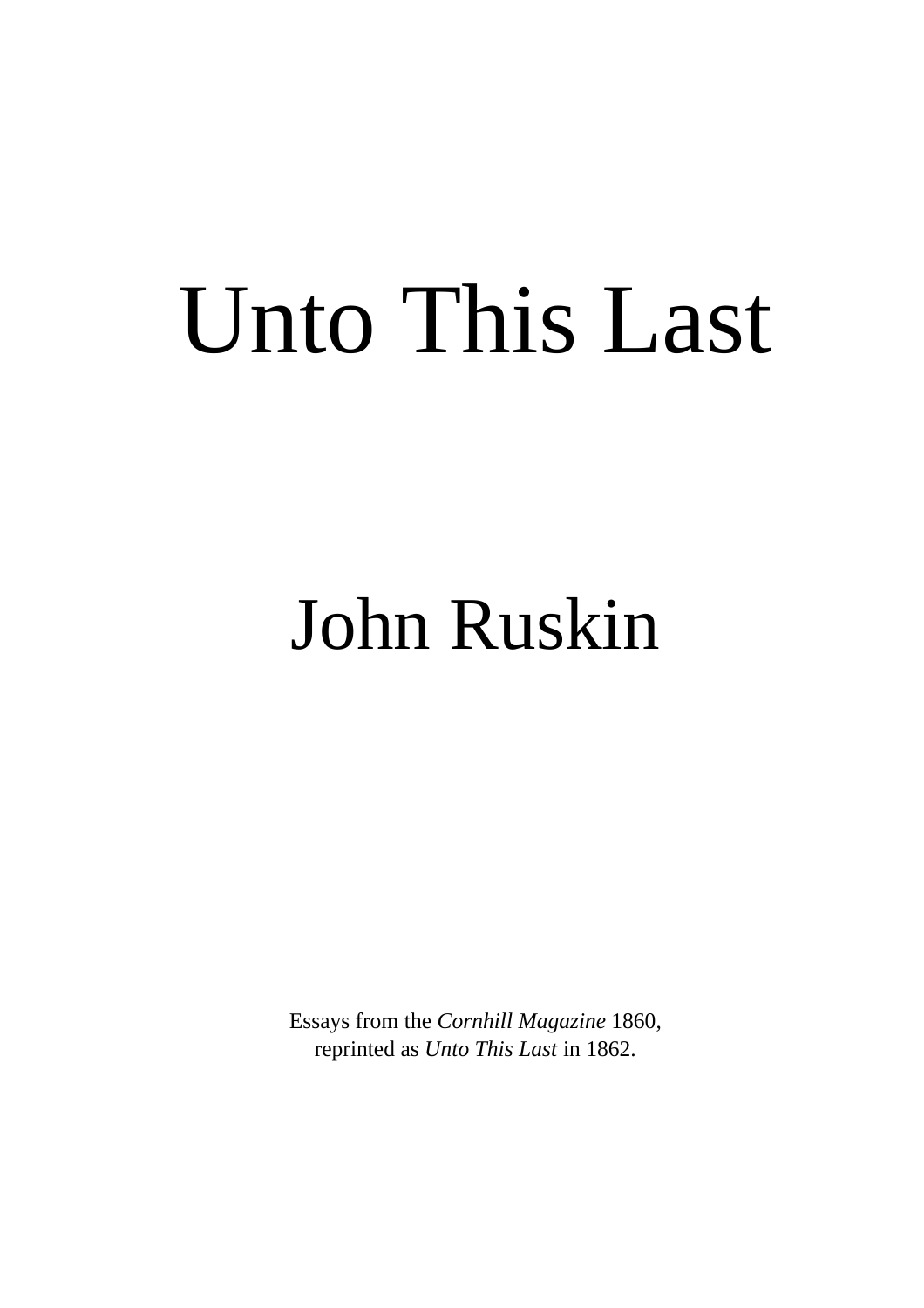"Friend, I do thee no wrong. Didst not thou agree with me for a penny? Take that thine is, and go thy way. I will give unto this last even as unto thee." "If ye think good, give me my price; And if not, forbear. So they weighed for my price thirty pieces of silver."

Published with the help of  $\mathbb{E} \mathbb{E} \times \mathbb{E}$  and Debian GNU/Linux.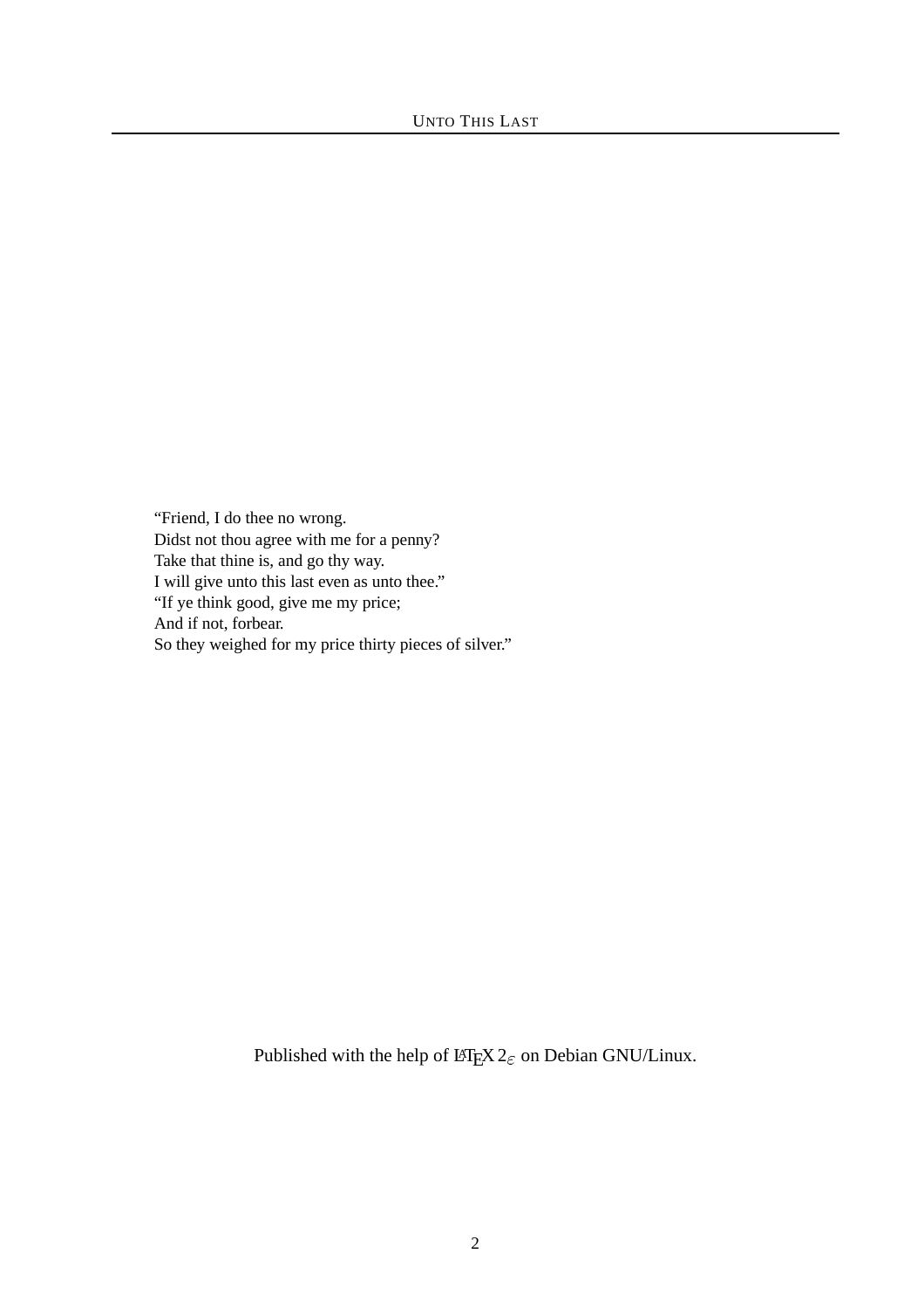## **Table of Contents**

| <b>Preface</b>                   | 5  |
|----------------------------------|----|
| I. The Roots of Honour           | 9  |
| <b>II.</b> The Veins of Wealth   | 19 |
| <b>III. Qui Judicatis Terram</b> | 27 |
| <b>IV. Ad Valorem</b>            | 37 |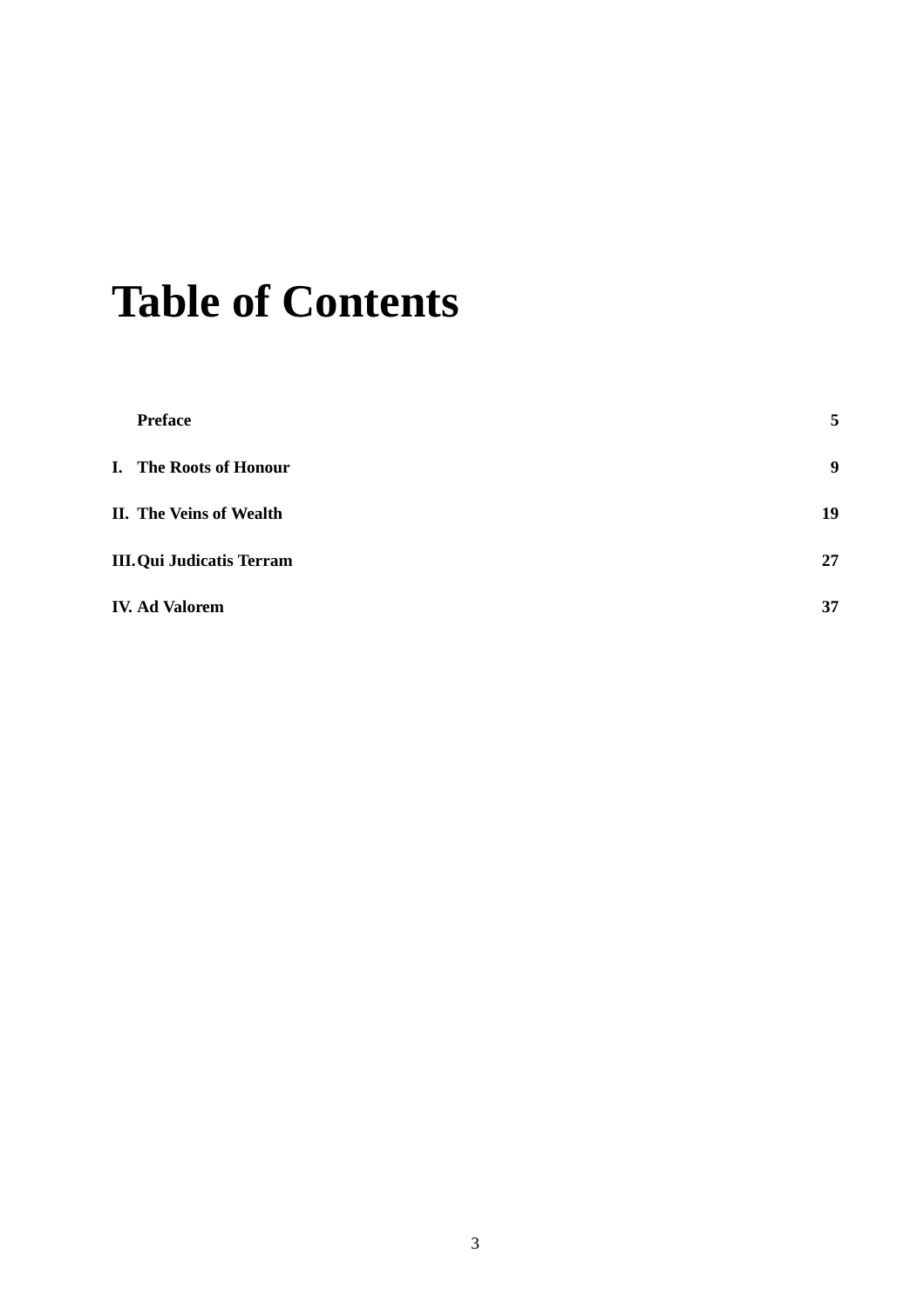UNTO THIS LAST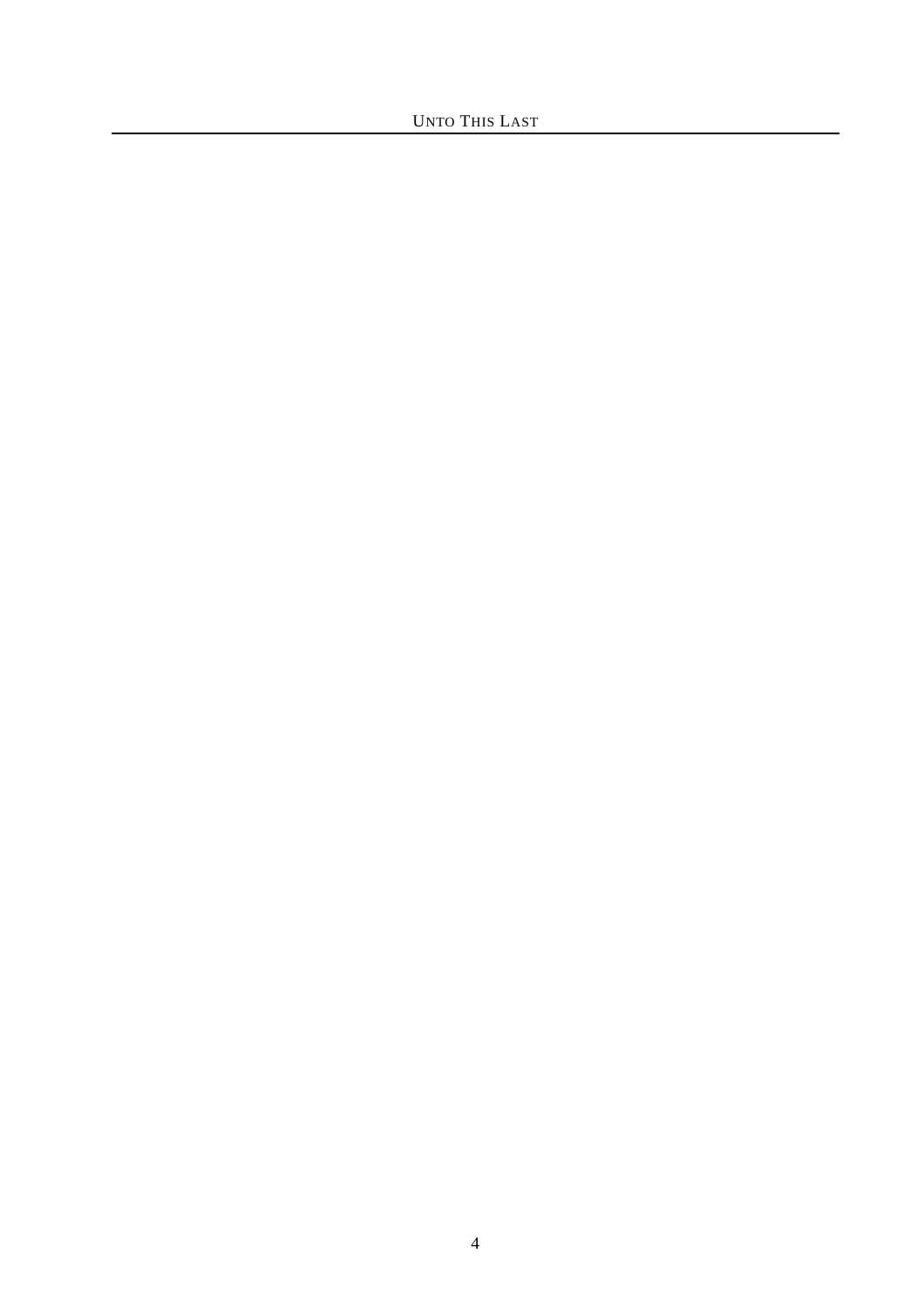### **Preface**

The for following essays were published eighteen months ago in the *Corhill Magazine*, and were reprobated in a violent manner, as far as I could hear, by most of the readers they met with.

Not a whit the less, I believe them to be the best, that is to say, the truest, the rightest-worded, and most serviceable things I have ever written; and the last of them, having had especial pains spent on it, is probably the best I shall ever write.

"This," the reader may reply, "it might be, yet not therefore well written." Which, in no mock humility, admitting, I yet satisfied with the work, though with nothing else that I have done ; and purposing shortly to follow out the subjects opened in these papers, as I may find leisure, I wish the introductory statements to be within the reach of any one who may care to refer to them. So I republish the essays as they appeared. One word only is changed, correcting the estimate of a weight; and no word is added.

Although, however, I find nothing to modify in these papers, it is a matter of regret to me that the most startling of all statements in them, — that respecting the necessity of the organization of labour, with fixed wages, — should have found its way into the first essay; it being quite one of the least important, though by no means the least certain, of the positions to be defended. The real gist of these papers, their central meaning and aim, is to give, as I believe for the first time in plain English, — it has often been incidentally given in good Greek by Plato and Xenophon, and good Latin by Cicero and Horace, — a logical definition of WEALTH: such definition being absolutely needed for a basis of economical science. The most reputed essay on that subject which has appeared in modern times, after opening with the statement that "writers on political economy profess to teach, or to investigate<sup>1</sup>, the nature of wealth," thus follows up the declaration of its thesis — "Every one has a notion, sufficiently correct for common purpose, of what is meant by wealth." ... "It is no part of the design of this treatise to aim at metaphysical nicety of definition."

Metaphysicial nicety, we assuredly do not need; but physical nicety, and logical accuracy, with respect to a physical subject, we as assuredly do.

Suppose the subject of inquiry, instead of being House-law (*Oikonomia*), has been Star-law (*Astronomia*), and that, ignoring distinction between stars fixed and wandering, as here between wealth radiant and wealth reflective, the writer had begun thus: "Every one has a notion, sufficiently correct for common purpose, of what is meant by stars. Metaphysical nicety in the definition of a star is not the object of this treatise"; — the essay so opened might yet have been far more true in its final statements, and a thousand fold more serviceable to the navigator, than any treatise on wealth, which founds its conclusion on the popular conception of wealth, can ever become to the economist.

It was, therefore, the first object of these following papers to give an accurate and stable definition of wealth. Their second object was to show that the acquisition of wealth was finally possible only under

<sup>&</sup>lt;sup>1</sup>Which? for where investigation is necessary, teaching is impossible.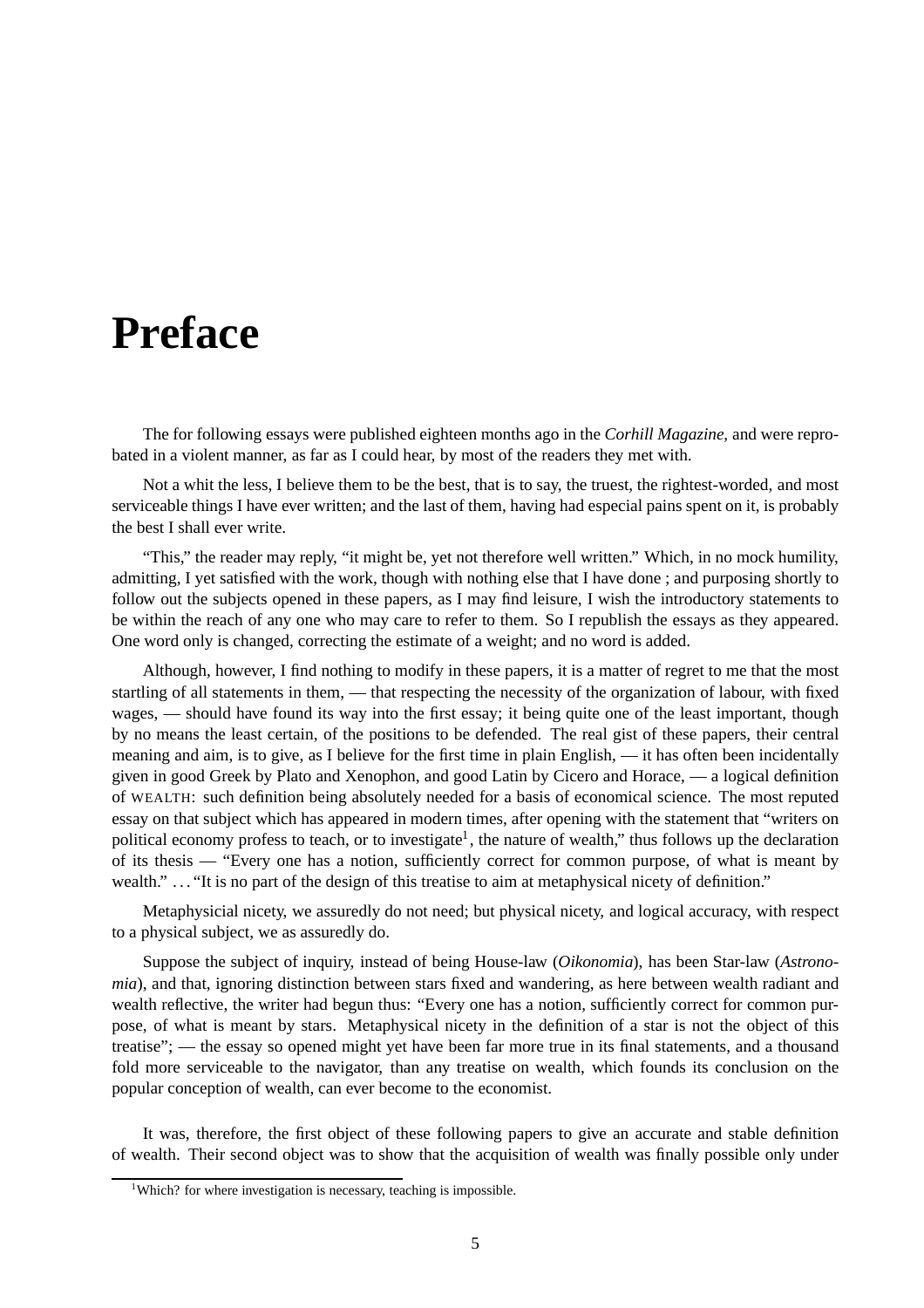certain moral conditions of society, of which quite the first was a belief in the existence, and even, for practical purpose, in the attainability of honesty.

Without venturing to pronounce — since on such matter human judgement is by no means conclusive — what is, or is not, the noblest of God's works, we may yet admit so much of Pope's assertion as that an honest man is among His best works presently visible, and, as things stand, a somewhat rare one; but not an incredible or miraculous work; still less an abnormal one. Honesty is not a disturbing force, which deranges the orbits of economy; but a consistent and commanding force, by obedience to which — and by no other obedience — those orbits can continue clear of chaos.

It istrue, I have sometimes heard Pope condemned for the lowness, instead of the height, of his standard: — "Honesty is indeed a respectable virtue; but how much higher may men attain! Shall nothing more be asked of us than that we be honest?"

For the present, good friends, nothing. It seems that in our aspirations to be more than that, we have to some extent lost sight of the propriety of being so much as that. What else we may have lost faith in, there shall be here no question; but assuredly we have lost faith in common honesty, and in the working power of it. And this faith, with the facts on which it may rest, it is quite our first business to recover and keep: not only believing, but even by experience assuring ourselves, that there are yet in the world men who can be restrained from fraud otherwise than by the fear of losing employment<sup>2</sup>; nay, that it is even accurately in proportion to the number of such men in any State, that the said State does or can prolong its existence.

To these two points, then, the following essays are mainly directed. The subject of the organization of labour is only casually touched upon; because, if we once can get sufficient quantity of honesty in our captains, the organization of labour is easy, and will develop itself without quarrel or difficulty; but if we cannot get honesty in our captains, the organization of labour is for evermore impossible.

The several conditions of its possibility I purpose to examine at length in the sequel. Yet, lest the reader should be alarmed by the hints thrown out during the following investigation of first principles, as if they were leading him into unexpectedly dangerous ground, I will, for his better assurance, state at once the worst of the political creed at which I wish him to arrive.

1. First, — that there should be training schools for youth established, at Government  $cost<sup>3</sup>$ , and under Government discipline, over the whole country; that every child born in the country should, at the parent's whish, be permitted (and, in certain cases, be under penalty required) to pass through them; and that, in these schools, the child should (with other minor pieces of knowledge hereafter to be considered) imperatively be taught, with the best skill of teaching that the country could produce, the

VENICE, *Sunday, 18th March, 1877*.

<sup>3</sup>It will probably be inquired by near-sighted persons, out of what funds such schools could be supported. The expedient modes of direct provision for them I will examine hereafter; indirectly, they would be far more than self-supporting. The economy in crime alone, (quite one of the most costly articles of luxury in the modern European market,) which such schools would induce, would suffice to support them ten times over. Their economy of labour would be pure again, and that too large to be presently calculable.

<sup>&</sup>lt;sup>2</sup> The effectual discipline which is exercised over a workman is not that of his corporation, but of his customers. It is the fear of losing their employment which restrains his frauds, and corrects his negligence.' (*Wealth of Nations*, Book I, chap. 10.)

*Note to Second Edition.* — The only addition I will make to the words of this book shall be a very earnest request to any Christian reader to think within himself what an entirely damned state of soul any human creature must have got into, who could read with acceptance such a sentence as this; much more, write it; and to oppose to it, the first commercial words of Venice, discovered by me in her first church:

<sup>&</sup>quot;Around this temple, let the Merchant's law be just, his weights true, and his contracts guileless."

If any of my present readers think that my language in this note is either intemperate, or unbecoming, I will beg them to read with attention the Eighteenth paragraph of *Sesame and Lilies*; and to be assured that I never, myself, now use, in writing, any word which is not, in my deliberate judgement, the fittest for the occasion.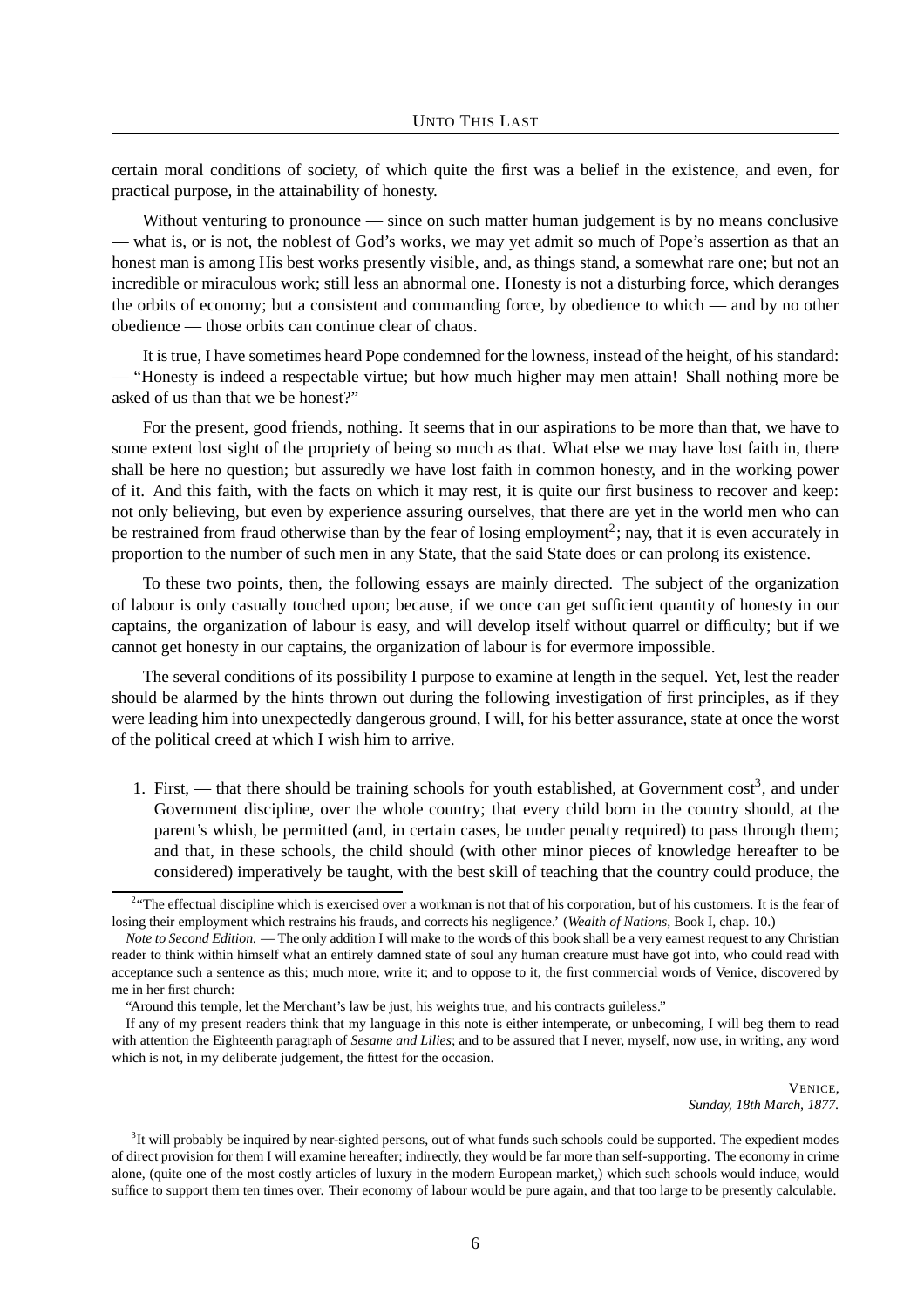following three things: —

- (a) The laws of health, and the exercices anjoined by them;
- (b) Habits of gentleness and justice; and
- (c) The calling by which he is to live.
- 2. Secondly, that, in connection with these training schools, there should be established, also entirely under Government regulation, manufactories and workshops for the production and sale of every necessary of life, and for the exercise of every useful art. And that, interfering no whit with private entreprise, nor setting any restraints or tax on private trade, but leaving both to do their best, and beat the Government if they could, — there should, at these Government manufactories and shops, be authoritatively good and examplary work done, and pure and true substance sold; so that a man could be sure, if he chose to pay the Government price, that he got for his money bread that was bread, ale that was ale, and work that was work.
- 3. Thirdly, that any man, or woman, or boy, or girl, out of employment, should be at once received at the nearest Government school, and set to such work as it appeared, on trial, they were fit for, at a fiwed rate of wages determinable every year; — that, being found incapable of work through ignorance, they should be taught, or being found incapable of work through sickness, should be tended; but that being found objecting to work, they should be set, under compulsion of the strictest nature, to the more painful and degrading forms of necessary toil, especially to that in mines and other places of danger (such danger being, however, diminished to the utmost by careful regulation and discipline), and the due wages of such work be retained, cost of compulsion first abstracted — to be at the workman's command, so soon as he has come to sounder mind respecting the laws of employment.
- 4. Lastly, that for the old and destitute, comfort and home should be provided; which provision, when misfortune had been by the working of such a system sifted from guilt, would be honourable instead of disgraceful to the receiver. For (I repaet this passage out of my *Political Economy of Art*, to which the reader is referred for farther detail) "a labourer serves his country with his spade, just as a man in the middle ranks of life serves it with sword, pen, or lancet. If the service be less, and, therefore, the wages during health less, then the reward when health is broken may be less, but not less honourable; and it ought to be quite as natural and straightforward a matter for a labourer to take his pension from his parish, because he has deserved well of his parish, as for a man in higher rank to take his pension from his country, because he has deserved well of his country."

To which statement, I will only add, for conclusion, respecting the discipline and pay of life and death, that, for both high and low, Livy's last words touching Valerius Publicola, "de publico est elatus"<sup>4</sup>, ought not to be a dishonourable close of epitaph.

These things, then, I believe, and am about, as I find power, to explain and illustrate in their various bearings; following out also what belongs to them of collateral inquiry. Here I state them only in brief, to prevent the reader casting about in alarm for my ultimate meaning; yet requesting him, for the present, to remember, that in a science dealing with so subtle elements as those of human nature, it is only possible to answer for the final truth of principles, not for the direct success of plans: and that in the best of these last, what can ve immediately accomplished is always questionable, and what can be finally accomplished, inconceivable.

> DENMARK HILL, *10th May, 1862*.

<sup>4</sup> P. Valerius, omnium consensu princeps belli pacisque artibus, anno post moritur; gloriâ ingenti, copiis, familiaribus adeo exiguis, ut funeri sumtus deesset: de publico est elatus. Luxere matronae ut Brutum. — Lib. ii. c. xvi.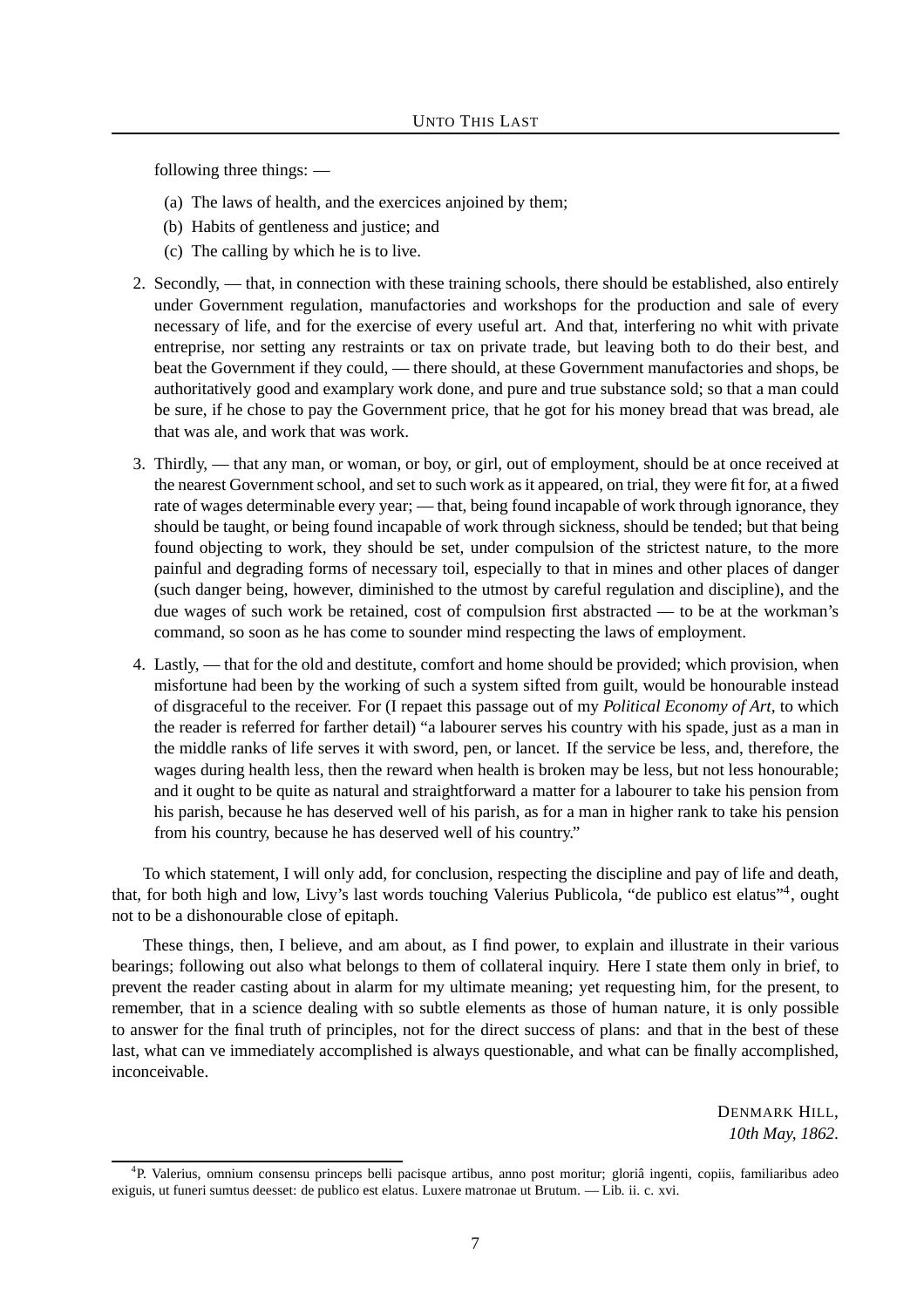UNTO THIS LAST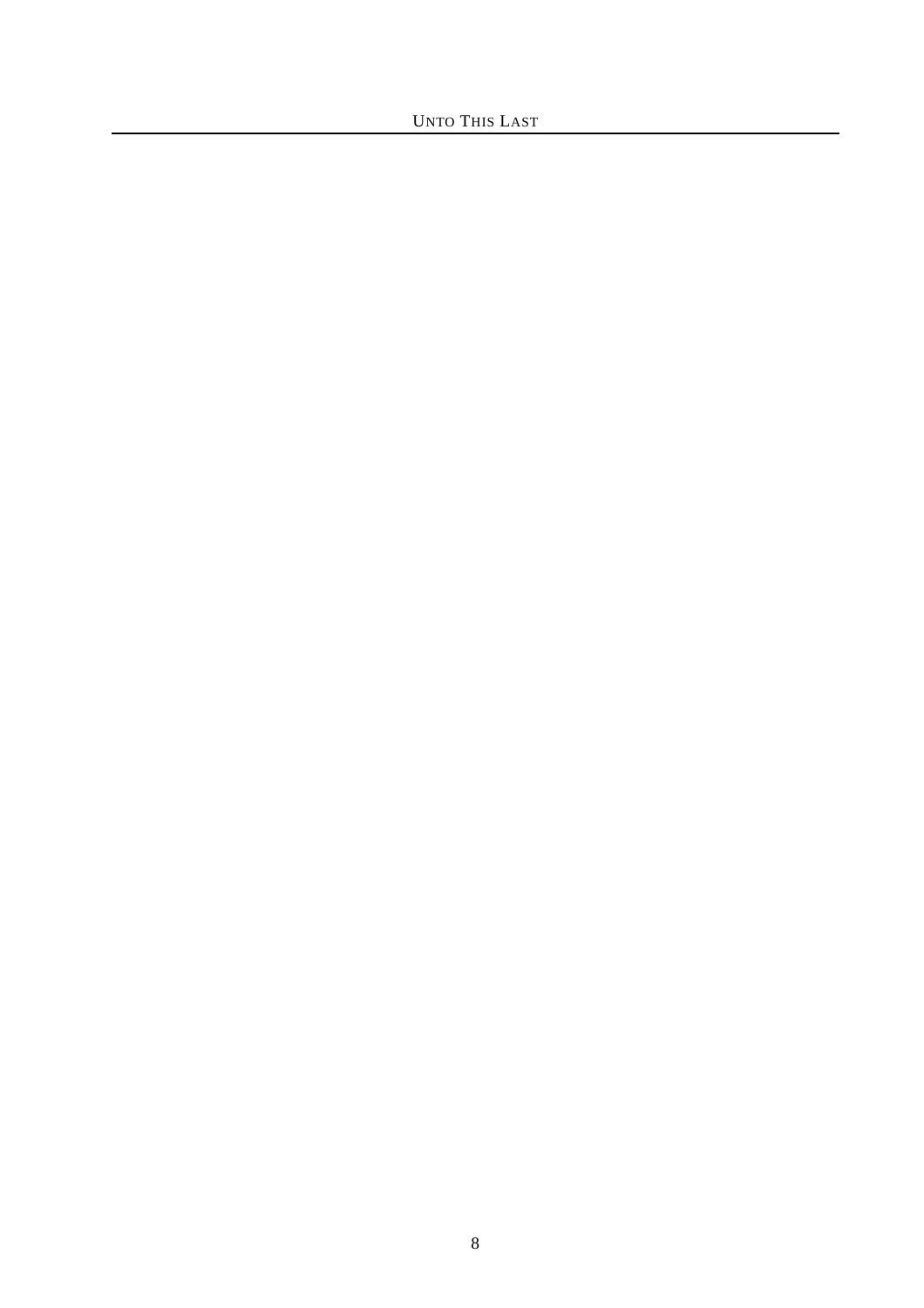#### **Essay I.**

## **The Roots of Honour**

Among the delusions which at different periods have possessed themselves of the minds of large masses of the human race, perhaps the most curious — certainly the least creditable — is the modern soi-disant science of political economy, based on the idea that an advantageous code ofsocial action may be determined irrespectively of the influence of social affection.

Of course, as in the instances of alchemy, astrology, witchcraft, and other such popular creeds, political economy, has a plausible idea at the root of it. "The social affections," says the economist, "are accidental and disturbing elements in human nature; but avarice and the desire of progress are constant elements. Let us eliminate the inconstants, and, considering the human being merely as a covetous machine, examine by what laws of labour, purchase, and sale, the greatest accumulative result in wealth is obtainable. Those laws once determined, it will be for each individual afterwards to introduce as much of the disturbing affectionate element as he chooses, and to determine for himself the result on the new conditions supposed."

This would be a perfectly logical and successful method of analysis, if the accidentals afterwards to be introduced were of the same nature as the powers first examined. Supposing a body in motion to be influenced by constant and inconstant forces, it is usually the simplest way of examining its course to trace it first under the persistent conditions, and afterwards introduce the causes of variation. But the disturbing elements in the social problem are not of the same nature as the constant ones: they alter the essence of the creature under examination the moment they are added; they operate, not mathematically, but chemically, introducing conditions which render all our previous knowledge unavailable. We made learned experiments upon pure nitrogen, and have convinced ourselves that it is a very manageable gas: but, behold! the thing which we have practically to deal with is its chloride; and this, the moment we touch it on our established principles, sends us and or apparatus through the ceiling.

Observe, I neither impugn nor doubt the conclusion of the science if its terms are accepted. I am simply uninterested in then, as I should be in those of a science of gymnastics which assumed that men had no skeletons. It might be shown, on that supposition, that it would be advantageous to roll the students up into pellets, flatten them into cakes, or stretch them into cables; and that when these results were effected, the re-insertion of the skeleton would be attended with various inconveniences to their constitution. The reasoning might be admirable, the conclusions true, and the science deficient only in applicability. Modern political economy stands on a precisely similar basis. Assuming, not that the human being has no skeleton, but that it is all skeleton, it founds an ossifiant theory of progress on this negation of a soul; and having shown the utmost that may be made of bones, and constructed a number of interesting geometrical figures with death's-head and humeri, successfully proves the inconvenience of the reappearance of a soul among these corpuscular structures. I do not deny the truth of this theory: I simply deny its applicability to the present phase of the world.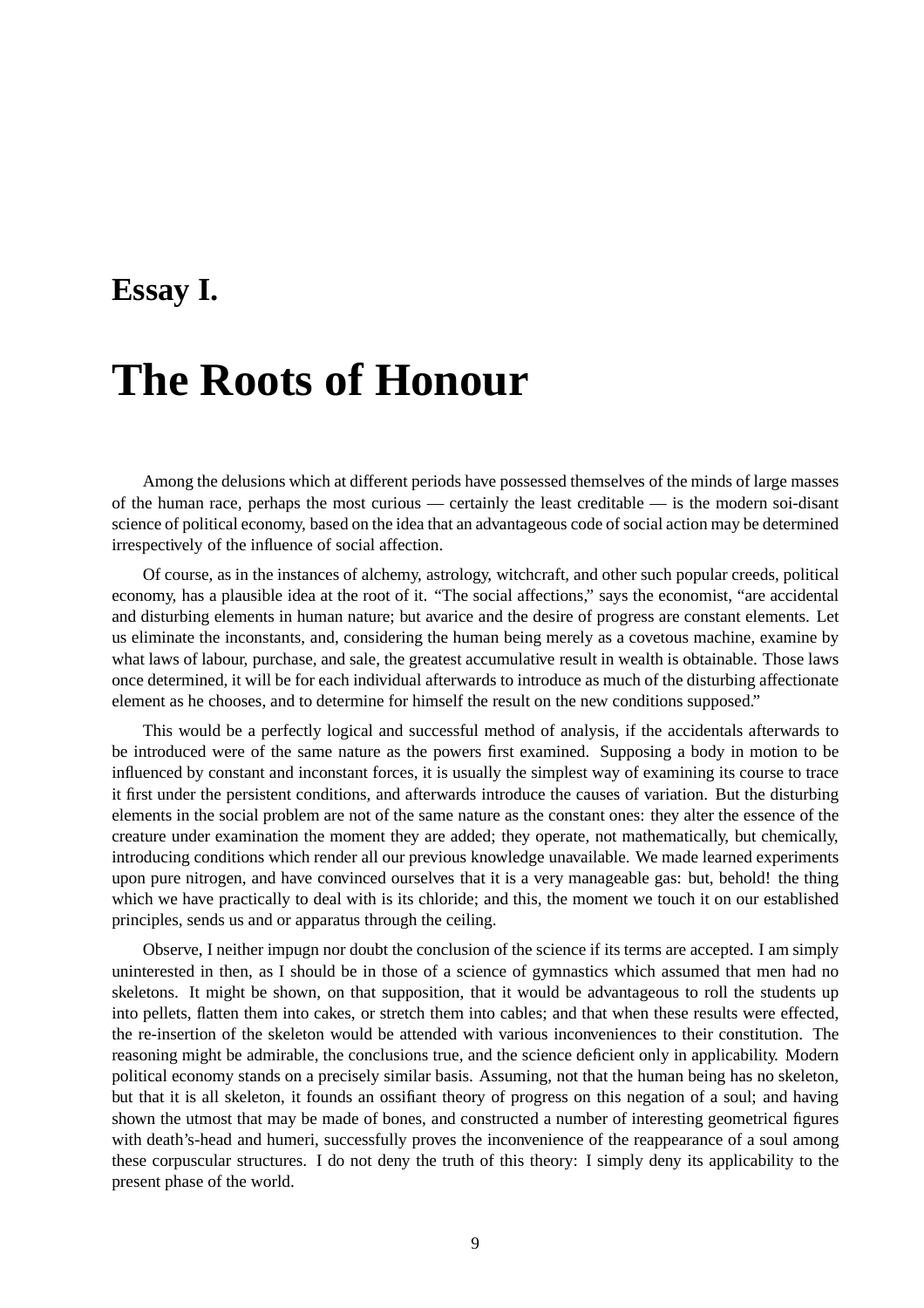This inapplicability has been curiously manifested during the embarrassment caused by the late strikes of our workmen. Here occurs one of the simplest cases, in a pertinent and positive form, of the first vital problem which political economy has to deal with (the relation between employer and employed); and, at a severe crisis, when lives in multitudes and wealth in masses are at stake, the political economists are helpless — practically mute: no demonstrable solution of the difficulty can be given by them, such as may convince or calm the opposing parties. Obstinately the masters take one view of the matter. obstinately the operatives another; and no political science can set them at one.

It would be strange if it could, it being not by "science" of any kind that men were ever intended to be set at one. Disputant after disputant vainly strives to show that the interests of the masters are, or are not, antagonistic to those of the men: none of the pleaders ever seeming to remember that it does not absolutely or always follow that the persons must he antagonistic because their interests are. If there is only a crust of bread in the house, and mother and children are starving, their interests are not the same. If the mother eats it, the children want it; if the children eat it, the mother must go hungry to her work. yet it does not necessarily follow that there will be "antagonism" between them, that they will fight for the crust, and that the mother, being strongest, will get it, and eat it. Neither, in any other case, whatever the relations of the persons may be, can it be assumed for certain that, because their interests are diverse, they must necessarily regard each other with hostility, and use violence or cunning to obtain the advantage.

Even if this were so, and it were as just as it is convenient to consider men as actuated by no other moral influences than those which affect rats or swine, the logical conditions of the question are still indeterminable. It can never be shown generally either that the interests of master and labourer are alike, or that they are opposed; for, according to circumstances, they may be either. It is, indeed, always the interest of both that the work should be rightly done, and a just price obtained for it; but, in the division of profits, the gain of the one may or may not be the loss of the other. It is not the master's interest to pay wages so low as to leave the men sickly and depressed, nor the workman's interest to be paid high wages if the smallness of the master's profit hinders him from enlarging his business, or conducting it in a safe and liberal way. A stoker ought not to desire high pay if the company is too poor to keep the engine-wheels in repair.

And the varieties of circumstances which influence these reciprocal interests are so endless, that all endeavour to deduce rules of action from balance of expediency is in vain. And it is meant to be in vain. For no human actions ever were intended by the maker of men to be guided by balances of expediency, but by balances of justice. He has therefore rendered all endeavours to determine expediency futile for evermore. No man ever knew, or can know, what will be the ultimate result to himself, or to others, of any given line of conduct. But every man may know, and most of us do know, what is a just and unjust act. And all of us may know also, that the consequences of justice will be ultimately the best possible, both to others and ourselves, though we can neither say what is best, or how it is likely to come to pass.

I have said balances of justice, meaning, in the term justice, to include affection, — such affection as one man owes to another. All right relations between master and operative, and all their best interests, ultimately depend on these.

We shall find the best and simplest illustration of the relations of master and operative in the position of domestic servants.

We will suppose that the master of a household desires only to get as much work out of his servants as he can, at the rate of wages he gives. He never allows them to be idle; feeds them as poorly and lodges them as ill as they will endure, and in all things pushes his requirements to the exact point beyond which he cannot go without forcing the servant to leave him. In doing this, there is no violation on his part of what is commonly called "justice." He agrees with the domestic for his whole time ad service, and takes them; the limits of hardship in treatment being fixed by the practice of other masters in his neighbourhood; that is to say, by the current rate of wages for domestic labour. If the servant can get a better place, he is free to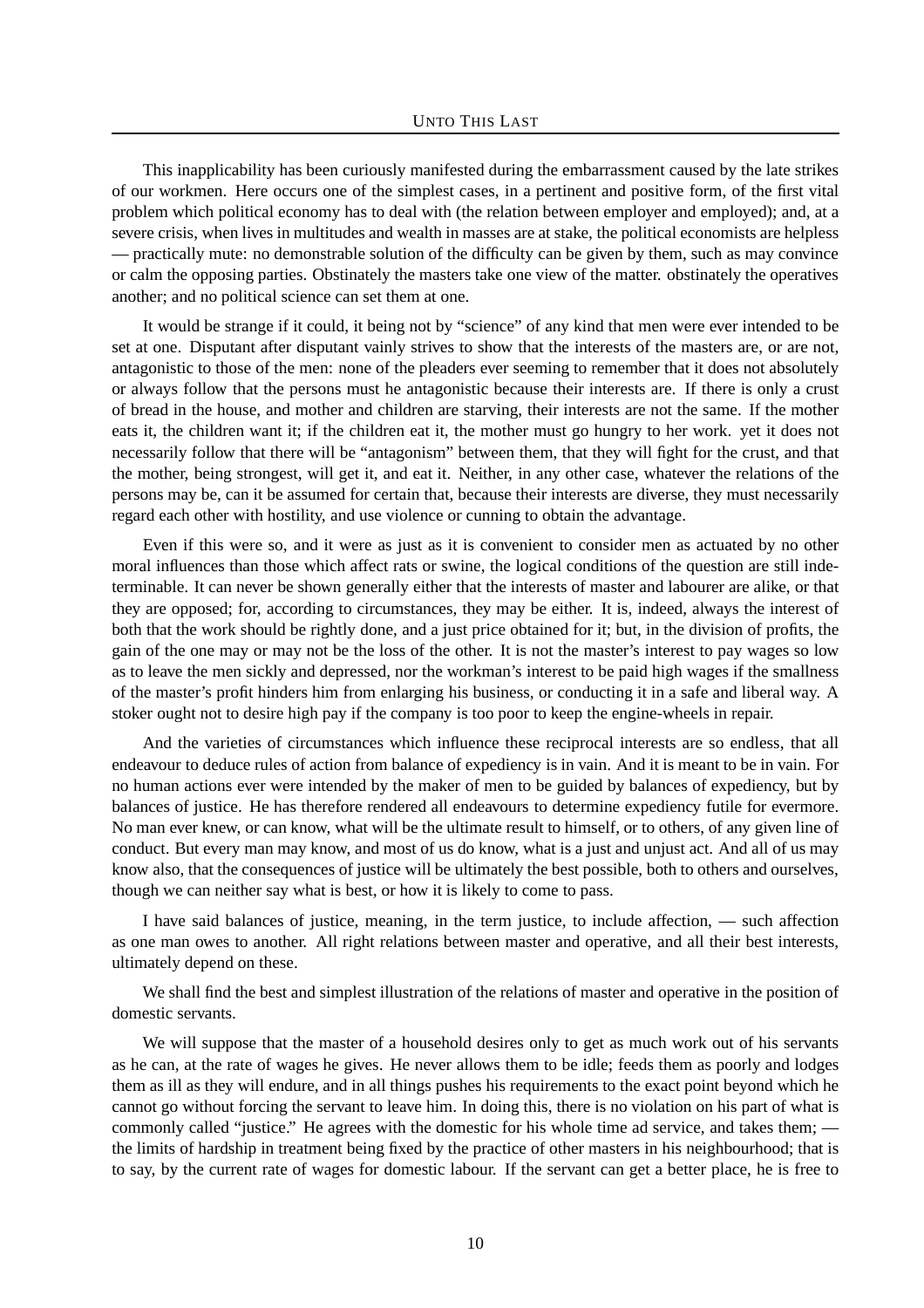take one, and the master can only tell what is the real market value of his labour, by requiring as much as he will give.

This is the politico-economical view of the case, according to the doctors of that science; who assert that by this procedure the greatest average of work will be obtained from the servant, and therefore the greatest benefit to the community, and through the community, by reversion, to the servant himself.

That, however, is not so. It would be so if the servant were an engine of which the motive power was steam, magnetism, gravitation, or any other agent of calculable force. But he being, on the contrary, an engine whose motive power is a Soul, the force of this very peculiar agent, as an unknown quantity, enters into all the political economist's equations, without his knowledge, and falsifies every one of their results. The largest quantity of work will not be done by this curious engine for pay, or under pressure, or by help of any kind of fuel which may be supplied by the caldron. It will be done only when the motive force, that is to say, the will or spirit of the creature, is brought to its greatest strength by its own proper fuel: namely, by the affections.

It may indeed happen, and does happen often, that if the master is a man of sense ad energy, a large quantity of material work may be done under mechanical pressure, enforced by strong will and guided by wise method; also it may happen, and does happen often, that if the master is indolent and weak (however good-natured), a very small quantity of work, and that bad, may be produced by the servant's undirected strength, and contemptuous gratitude. But the universal law of the matter isthat, assuming any given quantity of energy and sense in master and servant, the greatest material result obtainable by them will be, not through antagonism to each other, but through affection for each other; and that if the master, instead of endeavouring to get as much work as possible from the servant, seeks rather to render his appointed and necessary work beneficial to him, and to forward his interests in all just and wholesome ways, the real amount of work ultimately done, or of good rendered, by the person so cared for, will indeed be the greatest possible.

Observe, I say, "of good rendered," for a servant's work is not necessarily or always the best thing he can give his master. But good of all kinds, whether in material service, in protective watchfulness of his master's interest and credit, or in joyful readiness to seize unexpected and irregular occasions of help.

Nor is this one whit less generally true because indulgence will be frequently abused, and kindness met with ingratitude. For the servant who, gently treated, is ungrateful, treated ungently, will be revengeful; and the man who is dishonest to a liberal master will be injurious to an unjust one.

In any case, and with any person, this unselfish treatment will produce the most effective return. Observe, I am here considering the affections wholly as a motive power; not at all as things in themselves desirable or noble, or in any other way abstractedly good. I look at them simply as an anomalous force, rendering every one of the ordinary political economist's calculations nugatory; while, even if he desired to introduce this new element into his estimates, he has no power of dealing with it; for the affections only become a true motive power when they ignore every other motive and condition of political economy. Treat the servant kindly, with the idea of turning his gratitude to account, and you will get, as you deserve, no gratitude, nor any value for your kindness; but treat him kindly without any economical purpose, and all economical purposes will be answered; in this, as in all other matters, whosoever will save his life shall lose it, whoso loses it shall find it.<sup>1</sup>

<sup>&</sup>lt;sup>1</sup>The difference between the two modes of treatment, and between their effective material results, may be seen very accurately by a comparison of the relations of Esther and Charlie in Bleak House, with those of Miss Brass and the Marchioness in Master Humphrey's Clock.

The essential value and truth of Dickens's writings have been unwisely lost sight of by many thoughtful persons, merely because he presents his truth with some colour of caricature. Unwisely, because Dickens's caricature, though often gross, is never mistaken. Allowing for his manner of telling them, the things he tells us are always true. I wish that he could think it right to limit his brilliant exaggeration to works written only for public amusement; and when he takes up a subject of high national importance, such as that which he handled in Hard Times, that he would use severer and more accurate analysis. The usefulness of that work (to my mind, in several respects, the greatest he has written) is with many persons seriously diminished because Mr Bounderby is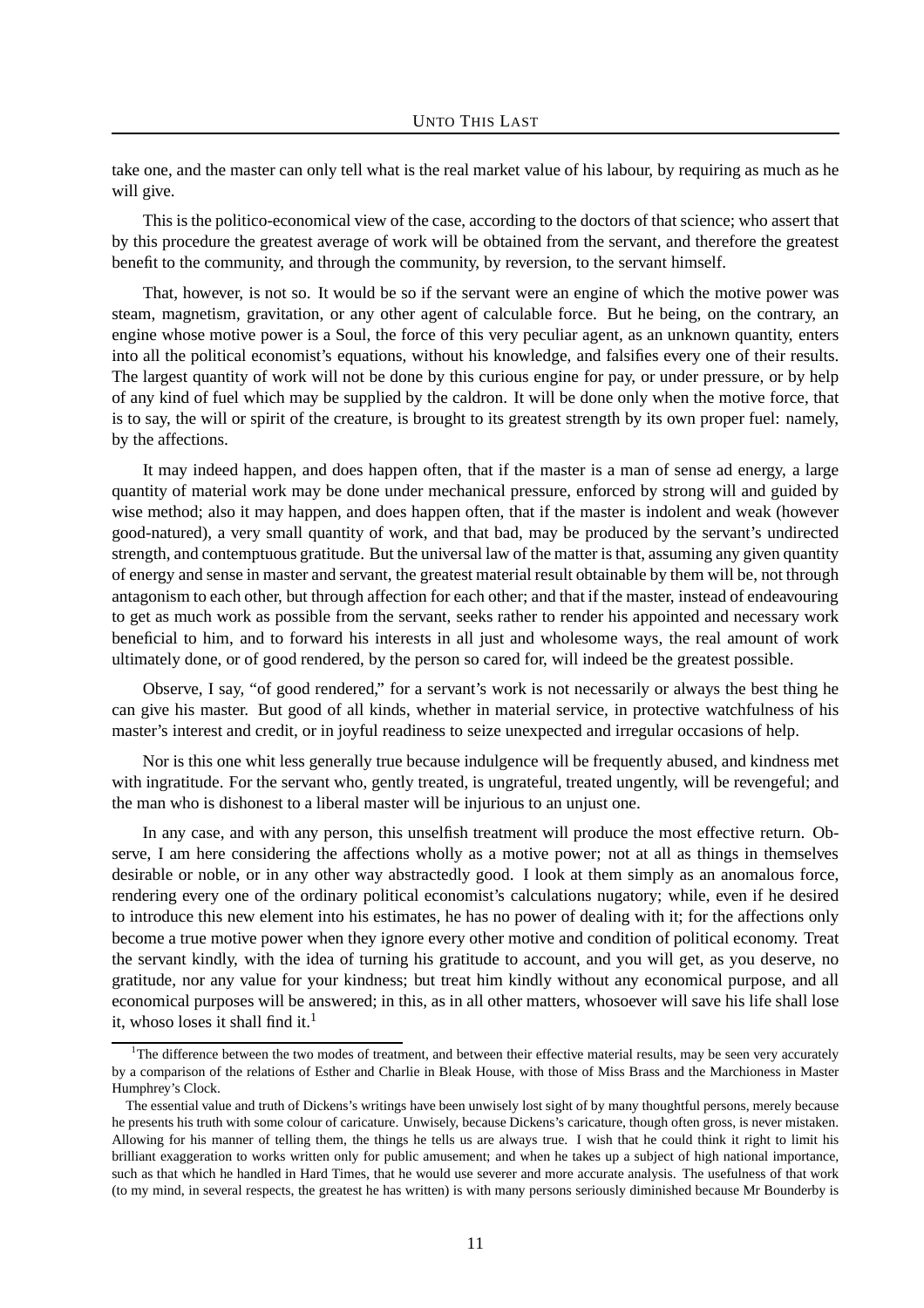The next clearest and simplest example of relation between master and operative is that which exists between the commander of a regiment and his men.

Supposing the officer only desires to apply the rules of discipline so as, with least trouble to himself, to make the regiment most effective, he will not be able, by any rules or administration of rules, on this selfish principle, to develop the full strength of his subordinates. If a man of sense and firmness, he may, as in the former instance, produce a better result than would be obtained by the irregular kindness of a weak officer; but let the sense and firmness be the same in both cases, and assuredly the officer who has the most direct personal relations with his men, the most care for their interests, and the most value for their lives, will develop their effective strength, through their affection for his own person, and trust in his character, to a degree wholly unattainable by other means. This law applies still more stringently as the numbers concerned are larger: a charge may often be successful, though the men dislike their officers; a battle has rarely been won, unless they loved their general.

Passing from these simple examples to the more complicated relations existing between a manufacturer and his workmen, we are met first by certain curious difficulties, resulting, apparently, from a harder and colder state of moral elements. It is easy to imagine an enthusiastic affection existing among soldiers for the colonel. Not so easy to imagine an enthusiastic affection among cotton-spinners for the proprietor of the mill. A body of men associated for purposes of robbery (as a Highland clan in ancient times) shall be animated by perfect affection, and every member of it be ready to lay down his life for the life of his chief. But a band of men associated for purposes of legal production and accumulation is usually animated, it appears, by no such emotions, and none of them are in any wise willing to give his life for the life of his chief. Not only are we met by this apparent anomaly, in moral matters, but by others connected with it, in administration of system. For a servant or a soldier is engaged at a definite rate of wages, for a definite period; but a workman at a rate of wages variable according to the demand for labour, and with the risk of being at any time thrown out of his situation by chances of trade. Now, as, under these contingencies, no action of the affections can take place, but only an explosive action of disaffections, two points offer themselves for consideration in the matter.

The first — How far the rate of wages may be so regulated as not to vary with the demand for labour.

The second — How far it is possible that bodies of workmen may be engaged and maintained at such fixed rate of wages (whatever the state of trade may be), without enlarging or diminishing their number, so as to give them permanent interest in the establishment with which they are connected, like that of the domestic servants in an old family, or an esprit de corps, like that of the soldiers in a crack regiment.

The first question is, I say, how far it may be possible to fix the rate of wages, irrespectively of the demand for labour.

Perhaps one of the most curious facts in the history of human error is the denial by the common political economist of the possibility of thus regulating wages; while, for all the important, and much of the unimportant, labour, on the earth, wages are already so regulated.

We do not sell our prime-ministership by Dutch auction; nor, on the decease of a bishop, whatever may be the general advantages of simony, do we (yet) offer his diocese to the clergyman who will take the episcopacy at the lowest contract. We (with exquisite sagacity of political economy!) do indeed sell commissions; but not openly, generalships: sick, we do not inquire for a physician who takes less than a guinea; litigious, we never think of reducing six-and-eight-pence to four-and-sixpence; caught in a shower,

a dramatic monster, instead of a characteristic example of a worldly master; and Stephen Blackpool a dramatic perfection, instead of a characteristic example of an honest workman. But let us not lose the use of Dickens's wit and insight, because he chooses to speak in a circle of stage fire. He is entirely right in his main drift and purpose in every book he has written; and all of them, but especially Hard Times, should be studied with close and earnest care by persons interested in social questions. They will find much that is partial, and, because partial, apparently unjust; but if they examine all the evidence on the other side, which Dickens seems to overlook, it will appear, after all their trouble, that his view was the finally right one, grossly and sharply told.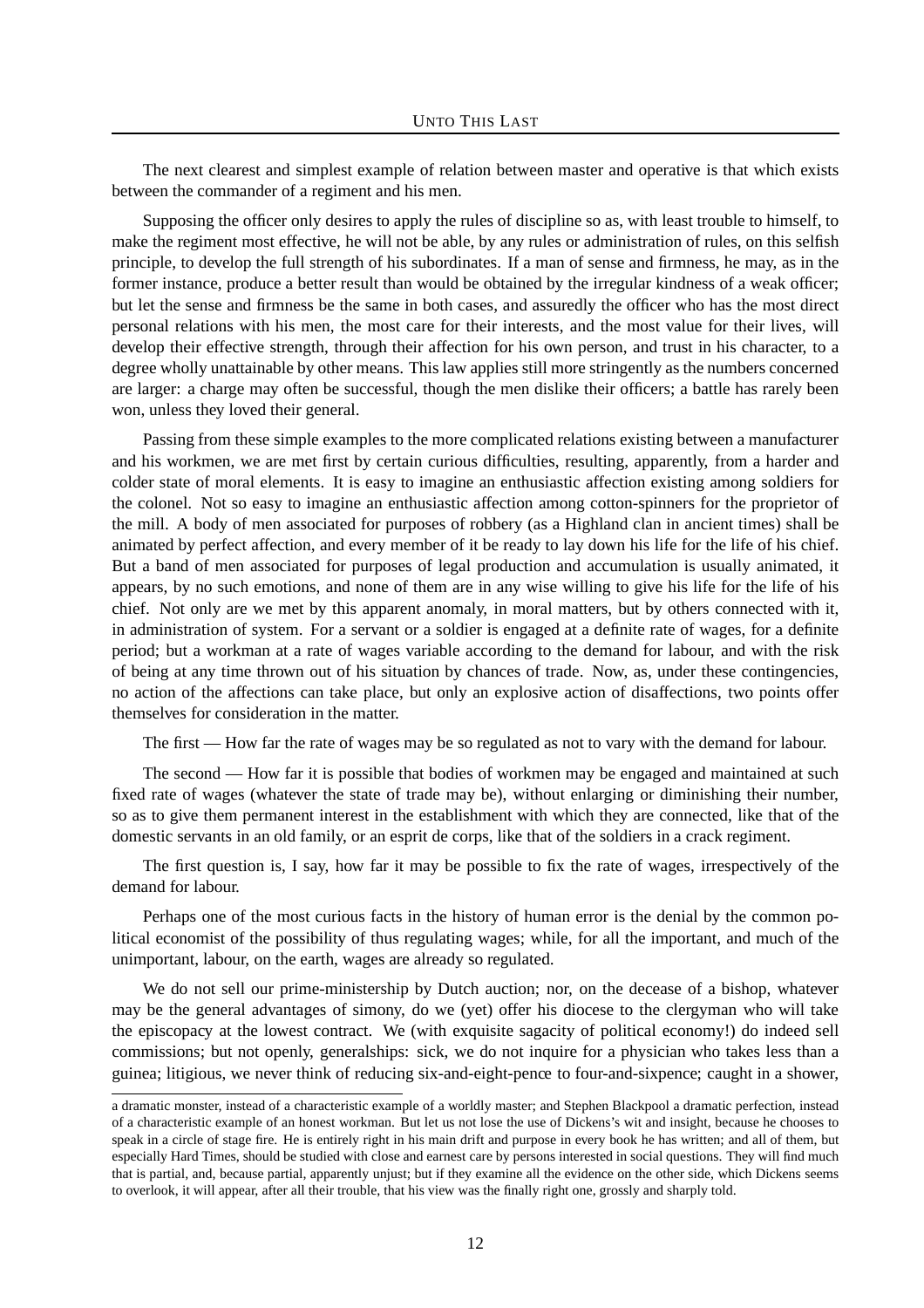we do not canvass the cabmen, to find one who values his driving at less than sixpence a mile.

It is true that in all these cases there is, and in every conceivable case there must be, ultimate reference to the presumed difficulty of the work, or number of candidates for the office. If it were thought that the labour necessary to make a good physician would be gone through by a sufficient number of students with the prospect of only half-guinea fees, public consent would soon withdraw the unnecessary half-guinea. In this ultimate sense, the price of labour is indeed always regulated by the demand for it; but, so far as the practical and immediate administration of the matter is regarded, the best labour always has been, and is, as all labour ought to be, paid by an invariable standard.

"What!" the reader perhaps answers amazedly: "pay good and bad workmen alike?"

Certainly. The difference between one prelate's sermons and his successor's — or between one physician's opinion and another's — is far greater, as respects the qualities of mind involved, and far more important in result to you personally, than the difference between good and bad laying of bricks (though that is greater than most people suppose). Yet you pay with equal fee, contentedly, the good and bad workmen upon your soul, and the good and bad workmen upon your body; much more may you pay, contentedly, with equal fees, the good and bad workmen upon your house.

"Nay, but I choose my physician and (?) my clergyman, thus indicating my sense of the quality of their work." By all means, also, choose your bricklayer; that is the proper reward of the good workman, to be "chosen." The natural and right system respecting all labour is, that it should be paid at a fixed rate, but the good workman employed, and the bad workman unemployed. The false, unnatural, and destructive system is when the bad workman is allowed to offer his work at half-price, and either take the place of the good, or force him by his competition to work for an inadequate sum.

This equality of wages, then, being the first object toward which we have to discover the directest available road; the second is, as above stated, that of maintaining constant numbers of workmen in employment, whatever may be the accidental demand for the article they produce.

I believe the sudden and extensive inequalities of demand, which necessarily arise in the mercantile operations of an active nation, constitute the only essential difficulty which has to be overcome in a just organization of labour. The subject opens into too many branches to admit of being investigated in a paper of this kind; but the following general facts bearing on it may be noted.

The wages which enable any workman to live are necessarily higher, if his work is liable to intermission, than if it is assured and continuous; and however severe the struggle for work may become, the general law will always hold, that men must get more daily pay if, on the average, they can only calculate on work three days a week than they would require if they were sure of work six days a week. Supposing that a man cannot live on less than a shilling a day, his seven shillings he must get, either for three days' violent work, or six days' deliberate work. The tendency of all modern mercantile operations is to throw both wages and trade into the form of a lottery, and to make the workman's pay depend on intermittent exertion, and the principal's profit on dexterously used chance.

In what partial degree, I repeat, this may be necessary in consequence of the activities of modern trade, I do not here investigate; contenting myself with the fact, that in its fatalest aspects it is assuredly unnecessary, and results merely from love of gambling on the part of the masters, and from ignorance and sensuality in the men. The masters cannot bear to let any opportunity of gain escape them, and frantically rush at every gap and breach in the walls of Fortune, raging to be rich, and affronting, with impatient covetousness, every risk of ruin, while the men prefer three days of violent labour, and three days of drunkenness, to six days of moderate work and wise rest. There is no way in which a principal, who really desires to help his workmen, may do it more effectually than by checking these disorderly habits both in himself and them; keeping his own business operations on a scale which will enable him to pursue them securely, not yielding to temptations of precarious gain; and, at the same time, leading his workmen into regular habits of labour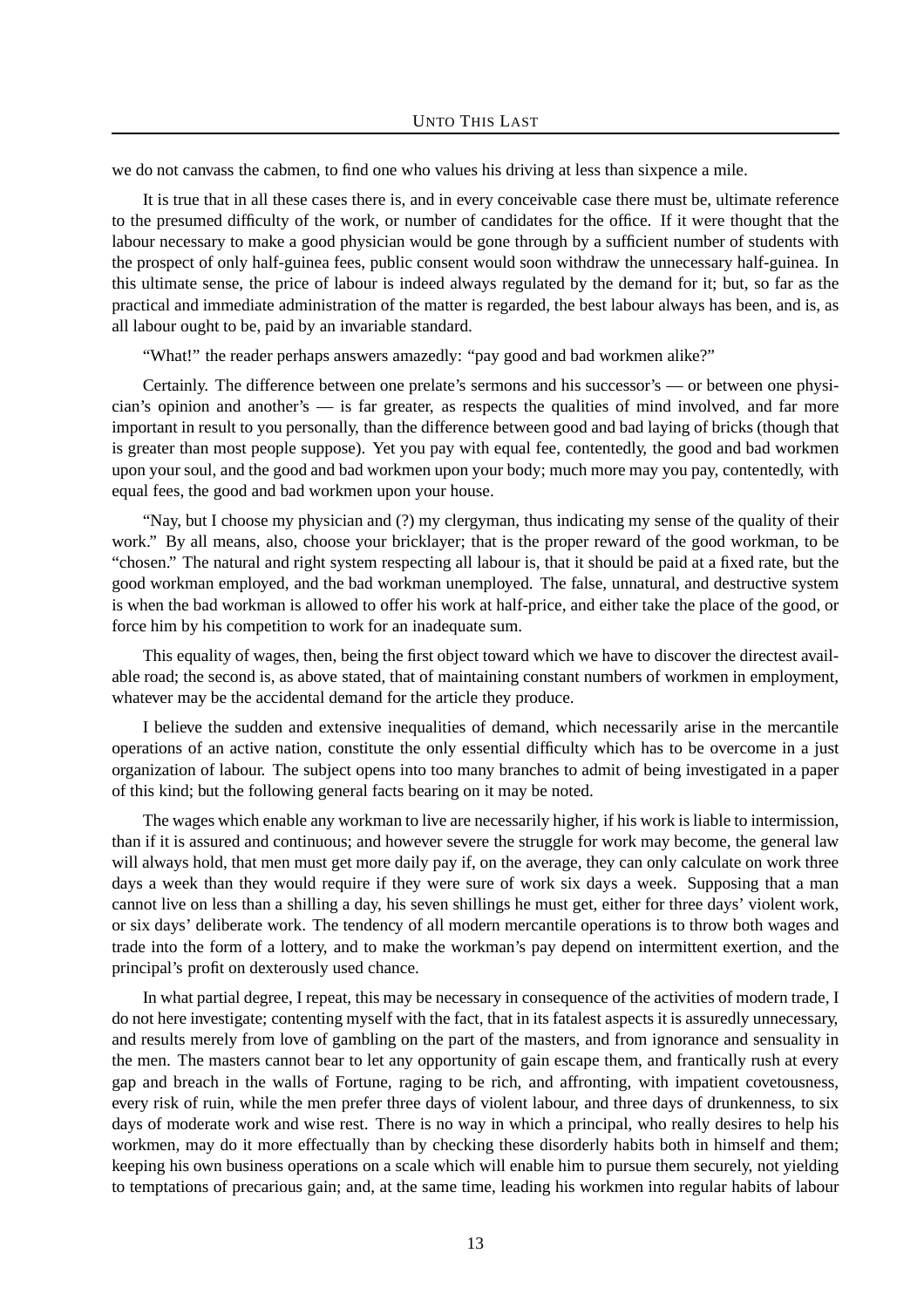and life, either by inducing them rather to take low wages in the form of a fixed salary, than high wages, subject to the chance of their being thrown out of work; or, if this be impossible, by discouraging the system of violent exertion for nominally high day wages, and leading the men to take lower pay for more regular labour.

In effecting any radical changes of this kind, doubtless there would be great inconvenience and loss incurred by all the originators of movement. That which can be done with perfect convenience and without loss, is not always the thing that most needs to be done, or which we are most imperatively required to do.

I have already alluded to the difference hitherto existing between regiments of men associated for purposes of violence, and for purposes of manufacture; in that the former appear capable of self-sacrifice — the latter, not; which singular fact is the real reason of the general lowness of estimate in which the profession of commerce is held, as compared with that of arms. Philosophically, it does not, at first sight, appear reasonable (many writers have endeavoured to prove it unreasonable) that a peaceable and rational person, whose trade is buying and selling, should be held in less honour than an unpeaceable and often irrational person, whose trade is slaying. Nevertheless, the consent of mankind has always, in spite of the philosophers, given precedence to the soldier.

And this is right.

For the soldier's trade, verily and essentially, is not slaying, but being slain. This, without well knowing its own meaning, the world honours it for. A bravo's trade is slaying; but the world has never respected bravos more than merchants: the reason it honours the soldier is, because he holds his life at the service of the State. Reckless he may be — fond of pleasure or of adventure-all kinds of bye-motives and mean impulses may have determined the choice of his profession, and may affect (to all appearance exclusively) his daily conduct in it; but our estimate of him is based on this ultimate fact — of which we are well assured — that put him in a fortress breach, with all the pleasures of the world behind him, and only death and his duty in front of him, he will keep his face to the front; and he knows that his choice may be put to him at any moment — and has beforehand taken his part — virtually takes such part continually — does, in reality, die daily.

Not less is the respect we pay to the lawyer and physician, founded ultimately on their self-sacrifice. Whatever the learning or acuteness of a great lawyer, our chief respect for him depends on our belief that, set in a judge's seat, he will strive to judge justly, come of it what may. Could we suppose that he would take bribes, and use his acuteness and legal knowledge to give plausibility to iniquitous decisions, no degree of intellect would win for him our respect. Nothing will win it, short of our tacit conviction, that in all important acts of his life justice is first with him; his own interest, second.

In the case of a physician, the ground of the honour we render him is clearer still. Whatever his science, we would shrink from him in horror if we found him regard his patients merely as subjects to experiment upon; much more, if we found that, receiving bribes from persons interested in their deaths, he was using his best skill to give poison in the mask of medicine.

Finally, the principle holds with utmost clearness as it respects clergymen. No goodness of disposition will excuse want of science in a physician, or of shrewdness in an advocate; but a clergyman, even though his power of intellect be small, is respected on the presumed ground of his unselfishness and serviceableness.

Now, there can be no question but that the tact, foresight, decision, and other mental powers, required for the successful management of a large mercantile concern, if not such as could be compared with those of a great lawyer, general, or divine, would at least match the general conditions of mind required in the subordinate officers of a ship, or of a regiment, or in the curate of a country parish. If, therefore, all the efficient members of the so-called liberal professions are still, somehow, in public estimate of honour, preferred before the head of a commercial firm, the reason must lie deeper than in the measurement of their several powers of mind.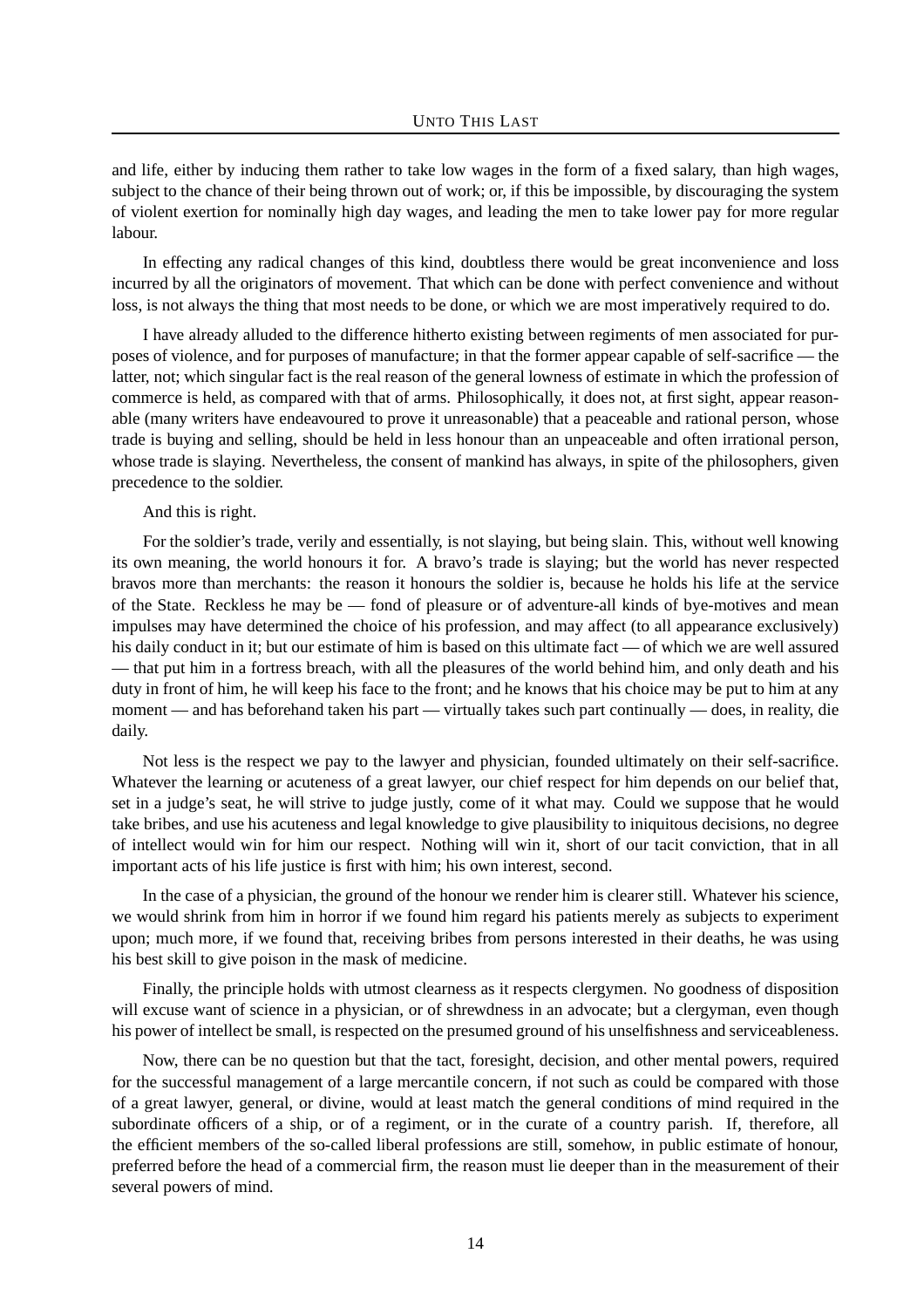#### UNTO THIS LAST

And the essential reason for such preference will he found to lie in the fact that the merchant is presumed to act always selfishly. His work may be very necessary to the community. but the motive of it is understood to be wholly personal. The merchant's first object in all his dealings must be (the public believe) to get as much for himself, and leave as little to his neighbour (or customer) as possible. Enforcing this upon him, by political statute, as the necessary principle of his action; recommending it to him on all occasions, and themselves reciprocally adopting it, proclaiming vociferously, for law of the universe, that a buyer's function is to cheapen, and a seller's to cheat, — the public, nevertheless, involuntarily condemn the man of commerce for his compliance with their own statement, and stamp him for ever as belonging to an inferior grade of human personality.

This they will find, eventually, they must give up doing. They must not cease to condemn selfishness; but they will have to discover a kind of commerce which is not exclusively selfish. Or, rather, they will have to discover that there never was, or can be, any other kind of commerce; that this which they have called commerce was not commerce at all, but cozening; and that a true merchant differs as much from a merchant according to laws of modern political economy, as the hero of the Excursion from Autolycus. They will find that commerce is an occupation which gentlemen will every day see more need to engage in, rather than in the businesses of talking to men, or slaying them; that, in true commerce, as in true preaching, or true fighting, it is necessary to admit the idea of occasional voluntary loss; — that sixpences have to be lost, as well as lives, under a sense of duty. that the market may have its martyrdoms as well as the pulpit; and trade its heroisms as well as war.

May have — in the final issue, must have-and only has not had yet, because men of heroic temper have always been misguided in their youth into other fields; not recognising what is in our days, perhaps, the most important of all fields; so that, while many a jealous person loses his life in trying to teach the form of a gospel, very few will lose a hundred pounds in showing the practice of one.

The fact is, that people never have had clearly explained to them the true functions of a merchant with respect to other people. I should like the reader to be very clear about this.

Five great intellectual professions, relating to daily necessities of life, have hitherto existed — three exist necessarily, in every civilised nation:

The Soldier's profession is to defend it.

The Pastor's to teach it.

The Physician's to keep it in health.

The lawyer's to enforce justice in it.

The Merchant's to provide for it.

And the duty of all these men is, on due occasion, to die for it.

"On due occasion," namely: -

The Soldier, rather than leave his post in battle.

The Physician, rather than leave his post in plague.

The Pastor, rather than teach Falsehood.

The lawyer, rather than countenance Injustice.

The Merchant — what is his "due occasion" of death?

It is the main question for the merchant, as for all of us. For, truly, the man who does not know when to die, does not know how to live.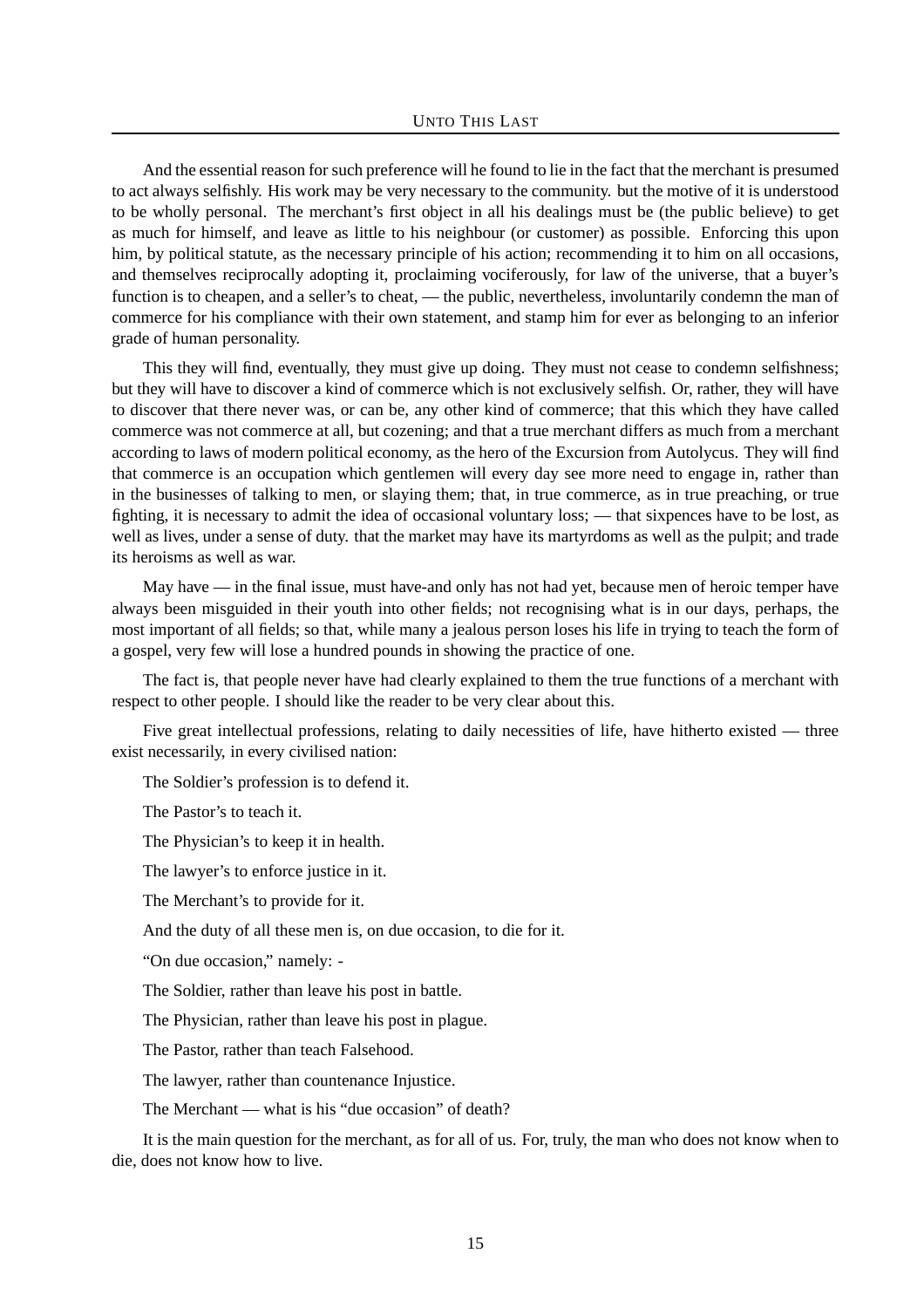Observe, the merchant's function (or manufacturer's, for in the broad sense in which it is here used the word must be understood to include both) is to provide for the nation. It is no more his function to get profit for himself out of that provision than it is a clergyman's function to get his stipend. This stipend is a due and necessary adjunct, but not the object of his life, if he be a true clergyman, any more than his fee (or honorarium) is the object of life to a true physician. Neither is his fee the object of life to a true merchant. All three, if true men, have a work to be done irrespective of fee — to be done even at any cost, or for quite the contrary of fee; the pastor's function being to teach, the physician's to heal, and the merchant's, as I have said, to provide. That is to say, he has to understand to their very root the qualities of the thing he deals in, and the means of obtaining or producing it; and he has to apply all his sagacity and energy to the producing or obtaining it in perfect state, and distributing it at the cheapest possible price where it is most needed.

And because the production or obtaining of any commodity involves necessarily the agency of many lives and hands, the merchant becomes in the course of his business the master and governor of large masses of men in a more direct, though less confessed way, than a military officer or pastor; so that on him falls, in great part, the responsibility for the kind of life they lead: and it becomes his duty, not only to be always considering how to produce what he sells, in the purest and cheapest forms, but how to make the various employments involved in the production, or transference of it, most beneficial to the men employed.

And as into these two functions, requiring for their right exercise the highest intelligence, as well as patience, kindness, and tact, the merchant is bound to put all his energy, so for their just discharge he is bound, as soldier or physician is bound, to give up, if need be, his life, in such way as it may be demanded of him. Two main points he has in his providing function to maintain: first, his engagements (faithfulness to engagements being the real root of all possibilities, in commerce); and, secondly, the perfectness and purity of the thing provided; so that, rather than fail in any engagement, or consent to any deterioration, adulteration, or unjust and exorbitant price of that which he provides, he is bound to meet fearlessly any form of distress, poverty, or labour, which may, through maintenance of these points, come upon him.

Again: in his office as governor of the men employed by him, the merchant or manufacturer is invested with a distinctly paternal authority and responsibility. In most cases, a youth entering a commercial establishment is withdrawn altogether from home influence; his master must become his father, else he has, for practical and constant help, no father at hand: in all cases the master's authority, together with the general tone and atmosphere of his business, and the character of the men with whom the youth is compelled in the course of it to associate, have more immediate and pressing weight than the home influence, and will usually neutralize it either for good or evil; so that the only means which the master has of doing justice to the men employed by him is to ask himself sternly whether he is dealing with such subordinate as he would with his own son, if compelled by circumstances to take such a position.

Supposing the captain of a frigate saw it right, or were by any chance obliged, to place his own son in the position of a common sailor: as he would then treat his son, he is bound always to treat every one of the men under him. So, also, supposing the master of a manufactory saw it right, or were by any chance obliged, to place his own son in the position of an ordinary workman; as he would then treat his son, he is bound always to treat every one of his men. This is the only effective, true, or practical Rule which can be given on this point of political economy.

And as the captain of a ship is bound to be the last man to leave his ship in case of wreck, and to share his last crust with the sailors in case of famine, so the manufacturer, in any commercial crisis or distress, is bound to take the suffering of it with his men, and even to take more of it for himself than he allows his men to feel; as a father would in a famine, shipwreck, or battle, sacrifice himself for his son.

All which sounds very strange: the only real strangeness in the matter being, nevertheless, that it should so sound. For all this is true, and that not partially nor theoretically, but everlastingly and practically: all other doctrine than this respecting matters political being false in premises, absurd in deduction, and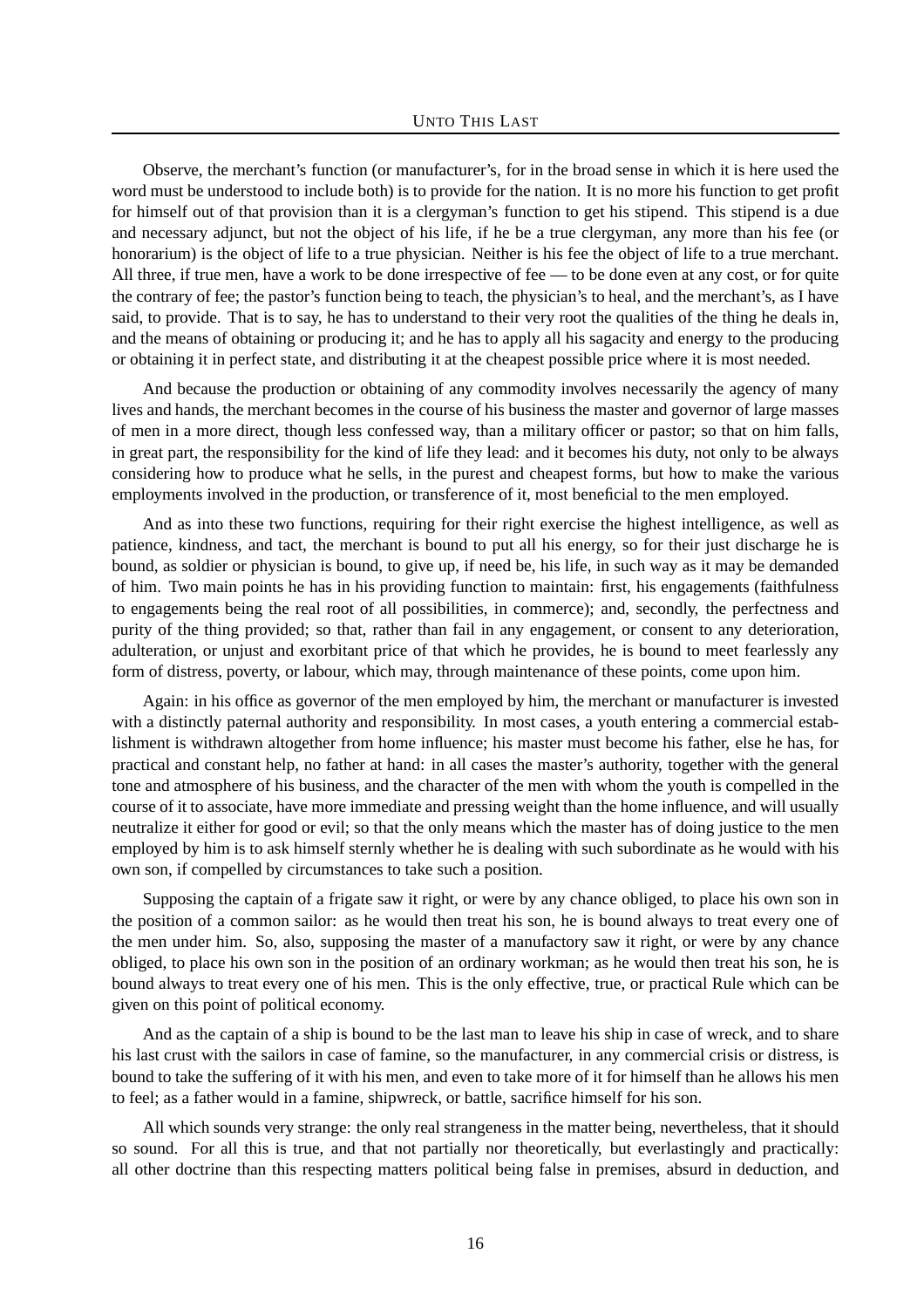impossible in practice, consistently with any progressive state of national life; all the life which we now possess as a nation showing itself in the resolute denial and scorn, by a few strong minds and faithful hearts, of the economic principles taught to our multitudes, which principles, so far as accepted, lead straight to national destruction. Respecting the modes and forms of destruction to which they lead, and, on the other hand, respecting the farther practical working of true polity, I hope to reason farther in a following paper.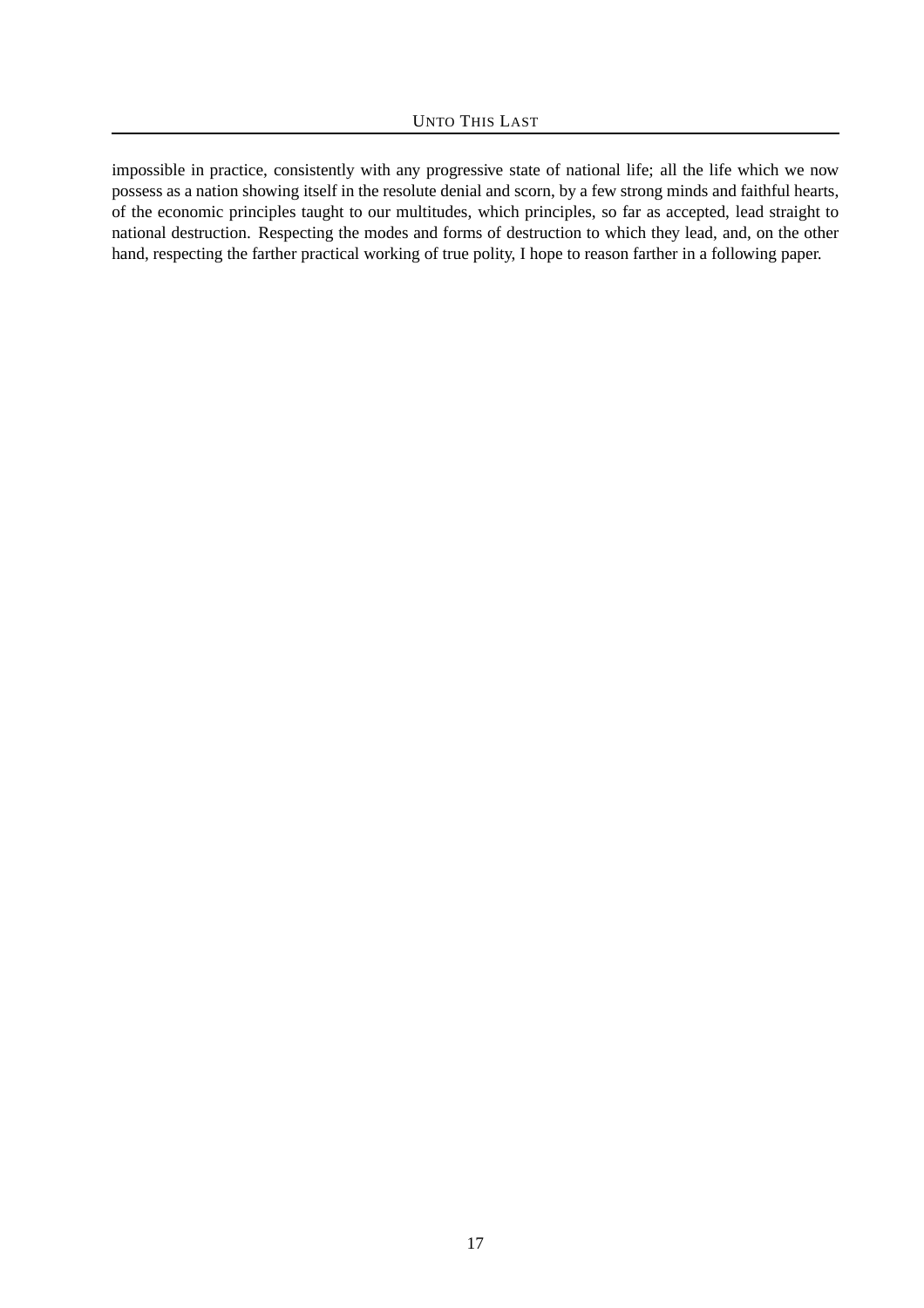UNTO THIS LAST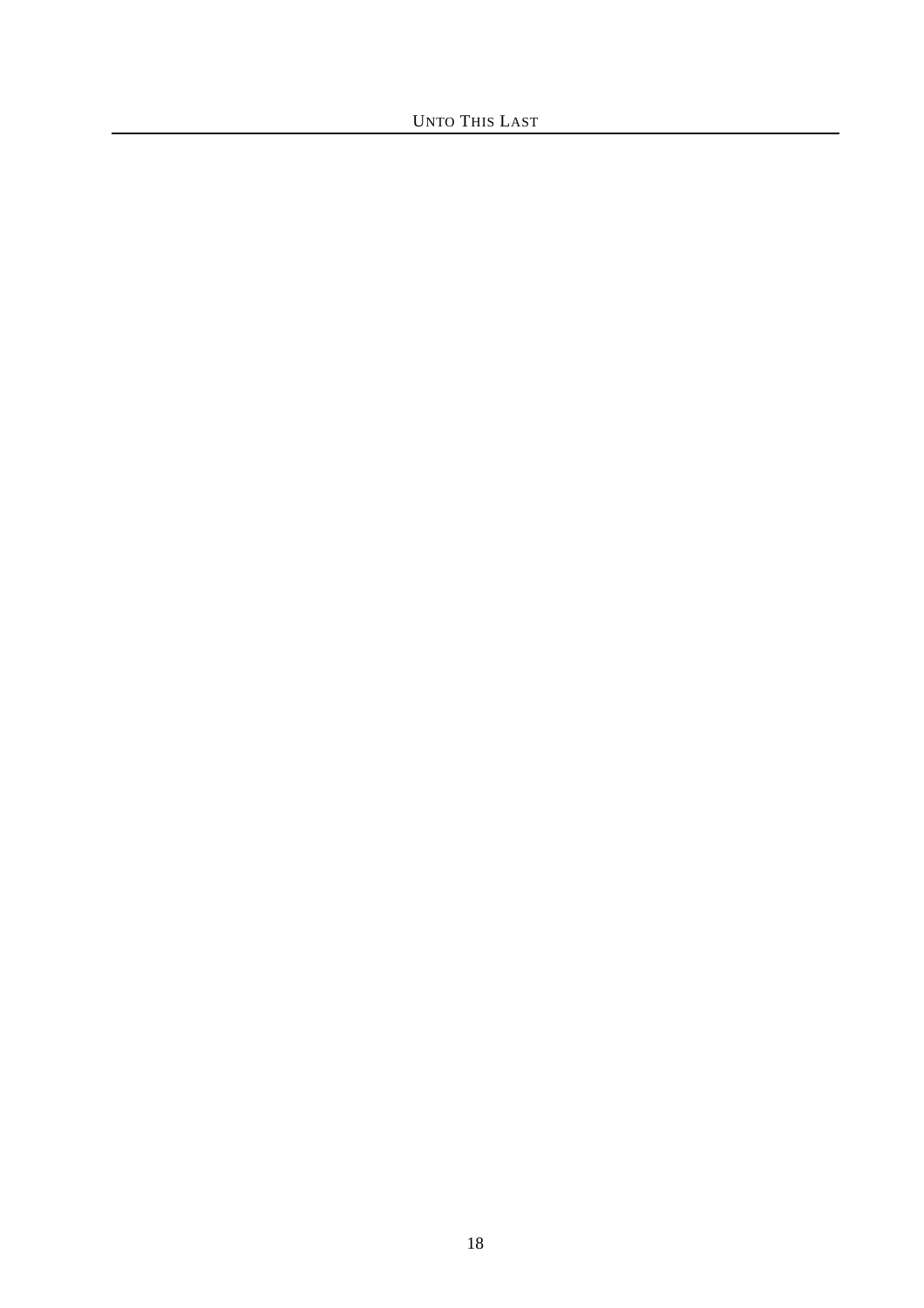#### **Essay II.**

## **The Veins of Wealth**

The answer which would be made by any ordinary political economist to the statements contained in the preceding paper, is in few words as follows:

"It is indeed true that certain advantages of a general nature may be obtained by the development of social affections. But political economists never professed, nor profess, to take advantages of a general nature into consideration. Our science is simply the science of getting rich. So far from being a fallacious or visionary one, it is found by experience to be practically effective. Persons who follow its precepts do actually become rich, and persons who disobey them become poor. Every capitalist of Europe has acquired his fortune by following the known laws of our science, and increases his capital daily by an adherence to them. It is vain to bring forward tricks of logic, against the force of accomplished facts. Every man of business knows by experience how money is made, and how it is lost."

Pardon me. Men of business do indeed know how they themselves made their money, or how, on occasion, they lost it. Playing a long-practised game, they are familiar with the chances of its cards, and can rightly explain their losses and gains. But they neither know who keeps the bank of the gambling-house, nor what other games may be played with the same cards, nor what other losses and gains, far away among the dark streets, are essentially, though invisibly, dependent on theirs in the lighted rooms. They have learned a few, and only a few, of the laws of mercantile economy; but not one of those of political economy.

Primarily, which is very notable and curious, I observe that men of business rarely know the meaning of the word "rich." At least, if they know, they do not in their reasonings allow for the fact, that it is a relative word, implying its opposite "poor" as positively as the word "north" implies its opposite "south." Men nearly always speak and write as if riches were absolute, and it were possible, by following certain scientific precepts, for everybody to be rich. Whereas riches are a power like that of electricity, acting only through inequalities or negations of itself. The force of the guinea you have in your pocket depends wholly on the default of a guinea in your neighbour's pocket. If he did not want it, it would be of no use to you; the degree of power it possesses depends accurately upon the need or desire he has for it, — and the art of making yourself rich, in the ordinary mercantile economist's sense, is therefore equally and necessarily the art of keeping your neighbour poor.

I would not contend in this matter (and rarely in any matter) for the acceptance of terms. But I wish the reader clearly and deeply to understand the difference between the two economies, to which the terms "Political" and "Mercantile" might not unadvisedly be attached.

Political economy (the economy of a State, or of citizens) consists simply in the production, preservation, and distribution, at fittest time and place, of useful or pleasurable things. The farmer who cuts his hay at the right time; the shipwright who drives his bolts well home in sound wood; the builder who lays good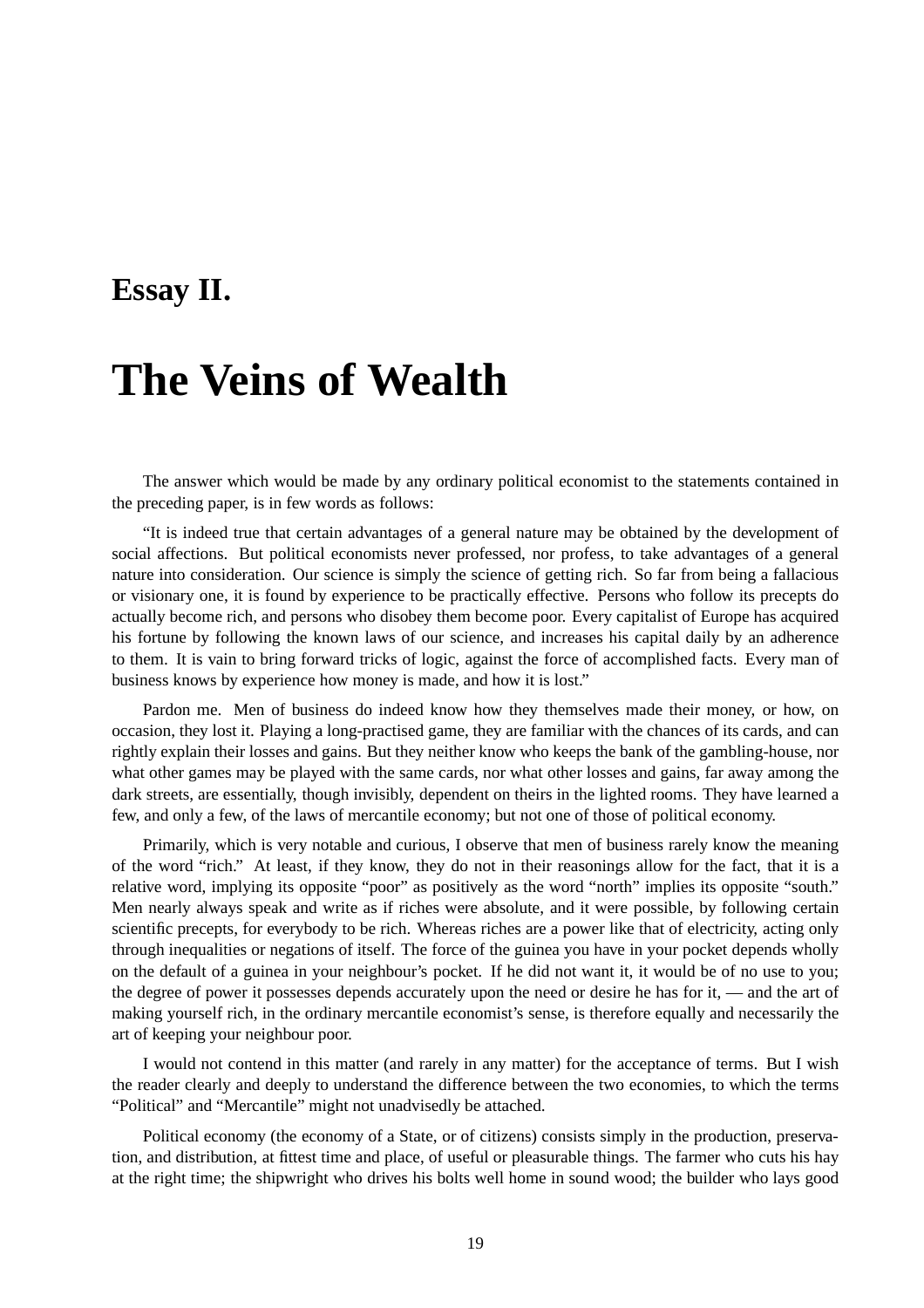bricks in well-tempered mortar; the housewife who takes care of her furniture in the parlour, and guards against all waste in her kitchen; and the singer who rightly disciplines, and never overstrains her voice, are all political economists in the true and final sense: adding continually to the riches and well-being of the nation to which they belong.

But mercantile economy, the economy of "merces" or of "pay," signifies the accumulation, in the hands of individuals, of legal or moral claim upon, or power over, the labour of others; every such claim implying precisely as much poverty or debt on one side, as it implies riches or right on the other.

It does not, therefore, necessarily involve an addition to the actual property, or well-being, of the State in which it exists. But since this commercial wealth, or power over labour, is nearly always convertible at once into real property, while real property is not always convertible at once into power over labour, the idea of riches among active men in civilized nations, generally refers to commercial wealth; and in estimating their possessions, they rather calculate the value of their horses and fields by the number of guineas they could get for them, than the value of their guineas by the number of horses and fields they could buy with them.

There is, however, another reason for this habit of mind; namely, that an accumulation of real property is of little use to its owner, unless, together with it, he has commercial power over labour. Thus, suppose any person to be put in possession of a large estate of fruitful land, with rich beds of gold in its gravel, countless herds of cattle in its pastures; houses, and gardens, and storehouses full of useful stores; but suppose, after all, that he could get no servants? In order that he may be able to have servants, some one in his neighbourhood must be poor, and in want of his gold — or his corn. Assume that no one is in want of either, and that no servants are to be had. He must, therefore, bake his own bread, make his own clothes, plough his own ground, and shepherd his own flocks. His gold will be as useful to him as any other yellow pebbles on his estate. His stores must rot, for he cannot consume them. He can eat no more than another man could eat, and wear no more than another man could wear. He must lead a life of severe and common labour to procure even ordinary comforts; he will be ultimately unable to keep either houses in repair, or fields in cultivation; and forced to content himself with a poor man's portion of cottage and garden, in the midst of a desert of waste land, trampled by wild cattle, and encumbered by ruins of palaces, which he will hardly mock at himself by calling "his own."

The most covetous of mankind would, with small exultation, I presume, accept riches of this kind on these terms. What is really desired, under the name of riches, is essentially, power over men; in its simplest sense, the power of obtaining for our own advantage the labour of servant, tradesman, and artist; in wider sense, authority of directing large masses of the nation to various ends (good, trivial or hurtful, according to the mind of the rich person). And this power of wealth of course is greater or less in direct proportion to the poverty of the men over whom it is exercised, and in inverse proportion to the number of persons who are as rich as ourselves, and who are ready to give the same price for an article of which the supply is limited. If the musician is poor, he will sing for small pay, as long as there is only one person who can pay him; but if there be two or three, he will sing for the one who offers him most. And thus the power of the riches of the patron (always imperfect and doubtful, as we shall see presently, even when most authoritative) depends first on the poverty of the artist, and then on the limitation of the number of equally wealthy persons, who also want seats at the concert. So that, as above stated, the art of becoming "rich," in the common sense, is not absolutely nor finally the art of accumulating much money for ourselves, but also of contriving that our neighbours shall have less. In accurate terms, it is "the art of establishing the maximum inequality in our own favour."

Now, the establishment of such inequality cannot be shown in the abstract to be either advantageous or disadvantageous to the body of the nation. The rash and absurd assumption that such inequalities are necessarily advantageous, lies at the root of most of the popular fallacies on the subject of political economy. For the eternal and inevitable law in this matter is, that the beneficialness of the inequality depends, first, on the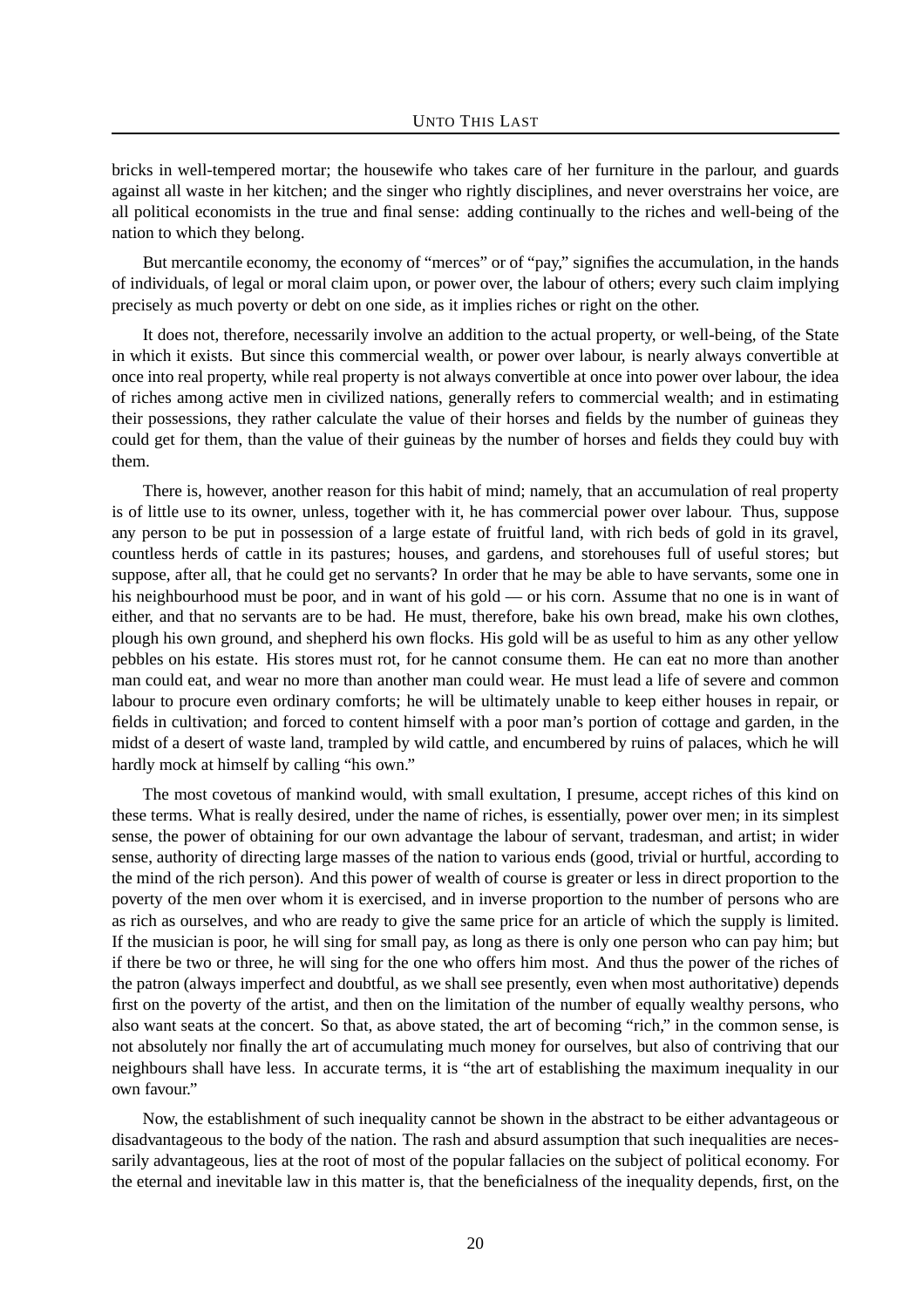methods by which it was accomplished; and, secondly, on the purposes to which it is applied. Inequalities of wealth, unjustly established, have assuredly injured the nation in which they exist during their establishment; and, unjustly directed, injure it yet more during their existence. But inequalities of wealth, justly established, benefit the nation in the course of their establishment; and, nobly used, aid it yet more by their existence. That is to say, among every active and well-governed people, the various strength of individuals, tested by full exertion and specially applied to various need, issues in unequal, but harmonious results, receiving reward or authority according to its class and service<sup>1</sup>; while, in the inactive or ill-governed nation, the gradations of decay and the victories of treason work out also their own rugged system of subjection and success; and substitute, for the melodious inequalities of concurrent power, the iniquitous dominances and depressions of guilt and misfortune.

Thus the circulation of wealth in a nation resembles that of the blood in the natural body. There is one quickness of the current which comes of cheerful emotion or wholesome exercise; and another which comes of shame or of fever. There is a flush of the body which is full of warmth and life; and another which will pass into putrefaction.

The analogy will hold down even to minute particulars. For as diseased local determination of the blood involves depression of the general health of the system, all morbid local action of riches will be found ultimately to involve a weakening of the resources of the body politic.

The mode in which this is produced may be at once understood by examining one or two instances of the development of wealth in the simplest possible circumstances.

Suppose two sailors cast away on an uninhabited coast, and obliged to maintain themselves there by their own labour for a series of years.

If they both kept their health, and worked steadily and in amity with each other, they might build themselves a convenient house, and in time come to possess a certain quantity of cultivated land, together with various stores laid up for future use. All these things would be real riches or property; and, supposing the men both to have worked equally hard, they would each have right to equal share or use of it. Their political economy would consist merely in careful preservation and just division of these possessions. Perhaps, however, after some time one or other might be dissatisfied with the results of their common farming; and they might in consequence agree to divide the land they had brought under the spade into equal shares, so that each might thenceforward work in his own field, and live by it. Suppose that after this arrangement had been made, one of them were to fall ill, and be unable to work on his land at a critical time — say of sowing or harvest.

He would naturally ask the other to sow or reap for him.

<sup>&</sup>lt;sup>1</sup>I have been naturally asked several times, with respect to the sentence in the first of these papers, "the bad workmen unemployed," "But what are you to do with your bad unemployed workmen?" Well, it seems to me the question might have occurred to you before. Your housemaid's place is vacant — you give twenty pounds a year-two girls come for it, one neatly dressed, the other dirtily; one with good recommendations, the other with none. You do not, under these circumstances, usually ask the dirty one if she will come for fifteen pounds, or twelve; and, on her consenting, take her instead of the well-recommended one. Still less do you try to beat both down by making them bid against each other, till you can hire both, one at twelve pounds a year, and the other at eight. You simply take the one fittest for the place, and send away the other, not perhaps concerning yourself quite as much as you should with the question which you now impatiently put to me, "What is to become of her?" For all that I advise you to do, is to deal with workmen as with servants; and verily the question is of weight: "Your bad workman, idler, and rogue — what are you to do with him?"

We will consider of this presently: remember that the administration of a complete system of national commerce and industry cannot be explained in full detail within the space of twelve pages. Meantime, consider whether, there being confessedly some difficulty in dealing with rogues and idlers, it may not be advisable to produce as few of them as possible. If you examine into the history of rogues, you will find they are as truly manufactured articles as anything else, and it is just because our present system of political economy gives so large a stimulus to that manufacture that you may know it to be a false one. We had better seek for a system which will develop honest men, than for one which will deal cunningly with vagabonds. Let us reform our schools, and we shall find little reform needed in our prisons.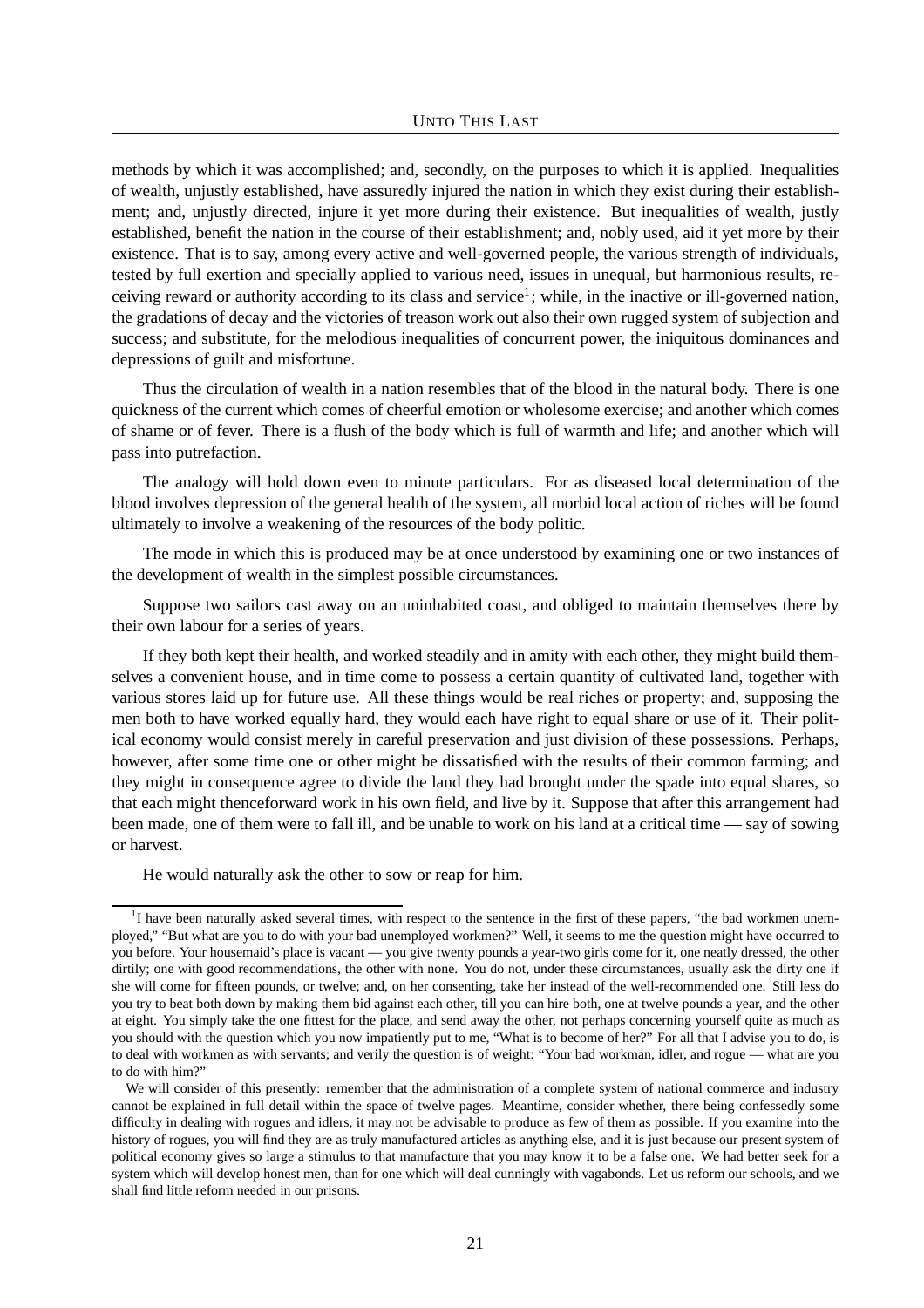Then his companion might say, with perfect justice, "I will do this additional work for you; but if I do it, you must promise to do as much for me at another time. I will count how many hours I spend on your ground, and you shall give me a written promise to work for the same number of hours on mine, whenever I need your help, and you are able to give it." Suppose the disabled man's sickness to continue, and that under various circumstances, for several years, requiring the help of the other, he on each occasion gave a written pledge to work, as soon as he was able, at his companion's orders, for the same number of hours which the other had given up to him. What will the positions of the two men be when the invalid is able to resume work?

Considered as a "Polis," or state, they will be poorer than they would have been otherwise: poorer by the withdrawal of what the sick man's labour would have produced in the interval. His friend may perhaps have toiled with an energy quickened by the enlarged need, but in the end his own land and property must have suffered by the withdrawal of so much of his time and thought from them: and the united property of the two men will be certainly less than it would have been if both had remained in health and activity.

But the relations in which they stand to each other are also widely altered. The sick man has not only pledged his labour for some years, but will probably have exhausted his own share of the accumulated stores, and will be in consequence for some time dependent on the other for food, which he can only "pay" or reward him for by yet more deeply pledging his own labour.

Supposing the written promises to be held entirely valid (among civilized nations their validity is secured by legal measures<sup>2</sup>), the person who had hitherto worked for both might now, if he chose, rest altogether, and pass his time in idleness, not only forcing his companion to redeem all the engagements he had already entered into, but exacting from him pledges for further labour, to an arbitrary amount, for what food he had to advance to him.

There might not, from first to last, be the least illegality (in the ordinary sense of the word) in the arrangement; but if a stranger arrived on the coast at this advanced epoch of their political economy, he would find one man commercially Rich; the other commercially Poor. He would see, perhaps, with no small surprise, one passing his days in idleness; the other labouring for both, and living sparely, in the hope of recovering his independence at some distant period.

This is, of course, an example of one only out of many ways in which inequality of possession may be established between different persons, giving rise to the Mercantile forms of Riches and Poverty. In the instance before us, one of the men might from the first have deliberately chosen to be idle, and to put his life in pawn for present ease; or he might have mismanaged his land, and been compelled to have recourse to his neighbour for food and help, pledging his future labour for it. But what I want the reader to note especially is the fact, common to a large number of typical cases of this kind, that the establishment of the mercantile wealth which consists in a claim upon labour, signifies a political diminution of the real wealth which consists in substantial possessions.

Take another example, more consistent with the ordinary course of affairs of trade. Suppose that three men, instead of two, formed the little isolated republic, and found themselves obliged to separate, in order to farm different pieces of land at some distance from each other along the coast: each estate furnishing a distinct kind of produce, and each more or less in need of the material raised on the other. Suppose that the third man, in order to save the time of all three, undertakes simply to superintend the transference of

 $^{2}$ The disputes which exist respecting the real nature of money arise more from the disputants examining its functions on different sides, than from any real dissent in their opinions. All money, properly so called, is an acknowledgment of debt; but as such, it may either be considered to represent the labour and property of the creditor, or the idleness and penury of the debtor. The intricacy of the question has been much increased by the (hitherto necessary) use of marketable commodities, such as gold, silver, salt, shells, etc., to give intrinsic value or security to currency; but the final and best definition of money is that it is a documentary promise ratified and guaranteed by the nation to give or find a certain quantity of labour on demand. A man's labour for a day is a better standard of value than a measure of any produce, because no produce ever maintains a consistent rate of productibility.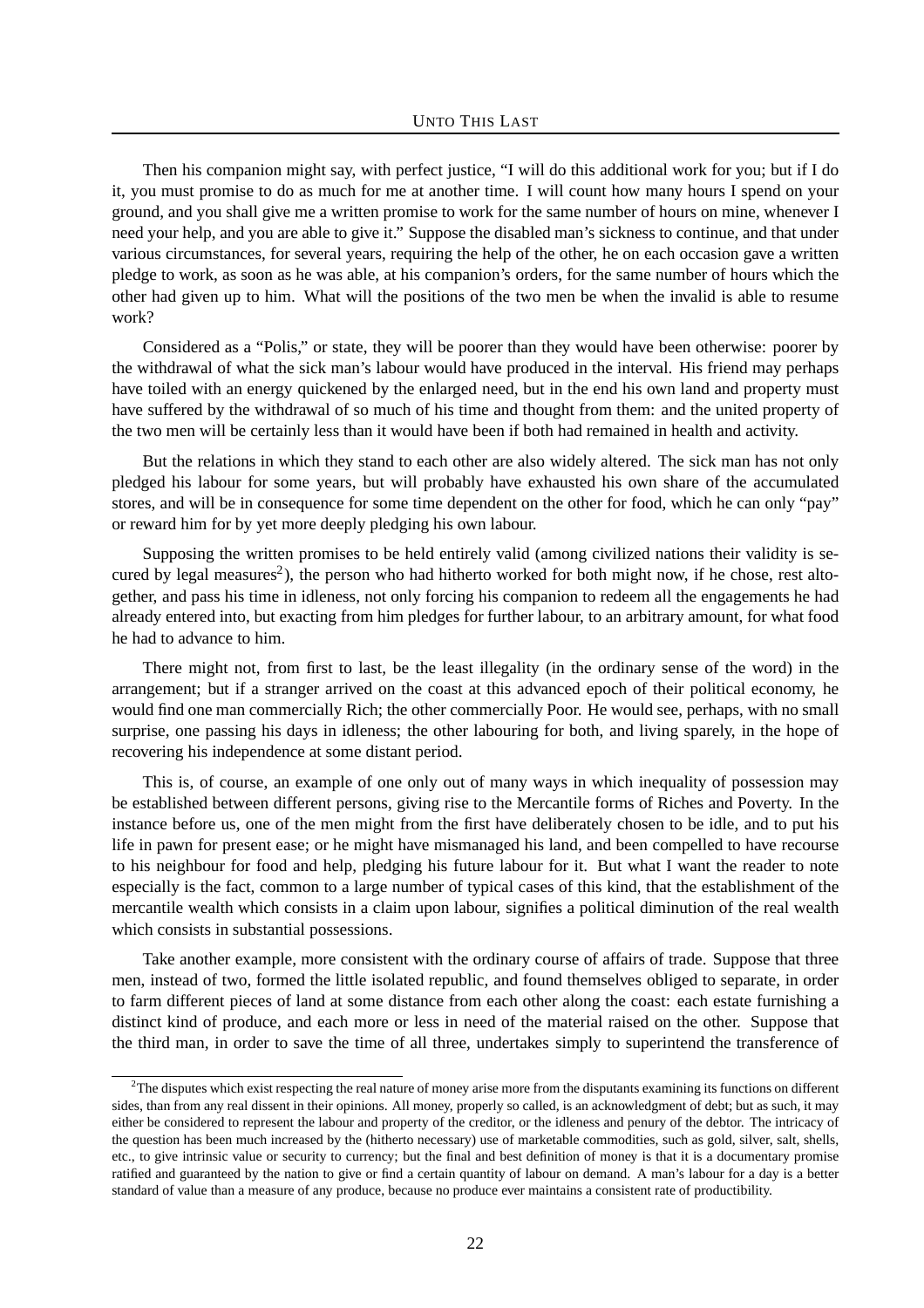commodities from one farm to the other; on condition of receiving some sufficiently remunerative share of every parcel of goods conveyed, or of some other parcel received in exchange for it.

If this carrier or messenger always brings to each estate, from the other, what is chiefly wanted, at the right time, the operations of the two farmers will go on prosperously, and the largest possible result in produce, or wealth, will be attained by the little community. But suppose no intercourse between the landowners is possible, except through the travelling agent; and that, after a time, this agent, watching the course of each man's agriculture, keeps back the articles with which he has been entrusted until there comes a period of extreme necessity for them, on one side or other, and then exacts in exchange for them all that the distressed farmer can spare of other kinds of produce: it is easy to see that by ingeniously watching his opportunities, he might possess himself regularly of the greater part of the superfluous produce of the two estates, and at last, in some year of severest trial or scarcity, purchase both for himself and maintain the former proprietors thenceforward as his labourers or servants.

This would be a case of commercial wealth acquired on the exactest principles of modern political economy. But more distinctly even than in the former instance, it is manifest in this that the wealth of the State, or of the three men considered as a society, is collectively less than it would have been had the merchant been content with juster profit. The operations of the two agriculturists have been cramped to the utmost; and the continual limitations of the supply of things they wanted at critical times, together with the failure of courage consequent on the prolongation of a struggle for mere existence, without any sense of permanent gain, must have seriously diminished the effective results of their labour; and the stores finally accumulated in the merchant's hands will not in any wise be of equivalent value to those which, had his dealings been honest, would have filled at once the granaries of the farmers and his own.

The whole question, therefore, respecting not only the advantage, but even the quantity, of national wealth, resolves itself finally into one of abstract justice. It is impossible to conclude, of any given mass of acquired wealth, merely by the fact of its existence, whether it signifies good or evil to the nation in the midst of which it exists. Its real value depends on the moral sign attached to it, just as sternly as that of a mathematical quantity depends on the algebraical sign attached to it. Any given accumulation of commercial wealth may be indicative, on the one hand, of faithful industries, progressive energies, and productive ingenuities: or, on the other, it may be indicative of mortal luxury, merciless tyranny, ruinous chicane. Some treasures are heavy with human tears, as an ill-stored harvest with untimely rain; and some gold is brighter in sunshine than it is in substance.

And these are not, observe, merely moral or pathetic attributes of riches, which the seeker of riches may, if he chooses, despise; they are, literally and sternly, material attributes of riches, depreciating or exalting, incalculably, the monetary signification of the sum in question. One mass of money is the outcome of action which has created, another, of action which has annihilated, — ten times as much in the gathering of it; such and such strong hands have been paralyzed, as if they had been numbed by nightshade: so many strong men's courage broken, so many productive operations hindered; this and the other false direction given to labour, and lying image of prosperity set up, on Dura plains dug into seven-times-heated furnaces. That which seems to be wealth may in verity be only the gilded index of far-reaching ruin: a wrecker's handful of coin gleaned from the beach to which he has beguiled an argosy; a camp-follower's bundle of rags unwrapped from the breasts of goodly soldiers dead; the purchase-pieces of potter's fields, wherein shall be buried together the citizen and the stranger.

And therefore, the idea that directions can be given for the gaining of wealth, irrespectively of the consideration of its moral sources, or that any general and technical law of purchase and gain can be set down for national practice, is perhaps the most insolently futile of all that ever beguiled men through their vices. So far as I know, there is not in history record of anything so disgraceful to the human intellect as the modern idea that the commercial text, "Buy in the cheapest market and sell in the dearest," represents, or under any circumstances could represent, an available principle of national economy. Buy in the cheapest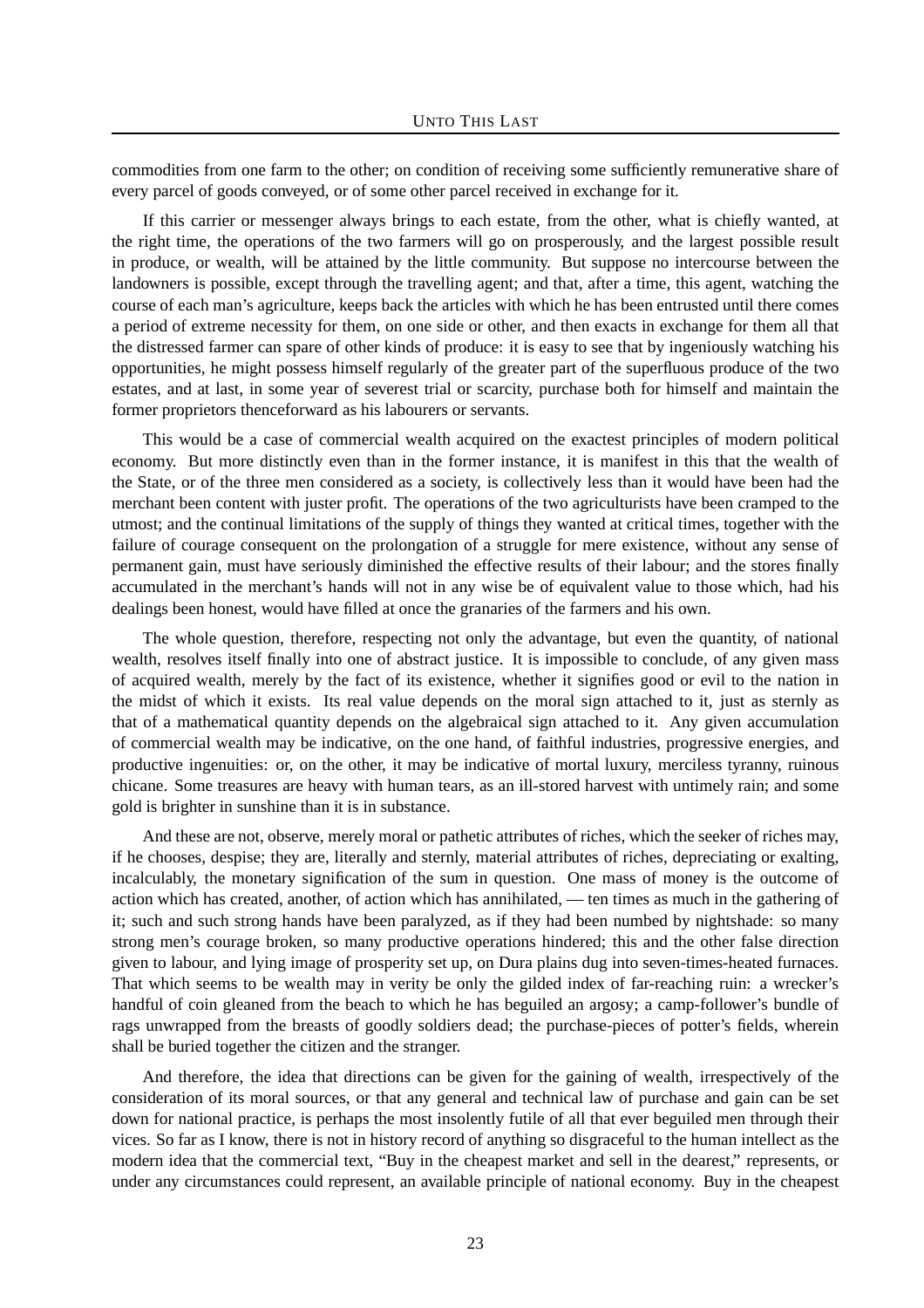market? yes; but what made your market cheap? Charcoal may be cheap among your roof timbers after a fire, and bricks may be cheap in your streets after an earthquake; but fire and earthquake may not therefore he national benefits. Sell in the dearest? — Yes, truly; but what made your market dear? You sold your bread well to-day: was it to a dying man who gave his last coin for it, and will never need bread more; or to a rich man who to-morrow will buy your farm over your head; or to a soldier on his way to pillage the bank in which you have put your fortune?

None of these things you can know. One thing only you can know: namely, whether this dealing of yours is a just and faithful one, which is all you need concern yourself about respecting it; sure thus to have done your own part in bringing about ultimately in the world a state of things which will not issue in pillage or in death. And thus every question concerning these things merges itself ultimately in the great question of justice, which, the ground being thus far cleared for it. I will enter upon the next paper, leaving only, in this, three final points for the reader's consideration.

It has been shown that the chief value and virtue of money consists in its having power over human beings; that, without this power, large material possessions are useless, and to any person possessing such power, comparatively unnecessary. But power over human beings is attainable by other means than by money. As I said a few pages back, the money power is always imperfect and doubtful; there are many things which cannot be reached with it, others which cannot be retained by it. Many joys may be given to men which cannot be bought for gold, and many fidelities found in them which cannot be rewarded with it.

Trite enough, — the reader thinks. Yes: but it is not so trite, — I wish it were, — that in this moral power, quite inscrutable and immeasurable though it be, there is a monetary value just as real as that represented by more ponderous currencies. A man's hand may be full of invisible gold, and the wave of it, or the grasp, shall do more than another's with a shower of bullion. This invisible gold, also, does not necessarily diminish in spending. Political economists will do well some day to take heed of it, though they cannot take measure.

But farther. Since the essence of wealth consists in its authority over men, if the apparent or nominal wealth fail in this power, it fails in essence; in fact, ceases to be wealth at all. It does not appear lately in England, that our authority over men is absolute. The servants show some disposition to rush riotously upstairs, under an impression that their wages are not regularly paid. We should augur ill of any gentleman's property to whom this happened every other day in his drawing-room.

So, also, the power of our wealth seems limited as respects the comfort of the servants, no less than their quietude. The persons in the kitchen appear to be ill-dressed, squalid, half-starved. One cannot help imagining that the riches of the establishment must be of a very theoretical and documentary character.

Finally. Since the essence of wealth consists in power over men, will it not follow that the nobler and the more in number the persons are over whom it has power, the greater the wealth? Perhaps it may even appear, after some consideration, that the persons themselves are the wealth that these pieces of gold with which we are in the habit of guiding them, are, in fact, nothing more than a kind of Byzantine harness or trappings, very glittering and beautiful in barbaric sight, wherewith we bridle the creatures; but that if these same living creatures could be guided without the fretting and jingling of the Byzants in their mouths and ears, they might themselves be more valuable than their bridles. In fact, it may be discovered that the true veins of wealth are purple — and not in Rock, but in Flesh — perhaps even that the final outcome and consummation of all wealth is in the producing as many as possible full-breathed, bright-eyed, and happy-hearted human creatures. Our modern wealth, I think, has rather a tendency the other way; — most political economists appearing to consider multitudes of human creatures not conducive to wealth, or at best conducive to it only by remaining in a dim-eyed and narrow-chested state of being.

Nevertheless, it is open, I repeat, to serious question, which I leave to the reader's pondering, whether, among national manufactures, that of Souls of a good quality may not at last turn out a quite leadingly lucrative one? Nay, in some far-away and yet undreamt-of hour, I can even imagine that England may cast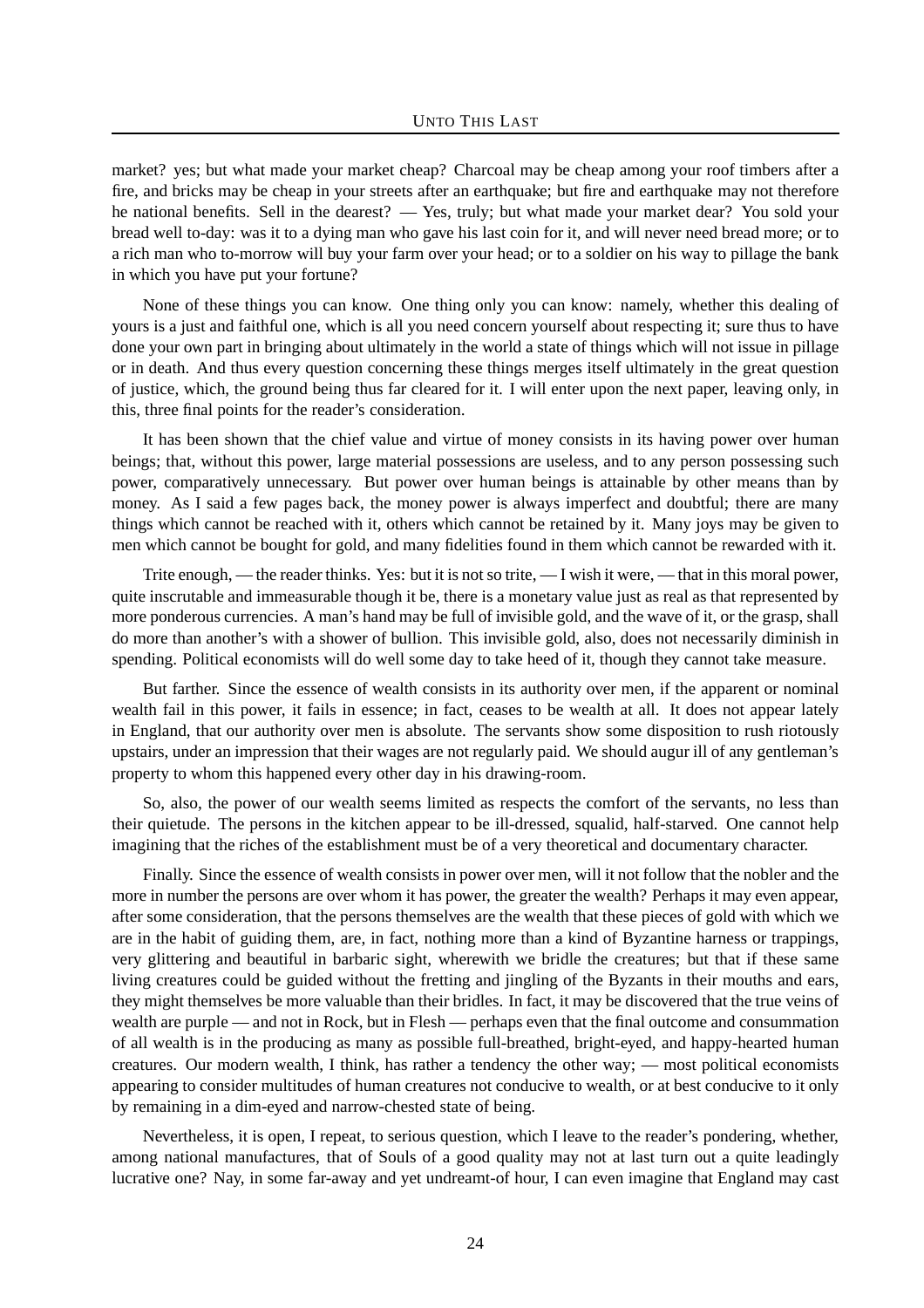all thoughts of possessive wealth back to the barbaric nations among whom they first arose; and that, while the sands of the Indus and adamant of Golconda may yet stiffen the housings of the charger, and flash from the turban of the slave, she, as a Christian mother, may at last attain to the virtues and the treasures of a Heathen one, and be able to lead forth her Sons, saying, —

"These are My Jewels."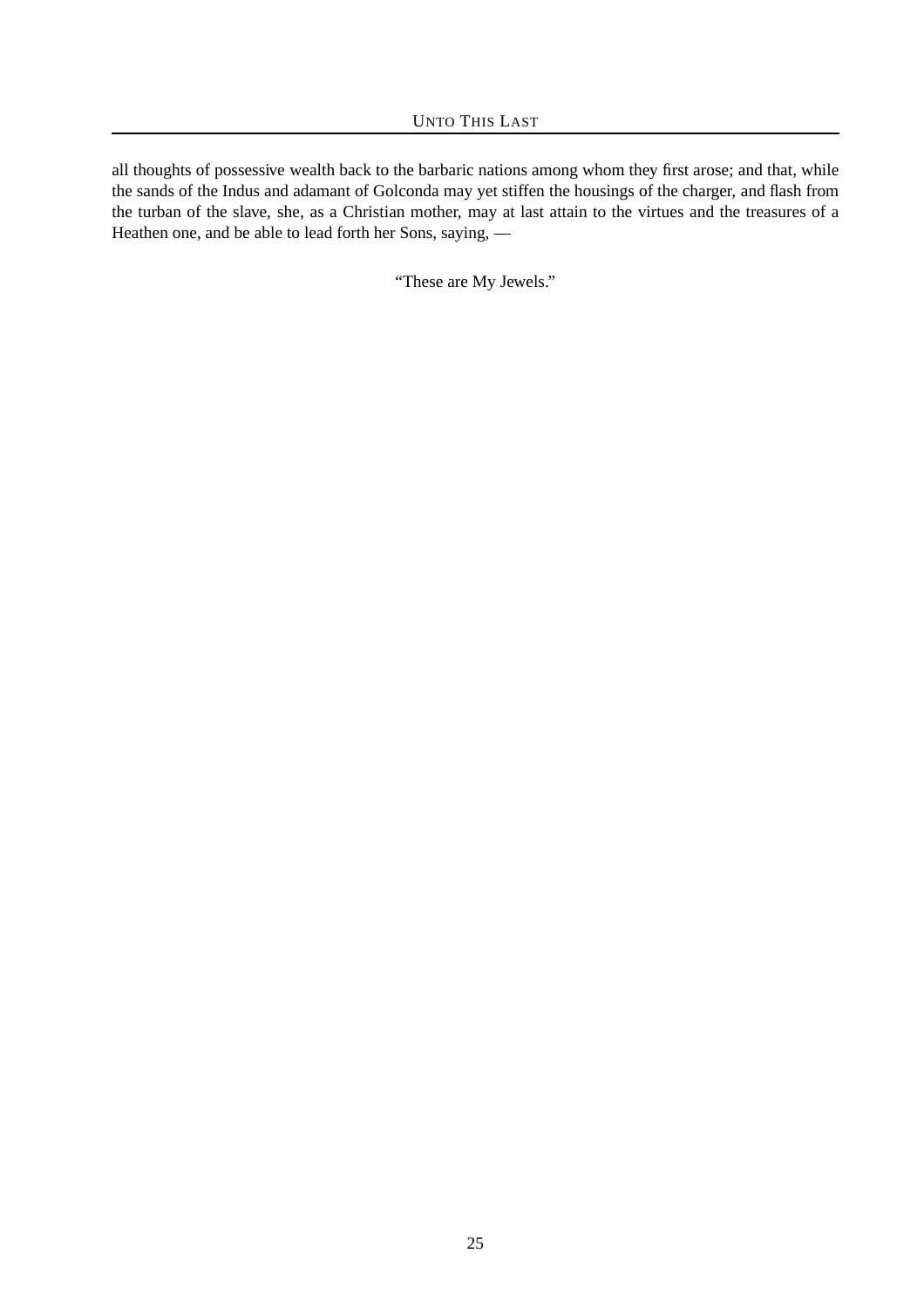UNTO THIS LAST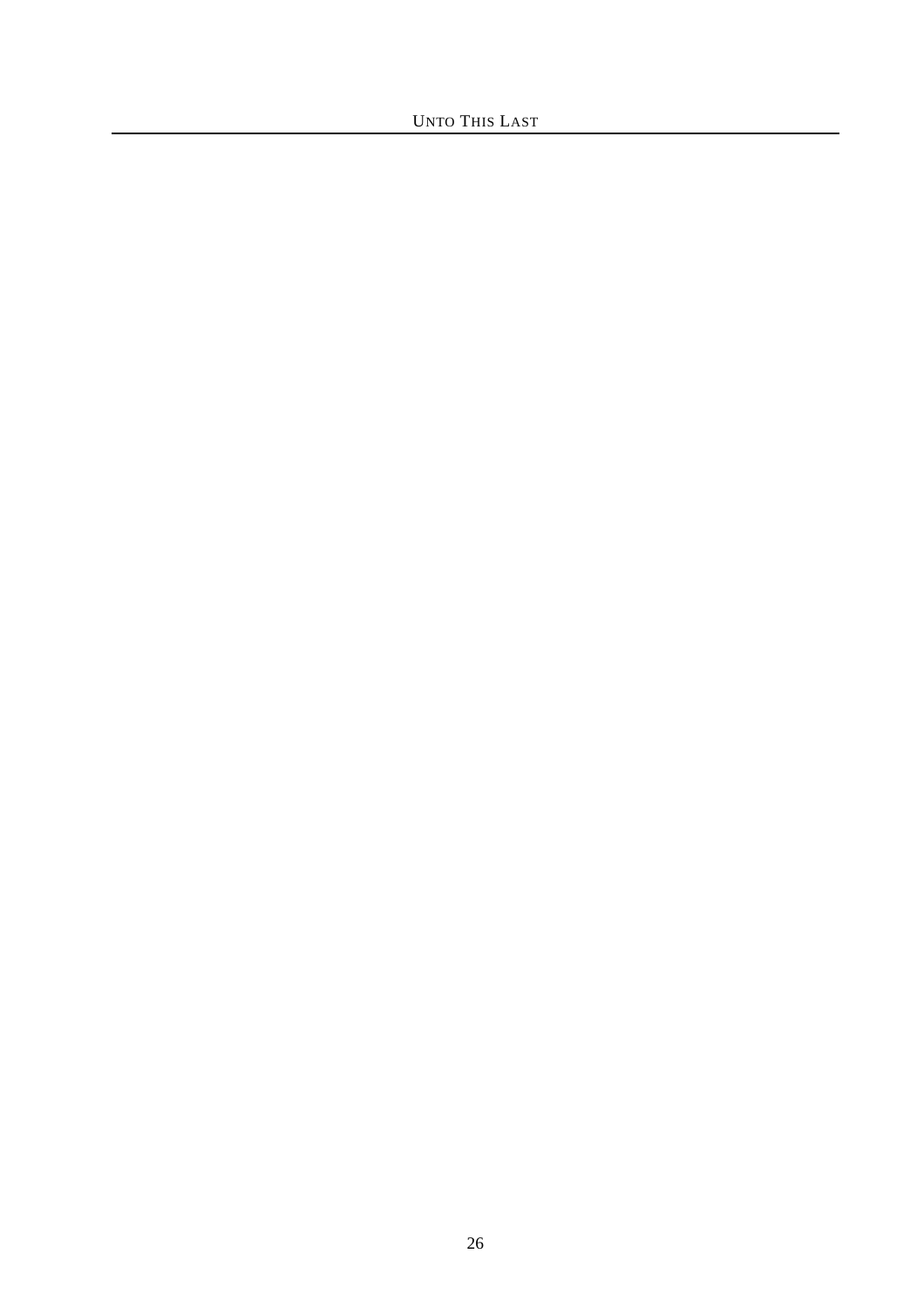#### **Essay III.**

## **Qui Judicatis Terram**

Some centuries before the Christian era, a Jew merchant largely engaged in business on the Gold Coast, and reported to have made one of the largest fortunes of his time, (held also in repute for much practical sagacity,) left among his ledgers some general maxims concerning wealth, which have been preserved, strangely enough, even to our own days. They were held in considerable respect by the most active traders of the middle ages, especially by the Venetians, who even went so far in their admiration as to place a statue of the old Jew on the angle of one of their principal public buildings. Of late years these writings have fallen into disrepute, being opposed in every particular to the spirit of modern commerce. Nevertheless I shall reproduce a passage or two from them here, partly because they may interest the reader by their novelty; and chiefly because they will show him that it is possible for a very practical and acquisitive tradesman to hold, through a not unsuccessful career, that principle of distinction between well-gotten and ill-gotten wealth, which, partially insisted on in my last paper, it must be our work more completely to examine in this.

He says, for instance, in one place: "The getting of treasures by a lying tongue is a vanity tossed to and fro of them that see death: "adding in another, with the same meaning (he has a curious way of doubling his sayings): "Treasures of wickedness profit nothing: but justice delivers from death." Both these passages are notable for their assertion of death as the only real issue and sum of attainment by any unjust scheme of wealth. If we read, instead of "lying tongue," "lying label, title, pretence, or advertisement," we shall more clearly perceive the bearing of the words on modern business. The seeking of death is a grand expression of the true course of men's toil in such business. We usually speak as if death pursued us, and we fled from him; but that is only so in rare instances. Ordinarily he masks himself — makes himself beautiful all-glorious; not like the King's daughter, all-glorious within, but outwardly: his clothing of wrought gold. We pursue him frantically all our days, he flying or hiding from us. Our crowning success at three-score and ten is utterly and perfectly to seize, and hold him in his eternal integrity — robes, ashes, and sting.

Again: the merchant says, "He that oppresseth the poor to increase his riches, shall surely come to want." And again, more strongly: "Rob not the poor because he is poor; neither oppress the afflicted in the place of business. For God shall spoil the soul of those that spoiled them."

This "robbing the poor because he is poor," is especially the mercantile form of theft, consisting in talking advantage of a man's necessities in order to obtain his labour or property at a reduced price. The ordinary highwayman's opposite form of robbery — of the rich, because he is rich — does not appear to occur so often to the old merchant's mind; probably because, being less profitable and more dangerous than the robbery of the poor, it is rarely practised by persons of discretion.

But the two most remarkable passages in their deep general significance are the following: —

"The rich and the poor have met. God is their maker."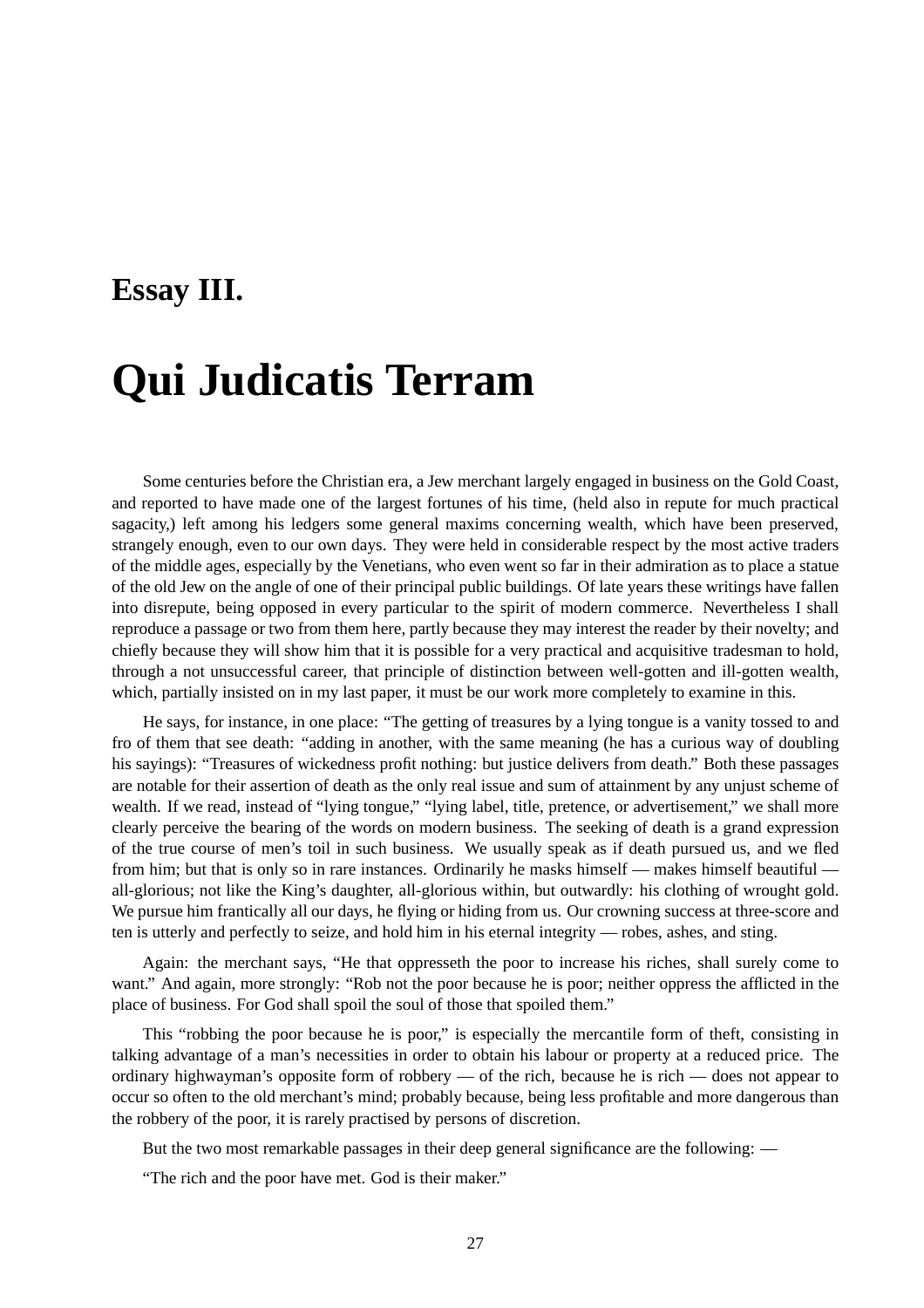"The rich and the poor have met. God is their light."

They "have met:" more literally, have stood in each other's way (obviaverunt). That is to say, as long as the world lasts, the action and counteraction of wealth and poverty, the meeting, face to face, of rich and poor, is just as appointed and necessary a law of that world as the flow of stream to sea, or the interchange of power among the electric clouds: — "God is their maker." But, also, this action may be either gentle and just, or convulsive and destructive: it may be by rage of devouring flood, or by lapse of serviceable wave; — in blackness of thunderstroke, or continual force of vital fire, soft, and shapeable into love-syllables from far away. And which of these it shall be depends on both rich and poor knowing that God is their light; that in the mystery of human life, there is no other light than this by which they can see each other's faces, and live; — light, which is called in another of the books among which the merchant's maxims have been preserved, the "sun of justice,"<sup>1</sup> of which it is promised that it shall rise at last with "healing" (health-giving or helping, making whole or setting at one) in its wings. For truly this healing is only possible by means of justice; no love, no faith, no hope will do it; men will be unwisely fond-vainly faithful, unless primarily they are just; and the mistake of the best men through generation after generation, has been that great one of thinking to help the poor by almsgiving, and by preaching of patience or of hope, and by every other means, emollient or consolatory, except the one thing which God orders for them, justice. But this justice, with its accompanying holiness or helpfulness, being even by the best men denied in its trial time, is by the mass of men hated wherever it appears: so that, when the choice was one day fairly put to them, they denied the Helpful One and the Just<sup>2</sup>; and desired a murderer, sedition-raiser, and robber, to be gran ted to them;  $$ the murderer instead of the Lord of Life, the sedition-raiser instead of the Prince of Peace, and the robber instead of the Just Judge of all the world.

I have just spoken of the flowing of streams to the sea as a partial image of the action of wealth. In one respect it is not a partial, but a perfect image. The popular economist thinks himself wise in having discovered that wealth, or the forms of property in general, must go where they are required; that where demand is, supply must follow. He farther declares that this course of demand and supply cannot be forbidden by human laws. Precisely in the same sense, and with the same certainty, the waters of the world go where they are required. Where the land falls, the water flows. The course neither of clouds nor rivers can be forbidden by human will. But the disposition and administration of them can be altered by human forethought. Whether the stream shall be a curse or a blessing, depends upon man's labour, and administrating intelligence. For centuries after centuries, great districts of the world, rich in soil, and favoured in climate, have lain desert under the rage of their own rivers; nor only desert, but plague-struck. The stream which, rightly directed, would have flowed in soft irrigation from field to field — would have purified the air, given food to man and beast, and carried their burdens for them on its bosom — now overwhelms the plain, and poisons the wind; its breath pestilence, and its work famine. In like manner this wealth "goes where it is required." No human laws can withstand its flow. They can only guide it: but this, the lending trench and limiting mound can do so thoroughly, that it shall become water of life — the riches of the hand of wisdom<sup>3</sup>; or, on the contrary, by leaving it to its own lawless flow, they may make it, what it has been too often, the last and deadliest of national plagues: water of Marah — the water which feeds the roots of all evil.

The necessity of these laws of distribution or restraint is curiously over-looked in the ordinary political

<sup>&</sup>lt;sup>1</sup>More accurately, Sun of Justness; but, instead of the harsh word "Justness," the old English "Righteousness" being commonly employed, has, by getting confused with "godliness," or attracting about it various vague and broken meanings. prevented most persons from receiving the force of the passages in which it occurs. The word "righteousness" properly refers to the justice of rule, or right, as distinguished from "equity," which refers to the justice of balance. More broadly, Righteousness is King's justice; and Equity, Judge's justice; the King guiding or ruling all, the Judge dividing or discerning between opposites (therefore the double question, "Man, who made me a ruler — dikastes — or a dividermeristes — over you?") Thus, with respect to the Justice of Choice (selection, the feebler and passive justice), we have from lego, — lex, legal, loi, and loyal; and with respect to the Justice of Rule (direction, the stronger and active justice), we have from rego, — rex, regal, roi, and royal.

 $2$ In another place written with the same meaning, "Just, and having salvation."

<sup>&</sup>lt;sup>3</sup>"Length of days in her right hand; in her left, riches and honour."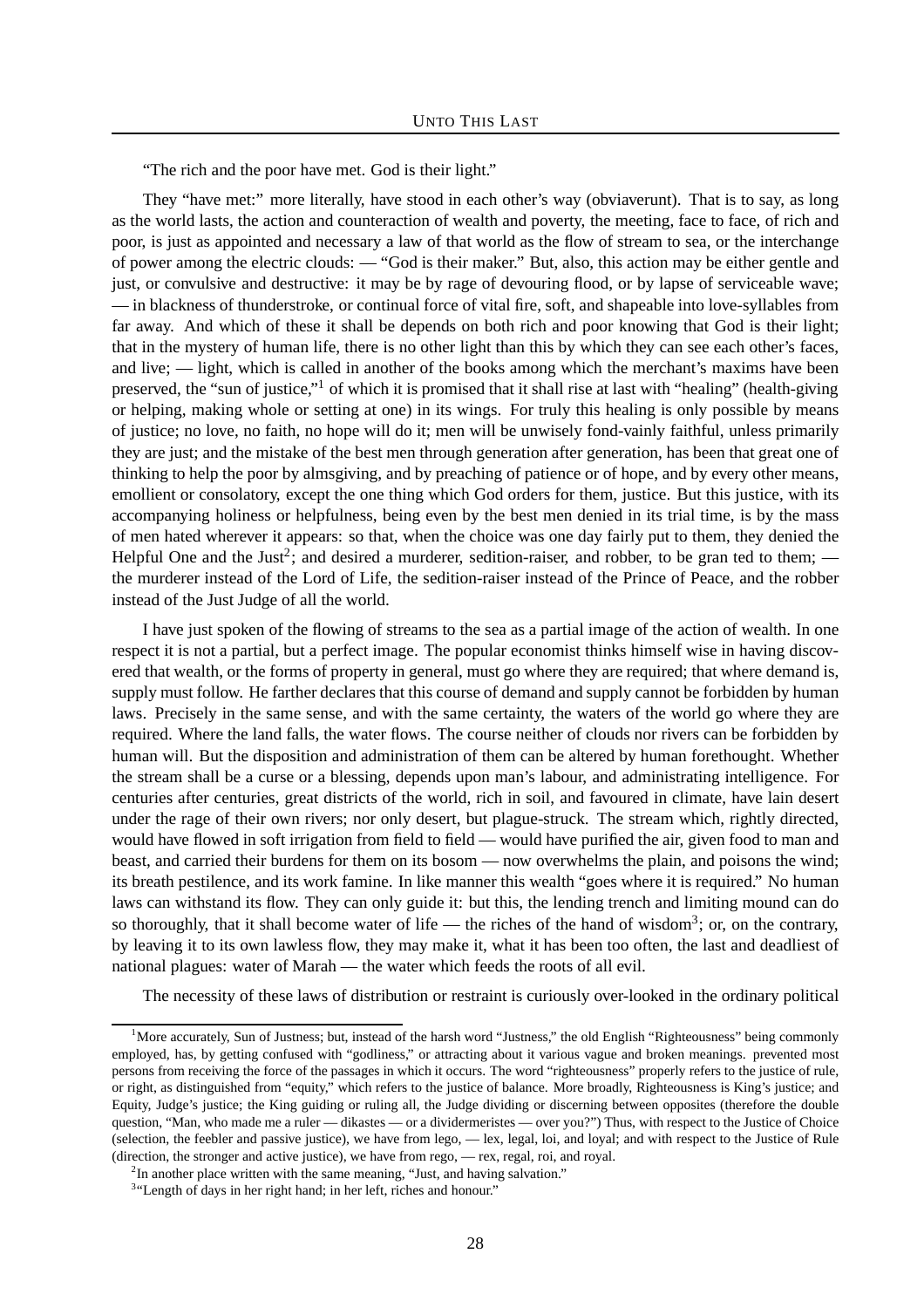economist's definition of his own "science." He calls it, shortly, the "science of getting rich." But there are many sciences, as well as many arts, of getting rich. Poisoning people of large estates, was one employed largely in the middle ages; adulteration of food of people of small estates, is one employed largely now. The ancient and honourable Highland method of blackmail; the more modern and less honourable system of obtaining goods on credit, and the other variously improved methods of appropriation — which, in major and minor scales of industry, down to the most artistic pocket-picking, we owe to recent genius, — all come under the general head of sciences, or arts, of getting rich.

So that it is clear the popular economist, in calling his science the science par excellence of getting rich, must attach some peculiar ideas of limitation to its character. I hope I do not misrepresent him, by assuming that he means his science to be the science of "getting rich by legal or just means." In this definition, is the word "just," or "legal," finally to stand? For it is possible among certain nations, or under certain rulers, or by help of certain advocates, that proceedings may be legal which are by no means just. If, therefore, we leave at last only the word "just" in that place of our definition, the insertion of this solitary and small word will make a notable difference in the grammar of our science. For then it will follow that, in order to grow rich scientifically, we must grow rich justly; and, therefore, know what is just; so that our economy will no longer depend merely on prudence, but on jurisprudence — and that of divine, not human law. Which prudence is indeed of no mean order, holding itself, as it were, high in the air of heaven, and gazing for ever on the light of the sun of justice; hence the souls which have excelled in it are represented by Dante as stars, forming in heaven for ever the figure of the eye of an eagle: they having been in life the discerners of light from darkness; or to the whole human race, as the light of the body, which is the eye; while those souls which form the wings of the bird (giving power and dominion to justice, "healing in its wings") trace also in light the inscription in heaven: "DILIGITE JUSTITIAM QUI JUDICATIS TERRAM." "Ye who judge the earth, give" (not, observe, merely love, but) "diligent love to justice:" the love which seeks diligently, that is to say, choosingly, and by preference, to all things else. Which judging or doing judgment in the earth is, according to their capacity and position, required not of judges only, nor of rulers only, but of all men<sup>4</sup>: a truth sorrowfully lost sight of even by those who are ready enough to apply to themselves passages in which Christian men are spoken of as called to be "saints" (i.e. to helpful or healing functions); and "chosen to be kings" (i.e. to knowing or directing functions); the true meaning of these titles having been long lost through the pretences of unhelpful and unable persons to saintly and kingly character; also through the once popular idea that both the sanctity and royalty are to consist in wearing long robes and high crowns, instead of in mercy and judgment; whereas all true sanctity is saving power, as all true royalty is ruling power; and injustice is part and parcel of the denial of such power, which "makes men as the creeping things, as the fishes of the sea, that have no ruler over them."<sup>5</sup>

Absolute justice is indeed no more attainable than absolute truth; but the righteous man is distinguished from the unrighteous by his desire and hope of justice, as the true man from the false by his desire and hope of truth. And though absolute justice be unattainable, as much justice as we need for all practical use is attainable by all those who make it their aim.

We have to examine, then, in the subject before us, what are the laws of justice respecting payment of labour — no small part, these, of the foundations of all jurisprudence.

I reduced, in my last paper, the idea of money payment to its simplest or radical terms. In those terms

<sup>&</sup>lt;sup>4</sup>I hear that several of our lawyers have been greatly amused by the statement in the first of these papers that a lawyer's function was to do justice. I did not intend it for a jest; nevertheless it will be seen that in the above passage neither the determination nor doing of justice are contemplated as functions wholly peculiar to the lawyer. Possibly, the more our standing armies, whether of soldiers, pastors, or legislators (the generic term "pastor" including all teachers, and the generic term "lawyer" including makers as well as interpreters of law), can be superseded by the force of national heroism, wisdom, and honesty, the better it may be for the nation.

 ${}^{5}$ It being the privilege of the fishes, as it is of rats and wolves, to live by the laws of demand and supply; but the distinction of humanity, to live by those of right.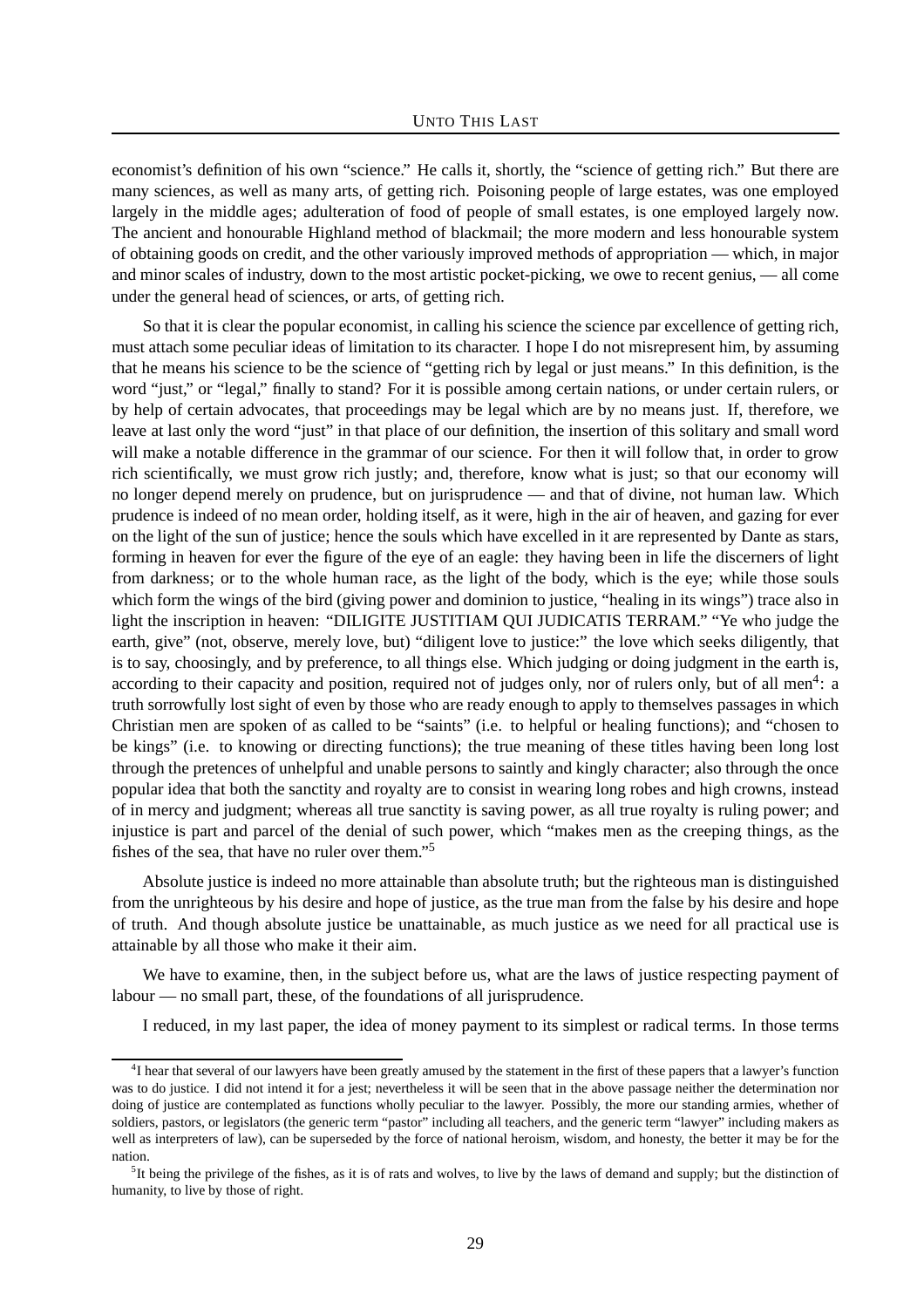its nature, and the conditions of justice respecting it, can be best ascertained.

Money payment, as there stated, consists radically in a promise to some person working for us, that for the time and labour he spends in our service to-day we will give or procure equivalent time and labour in his service at any future time when he may demand it.<sup>6</sup>

If we promise to give him less labour than he has given us, we under-pay him. If we promise to give him more labour than he has given us, we over-pay him. In practice, according to the laws of demand and supply, when two men are ready to do the work, and only one man wants to have it done, the two men underbid each other for it; and the one who gets it to do, is under-paid. But when two men want the work done, and there is only one man ready to do it, the two men who want it done over-bid each other, and the workman is over-paid.

I will examine these two points of injustice in succession; but first I wish the reader to clearly understand the central principle, lying between the two, of right or just payment.

When we ask a service of any man, he may either give it us freely, or demand payment for it. Respecting free gift of service, there is no question at present, that being a matter of affection — not of traffic. But if he demand payment for it, and we wish to treat him with absolute equity, it is evident that this equity can only consist in giving time for time, strength for strength, and skill for skill. If a man works an hour for us, and we only promise to work half-an-hour for him in return, we obtain an unjust advantage. If, on the contrary, we promise to work an hour and a half for him in return, he has an unjust advantage. The justice consists in absolute exchange; or, if there be any respect to the stations of the parties, it will not be in favour of the employer: there is certainly no equitable reason in a main's being poor, that if he give me a pound of bread to-day, I should return him less than a pound of bread to-morrow; or any equitable reason in a man's being uneducated, that if he uses a certain quantity of skill and knowledge in my service, I should use a less quantity of skill and knowledge in his. Perhaps, ultimately, it may appear desirable, or, to say the least, gracious, that I should give in return somewhat more than I received. But at present, we are concerned on the law of justice only, which is that of perfect and accurate exchange; — one circumstance only interfering with the simplicity of this radical idea of just payment — that inasmuch as labour (rightly directed) is fruitful just as seed is, the fruit (or "interest," as it is called) of the labour first given, or "advanced," ought to be taken into account, and balanced by an additional quantity of labour in the subsequent repayment. Supposing the repayment to take place at the end of a year, or of any other given time, this calculation could be approximately made; but as money (that is to say, cash) payment involves no reference to time (it being optional with the person paid to spend what he receives at once or after any number of years), we can only assume, generally, that some slight advantage must in equity be allowed to the person who advances the labour, so that the typical form of bargain will be: If you give me an hour to-day, I will give you an hour and five minutes on demand. If you give me a pound of bread to day, I will give you seventeen ounces on demand, and so on. All that it is necessary for the reader to note is, that the amount returned is at least in equity not to be less than the amount given.

The abstract idea, then, of just or due wages, as respects the labourer, is that they will consist in a sum of money which will at any time procure for him at least as much labour as he has given, rather more than less. And this equity or justice of payment is, observe, wholly independent of any reference to the number of men who are willing to do the work. I want a horseshoe for my horse. Twenty smiths, or twenty thousand smiths, may be ready to forge it; their number does not in one atom's weight affect the question of the equitable

<sup>&</sup>lt;sup>6</sup>It might appear at first that the market price of labour expressed such an exchange: but this is a fallacy, for the market price is the momentary price of the kind of labour required, but the just price is its equivalent of the productive labour of mankind. This difference will be analyzed in its place. It must be noted also that I speak here only of the exchangeable value of labour, not of that of commodities. The exchangeable value of a commodity is that of the labour required to produce it, multiplied into the force of the demand for it. If the value of the labour  $= x$  and the force of demand  $= y$ , the exchangeable value of the commodity is xy, in which if either  $x = 0$ , or  $y = 0$ ,  $xy = 0$ .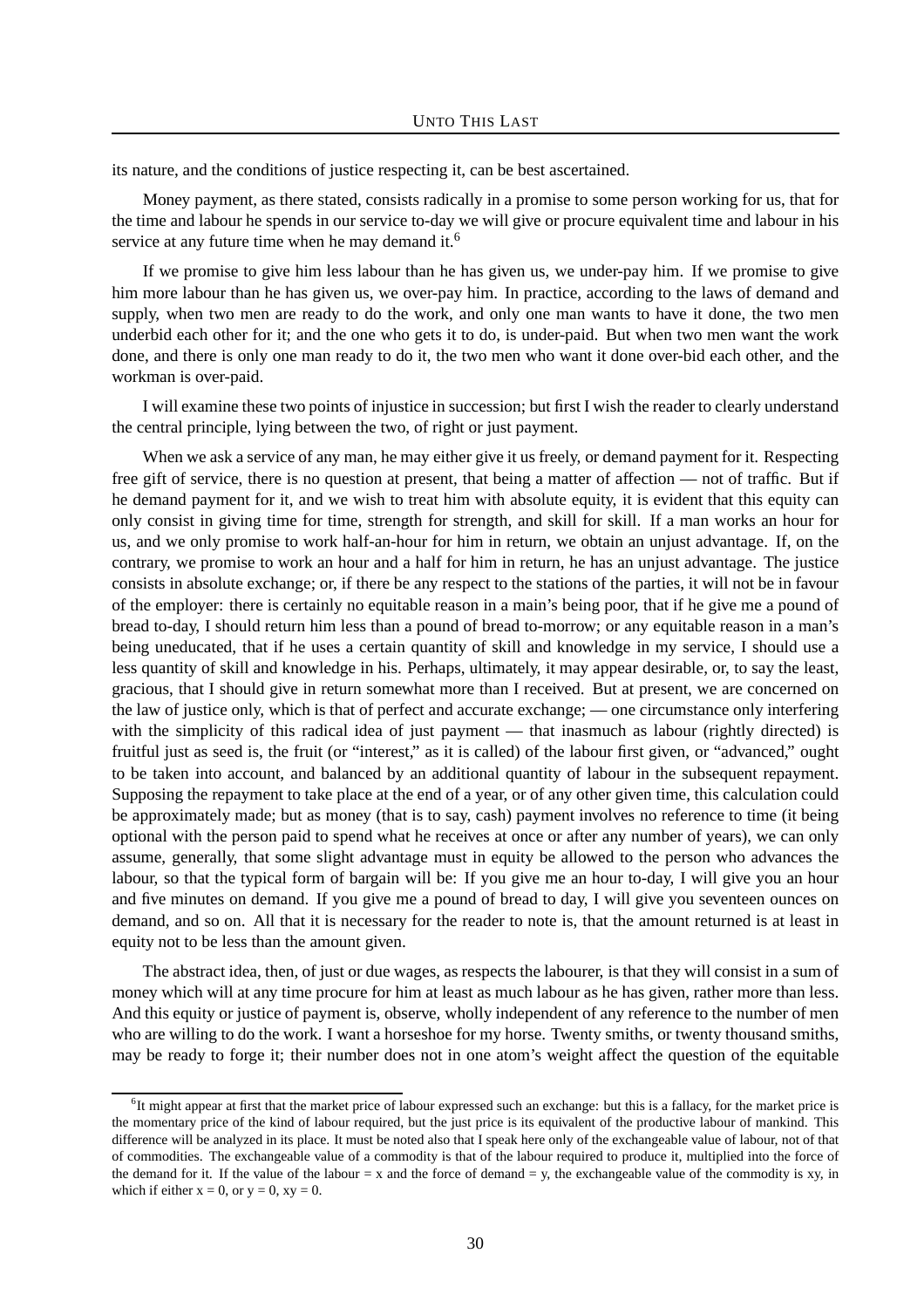payment of the one who does forge it. It costs him a quarter of an hour of his life, and so much skill and strength of arm to make that horseshoe for me. Then at some future time I am bound in equity to give a quarter of an hour, and some minutes more, of my life (or of some other person's at my disposal), and also as much strength of arm and skill, and a little more, in making or doing what the smith may have need of.

Such being the abstract theory of just remunerative payment, its application is practically modified by the fact that the order for labour, given in payment, is general, while labour received is special. The current coin or document is practically an order on the nation for so much work of any kind; and this universal applicability to immediate need renders it so much more valuable than special labour can be, that an order for a less quantity of this general toil will always be accepted as a just equivalent for a greater quantity of special toil. Any given craftsman will always be willing to give an hour of his own work in order to receive command over half-an-hour, or even much less, of national work. This source of uncertainty, together. with the difficulty of determining the monetary value of skill<sup>7</sup>, renders the ascertainment (even approximate) of the proper wages of any given labour in terms of a currency matter of considerable complexity. But they do not affect the principle of exchange. The worth of the work may not be easily known; but it has a worth, just as fixed and real as the specific gravity of a substance, though such specific gravity may not be easily ascertainable when the substance is united with many others. Nor is there so much difficulty or chance in determining it as in determining the ordinary maxima and minima of vulgar political economy. There are few bargains in which the buyer can ascertain with anything like precision that the seller would have taken no less; — or the seller acquire more than a comfortable faith that the purchaser would have given no more. This impossibility of precise knowledge prevents neither from striving to attain the desired point of greatest vexation and injury to the other, nor from accepting it for a scientific principle that he is to buy for the least and sell for the most possible, though what the real least or most may be he cannot tell. In like manner, a just person lays it down for a scientific principle that he is to pay a just price, and, without being able precisely to ascertain the limits of such a price, will nevertheless strive to attain the closest possible approximation to them. A practically serviceable approximation he can obtain. It is easier to determine scientifically what a man ought to have for his work, than what his necessities will compel him to take for it. His necessities can only be ascertained by empirical, but his due by analytical, investigation. In the one case, you try your answer to the sum like a puzzled schoolboy — till you find one that fits; in the other, you bring out your result within certain limits, by process of calculation.

Supposing, then, the just wages of any quantity of given labour to have been ascertained, let us examine the first results of just and unjust payment, when in favour of the purchaser or employer; i.e. when two men are ready to do the work, and only one wants to have it done.

 $7$ Under the term "skill" I mean to include the united force of experience, intellect, and passion in their operation on manual labour: and under the term "passion," to include the entire range and agency of the moral feelings; from the simple patience and gentleness of mind which will give continuity and fineness to the touch, or enable one person to work without fatigue, and with good effect, twice as long as another, up to the qualities of character which renders science possible — (the retardation of science by envy is one of the most tremendous losses in the economy of the present century) — and to the incommunicable emotion and imagination which are the first and mightiest sources of all value in art.

It is highly singular that political economists should not yet have perceived, if not the moral, at least the passionate element, to be an inextricable quantity in every calculation. I cannot conceive, for instance, how it was possible that Mr Mill should have followed the true clue so far as to write, — "No limit can be set to the importance — even in a purely productive and material point of view — of mere thought," without seeing that it was logically necessary to add also, "and of mere feeling." And this the more, because in his first definition of labour he includes in the idea of it "all feelings of a disagreeable kind connected with the employment of one's thoughts in a particular occupation." True; but why not also, "feelings of an agreeable kind?" It can hardly be supposed that the feelings which retard labour are more essentially a part of the labour than those which accelerate it. The first are paid for as pain, the second as power. The workman is merely indemified for the first; but the second both produce a part of the exchangeable value of the work, and materially increase its actual quantity.

<sup>&</sup>quot;Fritz is with us. He is worth fifty thousand men." Truly, a large addition to the material force; — consisting, however, be it observed, not more in operations carried on in Fritz's head, than in operations carried on in his armies' heart. "No limit can be set to the importance of mere thought." Perhaps not! Nay, suppose some day it should turn out that "mere" thought was in itself a recommendable object of production, and that all Material production was only a step towards this more precious Immaterial one?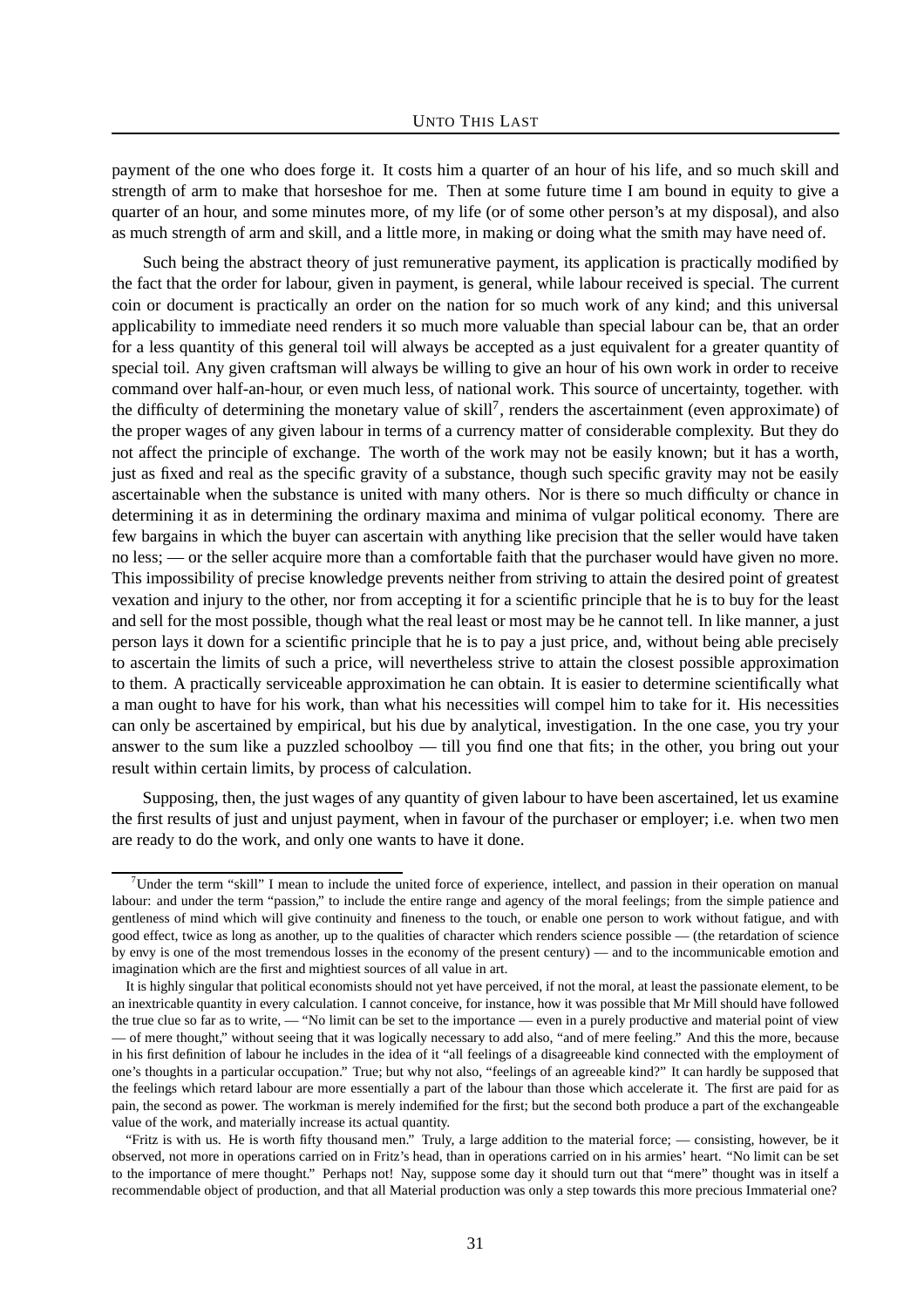The unjust purchaser forces the two to bid against each other till he has reduced their demand to its lowest terms. Let us assume that the lowest bidder offers to do the work at half its just price.

The purchaser employs him, and does not employ the other. The first or apparent result is, therefore, that one of the two men is left out of employ, or to starvation, just as definitely as by the just procedure of giving fair price to the best workman. The various writers who endeavoured to invalidate the positions of my first paper never saw this, and assumed that the unjust hirer employed both. He employs both no more than the just hirer. The only difference (in the outset, is that the just man pays sufficiently, the unjust man insufficiently, for the labour of the single person employed.

I say, "in the outset;" for this first or apparent, difference is not the actual difference. By the unjust procedure, half the proper price of the work is left in the hands of the employer. This enables him to hire another man at the same unjust rate, on some other kind of work; and the final result is that he has two men working for him at half price, and two are out of employ.

By the just procedure, the whole price of the first piece of work goes in the hands of the man who does it. No surplus being left in the employer's hands, he cannot hire another man for another piece of labour. But by precisely so much as his power is diminished, the hired workman's power is increased; that is to say, by the additional half of the price he has received; which additional half he has the power of using to employ another man in his service. I will suppose, for the moment, the least favourable, though quite probable, case — that, though justly treated himself, he yet will act unjustly to his subordinate; and hire at half-price, if he can. The final result will then be, that one man works for the employer, at just price; one for the workman, at half-price; and two, as in the first case, are still out of employ. These two, as I said before, are out of employ in both cases. The difference between the just and unjust procedure does not lie in the number of men hired, but in the price paid to them, and the persons by whom it is paid. The essential difference, that which I want the reader to see clearly, is, that in the unjust case, two men work for one, the first hirer. In the just case, one man works for the first hirer, one for the person hired, and so on, down or up through the various grades of service; the influence being carried forward by justice, and arrested by injustice. The universal and constant action of justice in this matter is therefore to diminish the power oF wealth, in the hands of one individual, over masses of men, and to distribute it through a chain of men. The actual power exerted by the wealth is the same in both cases; but by injustice it is put all into one man's hands, so that he directs at once and with equal force the labour of a circle of men about him; by the just procedure, he is permitted to touch the nearest only, through whom, with diminished force, modified by new minds, the energy of the wealth passes on to others, and so till it exhausts itself.

The immediate operation of justice in this respect is therefore to diminish the power of wealth, first in acquisition of luxury, and, secondly, in exercise of moral influence. The employer cannot concentrate so multitudinous labour on his own interests, nor can he subdue so multitudinous mind to his own will. But the secondary operation of justice is not less important. The insufficient payment of the group of men working for one, places each under a maximum of difficulty in rising above his position. The tendency of the system is to check advancement. But the sufficient or just payment, distributed through a descending series oF offices or grades or labour<sup>8</sup>, gives each subordinated person fair and sufficient means of rising in the social

<sup>&</sup>lt;sup>8</sup>I am sorry to lose time by answering, however curtly, the equivocations of the writers who sought to obscure the instances given of regulated labour in the first of these papers, by confusing kinds, ranks, and quantities of labour with its qualities. I never said that a colonel should have the same pay as a private, nor a bishop the same pay as a curate. Neither did I say that more work ought to be paid as less work (so that the curate of a parish of two thousand souls should have no more than the curate of a parish of five hundred). But I said that, so far as you employ it at all, bad work should be paid no less than good work; as a bad clergyman yet takes his tithes, a bad physician takes bis fee, and a bad lawyer his costs. And this, as will be farther shown in the conclusion, I said, and say, partly because the best work never was, nor ever will be, done for money at all; but chiefly because, the moment people know they have to pay the bad and good alike, they will try to discern the one from the other, and not use the bad. A sagacious writer in the Scotsman asks me if I should like any common scribbler to be paid by Messrs Smith, Elder and Co. as their good authors are. I should, if they employed him-but would seriously recommend them, for the scribbler's sake, as well as their own, not to employ him. The quantity of its money which the country at present invests in scribbling is not, in the outcome of it, economically spent;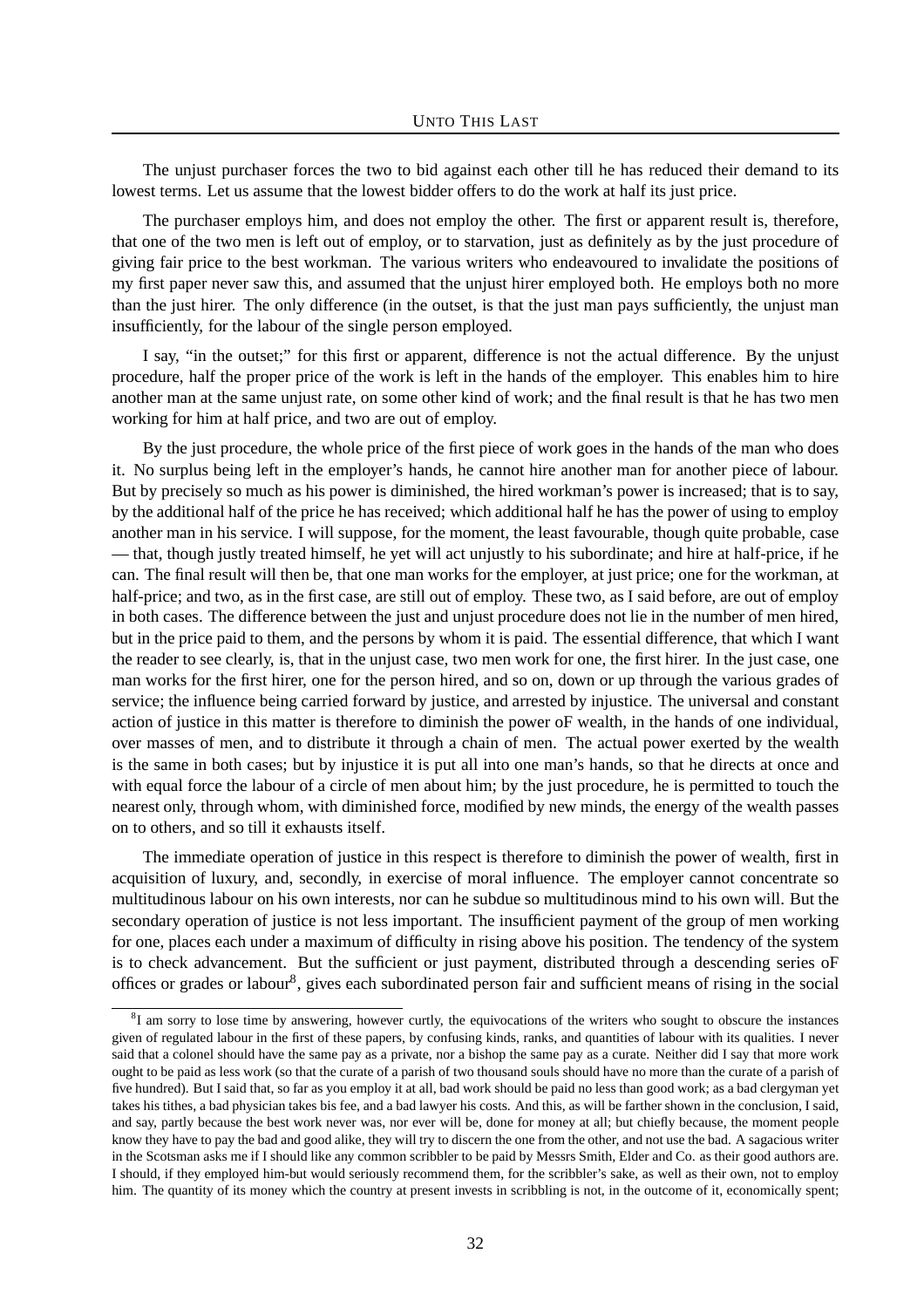scale, if he chooses to use them; and thus not only diminishes the immediate power of wealth, but removes the worst disabilities of poverty.

It is on this vital problem that the entire destiny of the labourer is ultimately dependent. Many minor interests may sometimes appear to interfere with it, but all branch from it. For instance, considerable agitation is often caused in the minds of the lower classes when they discover the share which they nominally, and to all appearance, actually, pay out of their wages in taxation (I believe thirty-five or forty per cent). This sounds very grievous; but in reality the labourer does not pay it, but his employer. If the workman had not to pay it, his wages would be less by just that sum: competition would still reduce them to the lowest rate at which life was possible. Similarly the lower orders agitated for the repeal of the corn laws<sup>9</sup>, thinking they would be better off if bread were cheaper; never perceiving that as soon as bread was permanently cheaper, wages would permanently fall in precisely that proportion. The corn laws were rightly repealed; not, however, because they directly oppressed the poor, but because they indirectly oppressed them in causing a large quantity of their labour to be consumed unproductively. So also unnecessary taxation oppresses them, through destruction of capital, but the destiny of the poor depends primarily always on this one question of dueness of wages. Their distress (irrespectively of that caused by sloth, minor error, or crime) arises on the grand scale from the two reacting forces of competition and oppression. There is not yet, nor will yet for ages be, any real over-population in the world; but a local over-population, or, more accurately, a degree of population locally unmanageable under existing circumstances for want of forethought and sufficient machinery, necessarily shows itself by pressure of competition; and the taking advantage of this competition by the purchaser to obtain their labour unjustly cheap, consummates at once their suffering and his own; for in this (as I believe in every other kind of slavery) the oppressor suffers at last more than the oppressed, and those magnificent lines of Pope, even in all their force, fall short of the truth —

"Yet, to be just to these poor men of pelf, Each does but HATE HIS NEIGHBOUR AS HIMSELF: Damned to the mines, an equal fate betides The slave that digs it, and the slave that hides."

The collateral and reversionary operations of justice in this matter I shall examine hereafter (it being needful first to define the nature of value); proceeding then to consider within what practical terms a juster

and even the highly ingenious person to whom this question occurred, might perhaps have been more beneficially employed than in printing it.

<sup>&</sup>lt;sup>9</sup>I have to acknowledge an interesting communication on the subject of free trade from Paisley (for a short letter from "A Wellwisher" at my thanks are yet more due). But the Scottish writer will, I fear, be disagreeably surprised to hear, that I am, and always have been, an utterly fearless and unscrupulous free-trader. Seven years ago, speaking of the various signs of infancy in the European mind (Stones of Venice, vol. iii. p. 168), I wrote: "The first principles of commerce were acknowledged by the English parliament only a few months ago, in its free-trade measures, and are still so little understood by the million, that no nation dares to abolish its custom-houses."

It will be observed that I do not admit even the idea of reciprocity. Let other nations, if they like, keep their ports shut; every wise nation will throw its own open. It is not the opening them, but a sudden, inconsiderate, and blunderingly experimental manner of opening them, which does the harm. If you have been protecting a manufacture for a long series of years, you must not take the protection off in a moment, so as to throw every one of its operatives at once out of employ, any more than you must take all its wrappings off a feeble child at once in cold weather, though the cumber of them may have been radically injuring its health. Little by little, you must restore it to freedom and to air.

Most people's minds are in curious confusion on the subject of free trade, because they suppose it to imply enlarged competition. On the contrary, free trade puts an end to all competition. "Protection" (among various other mischievous functions,) endeavours to enable one country to compete with another in the production of an article at a disadvantage. When trade is entirely free, no country can be competed with in the articles for the production of which it is naturally calculated; nor can it compete with any other, in the production of articles for which it is not naturally calculated. Tuscany, for instance, cannot compete with England in steel, nor England with Tuscany in oil. They must exchange their steel and oil. Which exchange should be as frank and free as honesty and the sea-winds can make it. Competition, indeed, arises at first, and sharply, in order to prove which is strongest in any given manufacture possible to both; this point once ascertained, competition is at an end.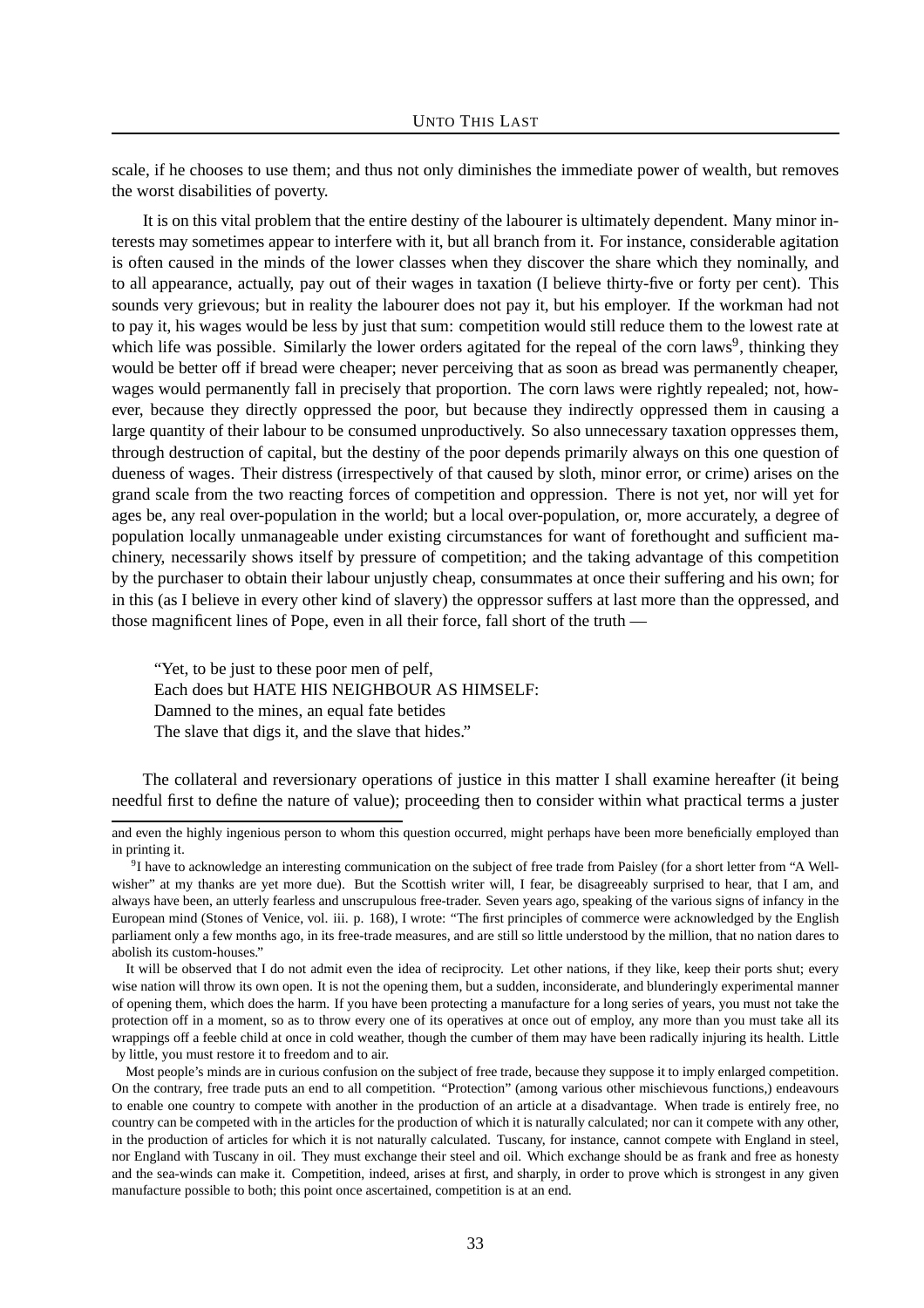system may be established; and ultimately the vexed question of the destinies of the unemployed workmen<sup>10</sup>. Lest, however, the reader should be alarmed at some of the issues to which our investigations seem to be tending, as if in their bearing against the power of wealth they had something in common with those of socialism, I wish him to know in accurate terms, one or two of the main points which I have in view.

Whether socialism has made more progress among the army and navy (where payment is made on my principles), or among the manufacturing operatives (who are paid on my opponents' principles), I leave it to those opponents to ascertain and declare. Whatever their conclusion may be, I think it necessary to answer for myself only this: that if there be any one point insisted on throughout my works more frequently than another, that one point is the impossibility of Equality. My continual aim has been to show the eternal superiority of some men to others, sometimes even of one man to all others; and to show also the advisability of appointing such persons or person to guide, to lead, or on occasion even to compel and subdue, their inferiors, according to their own better knowledge and wiser will. My principles of Political Economy were all involved in a single phrase spoken three years ago at Manchester. "Soldiers of the Ploughshare as well as soldiers of the Sword:" and they were all summed in a single sentence in the last volume of Modern Painters — "Government and co-operation are in all things the Laws of Life; Anarchy and competition the Laws of Death."

And with respect to the mode in which these general principles affect the secure possession of property, so far am I from invalidating such security, that the whole gist of these papers will be found ultimately to aim at an extension in its range; and whereas it has long been known and declared that the poor have no right to the property of the rich, I wish it also to be known and declared that the rich have no right to the property of the poor.

But that the working of the system which I have undertaken to develope would in many ways shorten the apparent and direct, though not the unseen and collateral, power, both of wealth, as the Lady of Pleasure, and of capital as the Lord of Toil, I do not deny on the contrary, I affirm it in all joyfulness; knowing that the attraction of riches is already too strong, as their authority is already too weighty, for the reason of mankind. I said in my last paper that nothing in history had ever been so disgraceful to human intellect as the acceptance among us of the common doctrines of political economy as a science. I have many grounds for saying this, but one of the chief may be given in few words. I know no previous instance in history of a nation's establishing a systematic disobedience to the first principles of its professed religion. The writings which we (verbally) esteem as divine, not only denounce the love of money as the source of all evil, and as an idolatry abhorred of the Deity, but declare mammon service to be the accurate and irreconcileable opposite of God's service: and, whenever they speak of riches absolute, and poverty absolute, declare woe to the rich, and blessing to the poor. Where upon we forthwith investigate a science of becoming rich as the shortest road to national prosperity.

"Tai Cristian dannera l' Etiope, Quando si partiranno i due collegi,

 $^{10}$ I should be glad if the reader would first clear the ground for himself so far as to determine whether the difficulty lies in getting the work or getting the pay for it. Does he consider occupation itself to be an expensive luxury, difficult of attainment, of which too little is to be found in the world? or is it rather that, while in the enjoyment even of the most athletic delight, men must nevertheless be maintained, and this maintenance is not always forthcoming? We must be clear on this head before going farther, as most people are loosely in the habit of talking of the difficulty of "finding employment." Is it employment that we want to find, or support during employment? Is it idleness we wish to put an end to, or hunger? We have to take up both questions in succession, only not both at the same time. No doubt that work is a luxury, and a very great one. It is, indeed, at once a luxury and a necessity; no man can retain either health of mind or body without it. So profoundly do I feel this, that, as will be seen in the sequel, one of the principal objects I would recommend to benevolent and practical persons, is to induce rich people to seek for a larger quantity of this luxury than they at present possess. Nevertheless, it appears by experience that even this healthiest of pleasures may be indulged in to excess, and that human beings are just as liable to surfeit of labour as to surfeit of meat; so that, as on the one hand, it may be charitable to provide, for some people, lighter dinner, and more work, for others, it may be equally expedient to provide lighter work, and more dinner.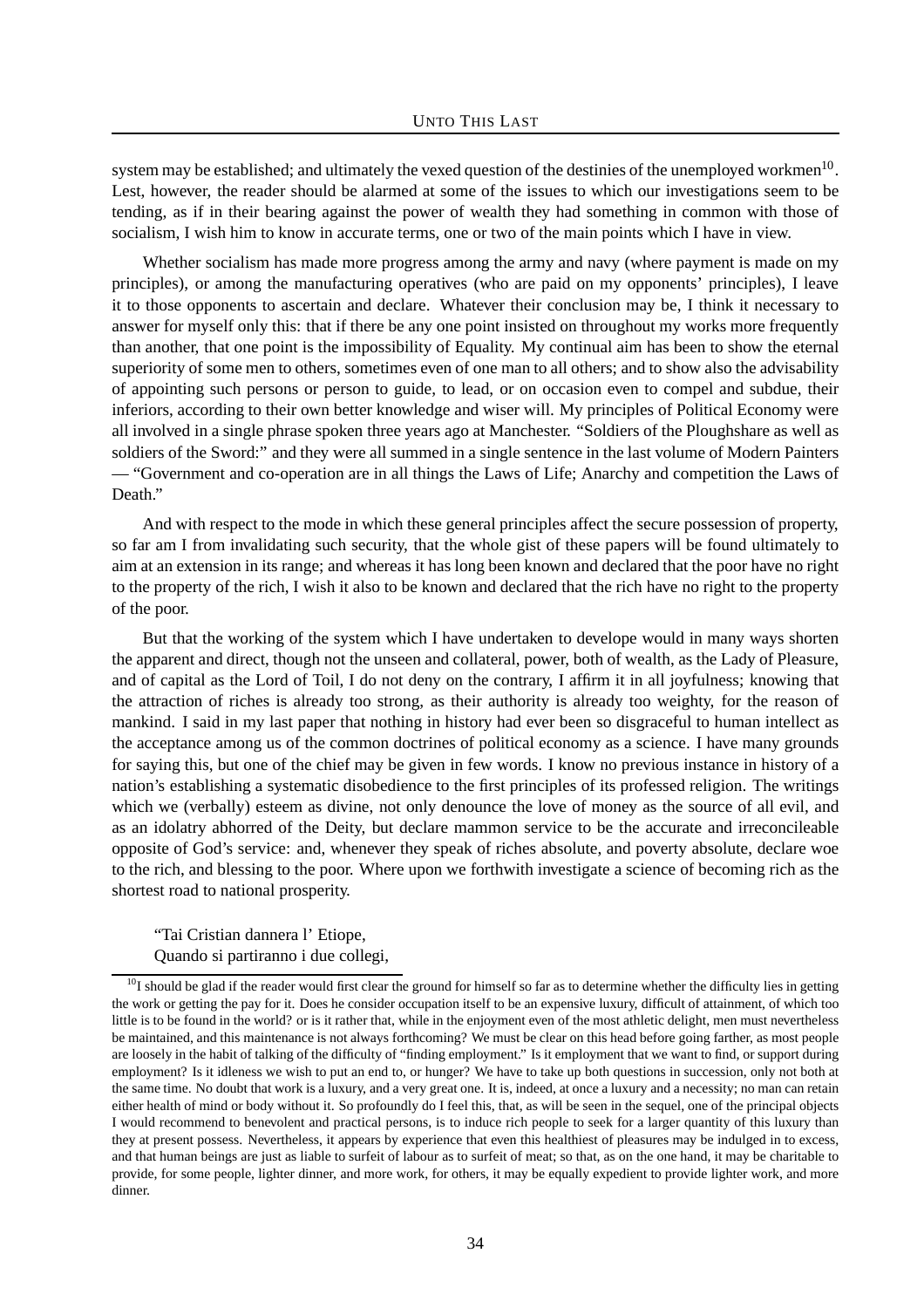L'UNO IN ETERNO RICCO, E L'ALTRO INOPE."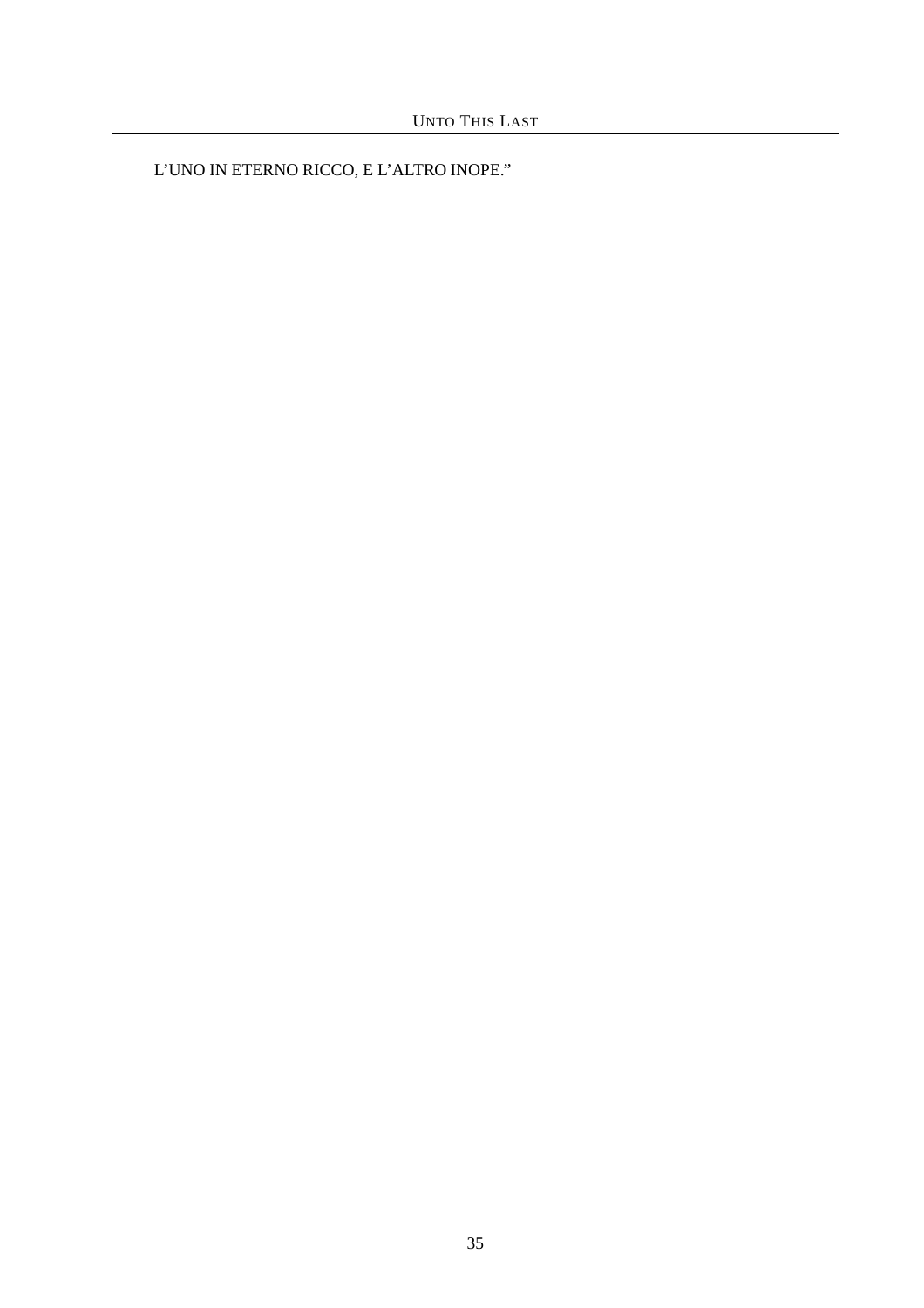UNTO THIS LAST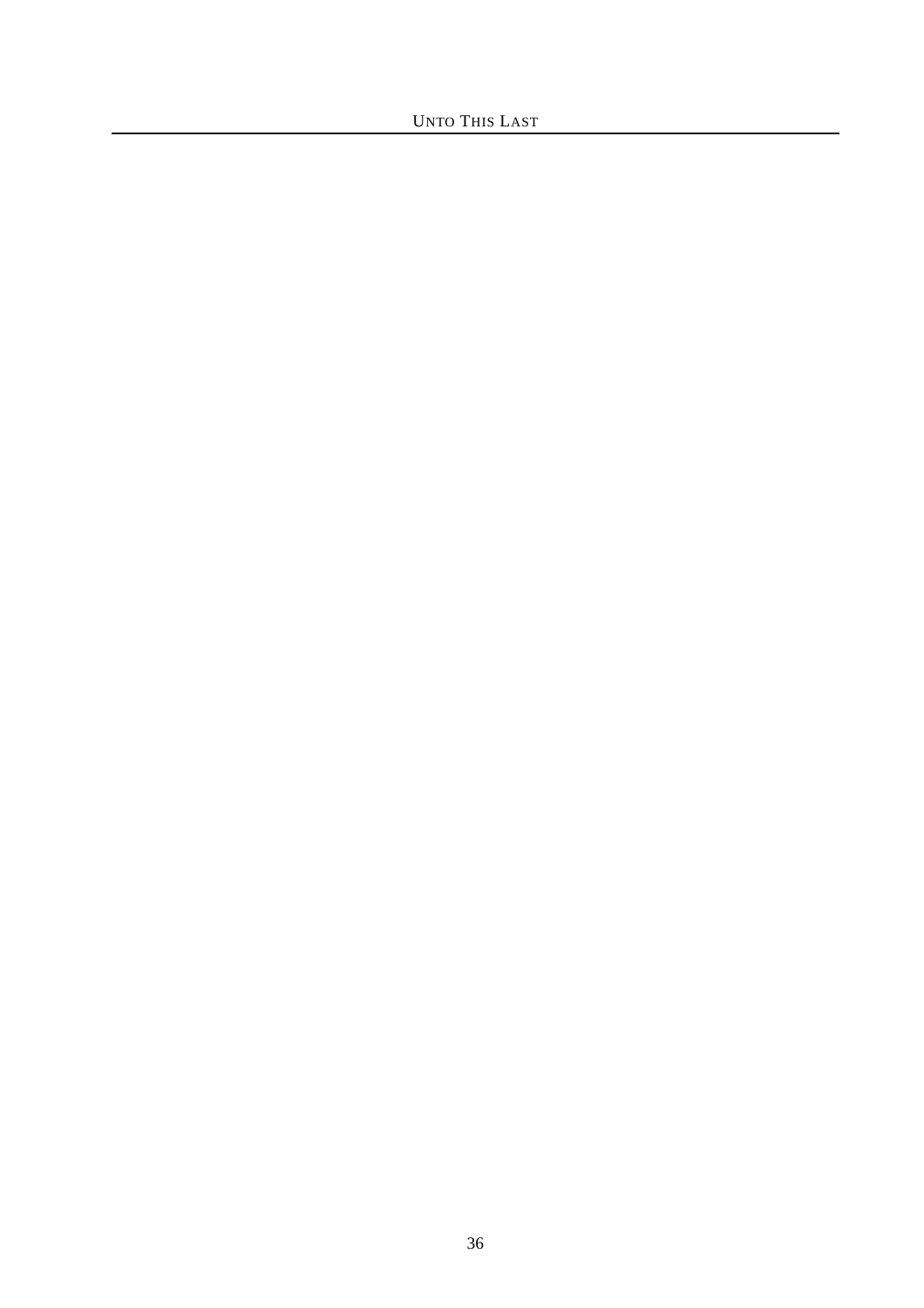#### **Essay IV.**

## **Ad Valorem**

We saw that just payment of labour consisted in a sum of money which would approximately obtain equivalent labour at a future time: we have now to examine the means of obtaining such equivalence. Which question involves the definition of Value, Wealth, Price, and Produce.

None of these terms are yet defined so as to be understood by the public. But the last, Produce, which one might have thought the clearest of all, is, in use, the most ambiguous; and the examination of the kind of ambiguity attendant on its present employment will best open the way to our work.

In his chapter on Capital<sup>1</sup>, Mr J.S. Mill instances, as a capitalist, a hardware manufacturer, who, having intended to spend a certain portion of the proceeds of his business in buying plate and jewels, changes his mind, and, 'pays it as wages to additional workpeople." The effect is stated by Mr Mill to be, that "more food is appropriated to the consumption of productive labourers."

Now I do not ask, though, had I written this paragraph, it would surely have been asked of me, What is to become of the silversmiths? If they are truly unproductive persons, we will acquiesce in their extinction. And though in another part of the same passage, the hardware merchant is supposed also to dispense with a number of servants, whose "food is thus set free for productive purposes," I do not inquire what will be the effect, painful or otherwise, upon the servants, of this emancipation of their food. But I very seriously inquire why ironware is produce, and silverware is not? That the merchant consumes the one, and sells the other, certainly does not constitute the difference, unless it can be shown (which, indeed, I perceive it to be becoming daily more and more the aim of tradesmen to show) that commodities are made to be sold, and not to be consumed. The merchant is an agent of conveyance to the consumer in one case, and is himself the consumer in the other<sup>2</sup>: but the labourers are in either case equally productive, since they have produced goods to the same value, if the hardware and the plate are both goods.

And what distinction separates them? It is indeed possible that in the "comparative estimate of the moralist," with which Mr Mill says political economy has nothing to do (III. i. 2), a steel fork might appear a more substantial production than a silver one: we may grant also that knives, no less than forks, are good produce; and scythes and ploughshares serviceable articles. But, how of bayonets? Supposing the hardware

 $1B$ ook I. chap. iv. s. 1. To save space, my future references to Mr Mill's work will be by numerals only, as in this instance, I. iv. I. Ed. in 2 vols. 8vo. Parker, 1848.

<sup>&</sup>lt;sup>2</sup>If Mr Mill had wished to show the difference in result between consumption and sale, he should have represented the hardware merchant as consuming his own goods instead of selling them; similarly, the silver merchant as consuming his own goods instead of welling them. Had he done this, he would have made his position clearer, though less tenable; and perhaps this was the position he really intended to take, tacitly involving his theory, elsewhere stated, and shown in the sequel of this paper to be false, that demand for commodities is not demand for labour. But by the most diligent scrutiny of the paragraph now under examination, I cannot determine whether it is a fallacy pure and simple, or the half of one fallacy supported by the whole of a greater one; so that I treat it here on the kinder assumption that it is one fallacy only.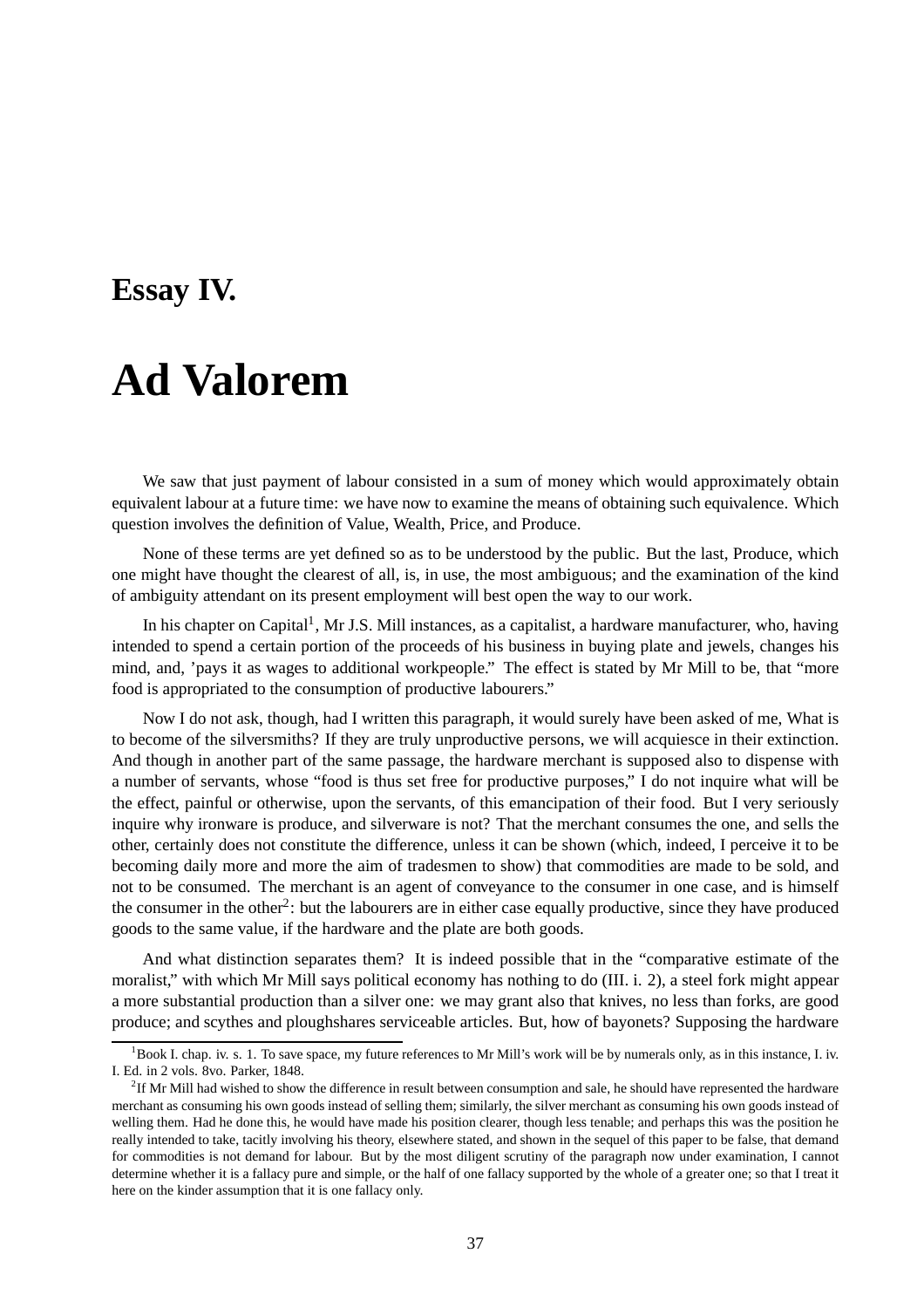merchant to effect large sales of these, by help of the "setting free" of the food of his servants and his silversmith, — is he still employing productive labourers, or, in Mr Mill's words, labourers who increase "the stock of permanent means of enjoyment" (I. iii. 4)? Or if, instead of bayonets, he supply bombs, will not the absolute and final "enjoyment" of even these energetically productive articles (each of which costs ten pounds<sup>3</sup>) be dependent on a proper choice of time and place for their enfantement; choice, that is to say, depending on those philosophical considerations with which political economy has nothing to  $d\sigma^4$ ?

I should have regretted the need of pointing out inconsistency in any portion of Mr Mill's work, had not the value of his work proceeded from its inconsistencies. He deserves honour among economists by inadvertently disclaiming the principles which he states, and tacitly introducing the moral considerations with which he declares his science has no connection. Many of his chapters are, therefore, true and valuable; and the only conclusions of his which I have to dispute are those which follow from his premises.

Thus, the idea which lies at the root of the passage we have just been examining, namely, that labour applied to produce luxuries will not support so many persons as labour applied to produce useful articles, is entirely true; but the instance given fails — and in four directions of failure at once-because Mr Mill has not defined the real meaning of usefulness. The definition which he has given-" capacity to satisfy a desire, or serve a purpose" (III. i. 2) — applies equally to the iron and silver. while the true definition which he has not given, but which nevertheless underlies the false verbal definition in his mind, and comes out once or twice by accident (as in the words "any support to life or strength" in I. iii. 5) — applies to some articles of iron, but not to others, and to some articles of silver, but not to others. It applies to ploughs, but not to bayonets; and to forks, but not to filigree<sup>5</sup>.

The eliciting of the true definitions will give us the reply to our first question, "What is value?" respecting which, however, we must first hear the popular statements.

"The word 'value,' when used without adjunct, always means, in political economy, value in exchange" (Mill, III. i. 2). So that, if two ships cannot exchange their rudders, their rudders are, in politico-economic language, of no value to either.

But "the subject of political economy is wealth." — (Preliminary remarks, page 1)

And wealth "consists of all useful and agreeable objects which possess exchangeable value." — (Preliminary remarks, page 10.)

It appears, then, according to Mr Mill, that usefulness and agreeableness underlie the exchange value, and must be ascertained to exist in the thing, before we can esteem it an object of wealth.

Now, the economical usefulness of a thing depends not merely on its own nature, but on the number of people who can and will use it. A horse is useless, and therefore unsaleable, if no one can ride, — a sword, if no one can strike, and meat, if no one can eat. Thus every material utility depends on its relative human capacity.

Similarly: The agreeableness of a thing depends not merely on its own likeableness, but on the number of people who can be got to like it. The relative agreeableness, and therefore saleableness, of "a pot of the smallest ale," and of "Adonis painted by a running brook," depends virtually on the opinion of Demos, in the shape of Christopher Sly. That is to say, the agreeableness of a thing depends on its relatively human disposition<sup>6</sup>. Therefore, political economy, being a science of wealth, must be a science respecting human

<sup>&</sup>lt;sup>3</sup>I take Mr Helps' estimate in his essay on War.

<sup>4</sup>Also when the wrought silver vases of Spain were dashed to fragments by our custom-house officers, because bullion might be imported free of duty, but not brains, was the axe that broke them productive? — the artist who wrought them unproductive? Or again. If the woodman's axe is productive, is the executioner's? as also, if the hemp of a cable be productive, does not the productiveness of hemp in a halter depend on its moral more than on its material application?

<sup>&</sup>lt;sup>5</sup>Filigree: that is to say, generally, ornament dependent on complexity, not on art.

<sup>&</sup>lt;sup>6</sup>These statements sound crude in their brevity; but will be found of the utmost importance when they are developed. Thus, in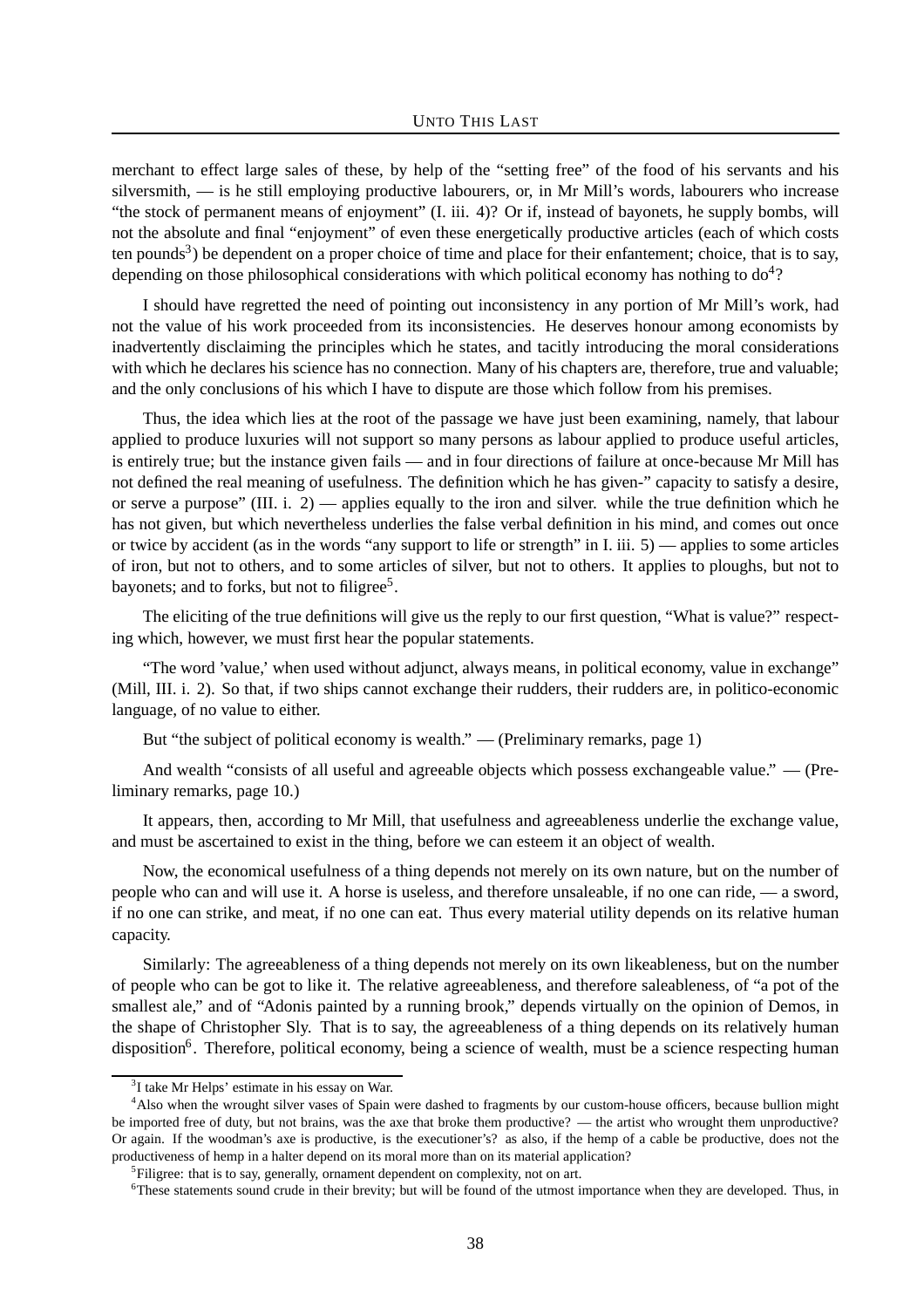capacities and dispositions. But moral considerations have nothing to do with political economy (III. i. 2). Therefore, moral considerations have nothing to do with human capacities and dispositions.

I do not wholly like the look of this conclusion from Mr Mill's statements: — let us try Mr Ricardo's.

"Utility is not the measure of exchangeable value, though it is absolutely essential to it." — (Chap. I. sect. i) essential in what degree, Mr Ricardo? There may be greater and less degrees of utility. Meat, for instance, may be so good as to be fit for any one to eat, or so bad as to be fit for no one to eat. What is the exact degree of goodness which is "essential" to its exchangeable value, but not "the measure" of it? How good must the meat be, in order to possess any exchangeable value; and how bad must it be — (I wish this were a settled question in London markets) — in order to possess none?

There appears to be some hitch, I think, in the working even of Mr. Ricardo's principles; but let him take his own example. "Suppose that in the early stages of society the bows and arrows of the hunter were of equal value with the implements of the fisherman. Under such circumstances the value of the deer, the produce of the hunter's day's labour, would be exactly equal to the value of the fish, the product of the fisherman's day's labour, The comparative value of the fish and game would be entirely regulated by the quantity of labour realized in each." (Ricardo, chap. iii. On Value).

Indeed! Therefore, if the fisherman catches one sprat, and the huntsman one deer, one sprat will be equal in value to one deer but if the fisherman catches no sprat, and the huntsman two deer, no sprat will be equal in value to two deer?

Nay but — Mr Ricardo's supporters may say — he means, on an average, — if the average product of a day's work of fisher and hunter be one fish and one deer, the one fish will always be equal in value to the one deer.

Might I inquire the species of fish? Whale? or white-bait<sup>7</sup>?

 $<sup>7</sup>$ Perhaps it may be said, in farther support of Mr Ricardo, that he meant, "when the utility is constant or given, the price varies</sup> as the quantity of labour." If he meant this, he should have said it; but, had he meant it, he could have hardly missed the necessary result, that utility would be one measure of price (which he expressly denies it to be); and that, to prove saleableness, he had to prove a given quantity of utility, as well as a given quantity of labour: to wit, in his own instance, that the deer and fish would each feed the same number of men, for the same number of days, with equal pleasure to their palates. The fact is, he did not know what he meant himself. The general idea which he had derived from commercial experience, without being able to analyze it, was, that when the demand is constant, the price varies as the quantity of labour required for production; or, — using the formula I gave in last paper — when y is constant, x y varies as x. But demand never is, nor can be, ultimately constant, if x varies distinctly; for, as price rises, consumers fall away; and as soon as there is a monopoly (and all scarcity is a form of monopoly; so that every commodity is affected occasionally by some colour of monopoly), y becomes the most influential condition of the price. Thus the price of a painting depends less on its merits than on the interest taken in it by the public; the price of singing less on the labour of the singer than the number of persons who desire to hear him; and the price of gold less on the scarcity which affects it in common with cerium or iridium, than on the sunlight colour and unalterable purity by which it attracts the admiration and answers the trust of mankind.

It must be kept in mind, however, that I use the word "demand" in a somewhat different sense from economists usually. They mean by it "the quantity of a thing sold." I mean by it "the force of the buyer's capable intention to buy." In good English, a person's "demand" signifies, not what he gets, but what he asks for.

Economists also do not notice that objects are not valued by absolute bulk or weight, but by such bulk and weight as is necessary to bring them into use. They say, for instance, that water bears no price in the market. It is true that a cupful does not, but a lake does; just as a handful of dust does not, but an acre does. And were it possible to make even the possession of the cupful or handful permanent, (i.e. to find a place for them,) the earth and sea would be bought up for handfuls and cupfuls.

the above instance, economists have never perceived that disposition to buy is a wholly moral element in demand: that is to say, when you give a man half-a-crown, it depends on his disposition whether he is rich or poor with it — whether he will buy disease, ruin, and hatred, or buy health, advancement, and domestic love. And thus the agreeableness or exchange value of every offered commodity depends on production, not merely of the commodity, but of buyers of it; therefore on the education of buyers, and on all the moral elements by which their disposition to buy this, or that, is formed. I will illustrate and expand into final consequences every one of these definitions in its place: at present they can only be given with extremest brevity; for in order to put the subject at once in a connected form before the reader, I have thrown into one, the opening definitions of four chapters; namely, of that on Value ("Ad Valorem"); on Price ("Thirty Pieces"); on Production ("Demeter"); and on Economy ("The Law of the House").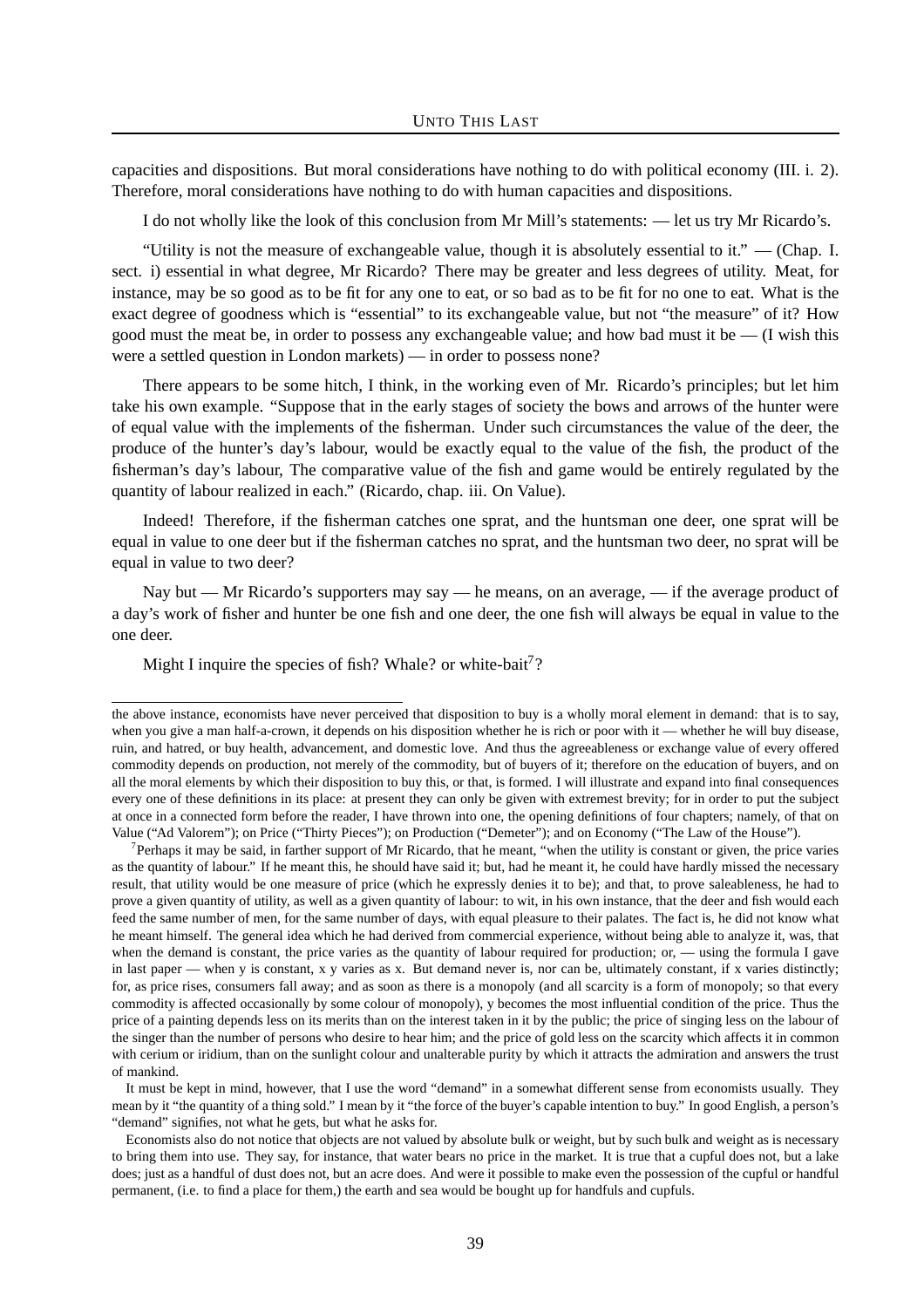It would be waste of time to purpose these fallacies farther; we will seek for a true definition.

Much store has been set for centuries upon the use of our English classical education. It were to be wished that our well-educated merchants recalled to mind always this much of their latin schooling, — that the nominative of valorem (a word already sufficiently familiar to them) is valor; a word which, therefore, ought to be familiar to them. Valor, from valere, to be well or strong; — strong, life (if a man), or valiant; strong, for life (if a thing), or valuable. To be "valuable," therefore, is to "avail towards life." A truly valuable or availing thing is that which leads to life with its whole strength. In proportion as it does not lead to life, or as its strength is broken, it is less valuable; in proportion as it leads away from life, it is unvaluable or malignant.

The value of a thing, therefore, is independent of opinion, and of quantity. Think what you will of it, gain how much you may of it, the value of the thing itself is neither greater nor less. For ever it avails, or avails not; no estimate can raise, no disdain repress, the power which it holds from the Maker of things and of men.

The real science of political economy, which has yet to be distinguished from the bastard science, as medicine from witchcraft, and astronomy from astrology, is that which teaches nations to desire and labour for the things that lead to life: and which teaches them to scorn and destroy the things that lead to destruction. And if, in a state of infancy, they supposed indifferent things, such as excrescences of shell-fish, and pieces of blue and red stone, to be valuable, and spent large measures of the labour which ought to be employed for the extension and ennobling of life, in diving or digging for them, and cutting them into various shapes,or if, in the same state of infancy, they imagine precious and beneficent things, such as air, light, and cleanliness, to be valueless,-or if, finally, they imagine the conditions of their own existence, by which alone they can truly possess or use anything, such, for instance, as peace, trust, and love, to be prudently exchangeable, when the markets offer, for gold, iron, or excressences of shells — the great and only science of Political Economy teaches them, in all these cases, what is vanity, and what substance; and how the service of Death, the lord of Waste, and of eternal emptiness, differs from the service of Wisdom, the lady of Saving, and of eternal fulness; she who has said, "I will cause those that love me to inherit SUBSTANCE; and I will FILL their treasures."

The "Lady of Saving," in a profounder sense than that of the savings bank, though that is a good one: Madonna della Salute, — Lady of Health, — which, though commonly spoken of as if separate from wealth, is indeed a part of wealth. This word, "wealth," it will be remembered, is the next we have to define.

"To be wealthy" says Mr Mill, "is to have a large stock of useful articles." I accept this definition. Only let us perfectly understand it. My opponents often lament my not giving them enough logic: I fear I must at present use a little more than they will like: but this business of Political Economy is no light one, and we must allow no loose terms in it.

We have, therefore, to ascertain in the above definition, first, what is the meaning of "having," or the nature of Possession. Then what is the meaning of "useful," or the nature of Utility.

And first of possession. At the crossing of the transepts of Milan Cathedral has lain, for three hundred years, the embalmed body of St. Carlo Borromeo. It holds a golden crosier, and has a cross of emeralds on its breast. Admitting the crosier and emeralds to be useful articles, is the body to be considered as "having" them? Do they, in the politico-economical sense of property, belong to it? If not, and if we may, therefore, conclude generally that a dead body cannot possess property, what degree and period of animation in the body will render possession possible?

As thus: lately in a wreck of a Californian ship, one of the passengers fastened a belt about him with two hundred pounds of gold in it, with which he was found afterwards at the bottom. Now, as he was sinking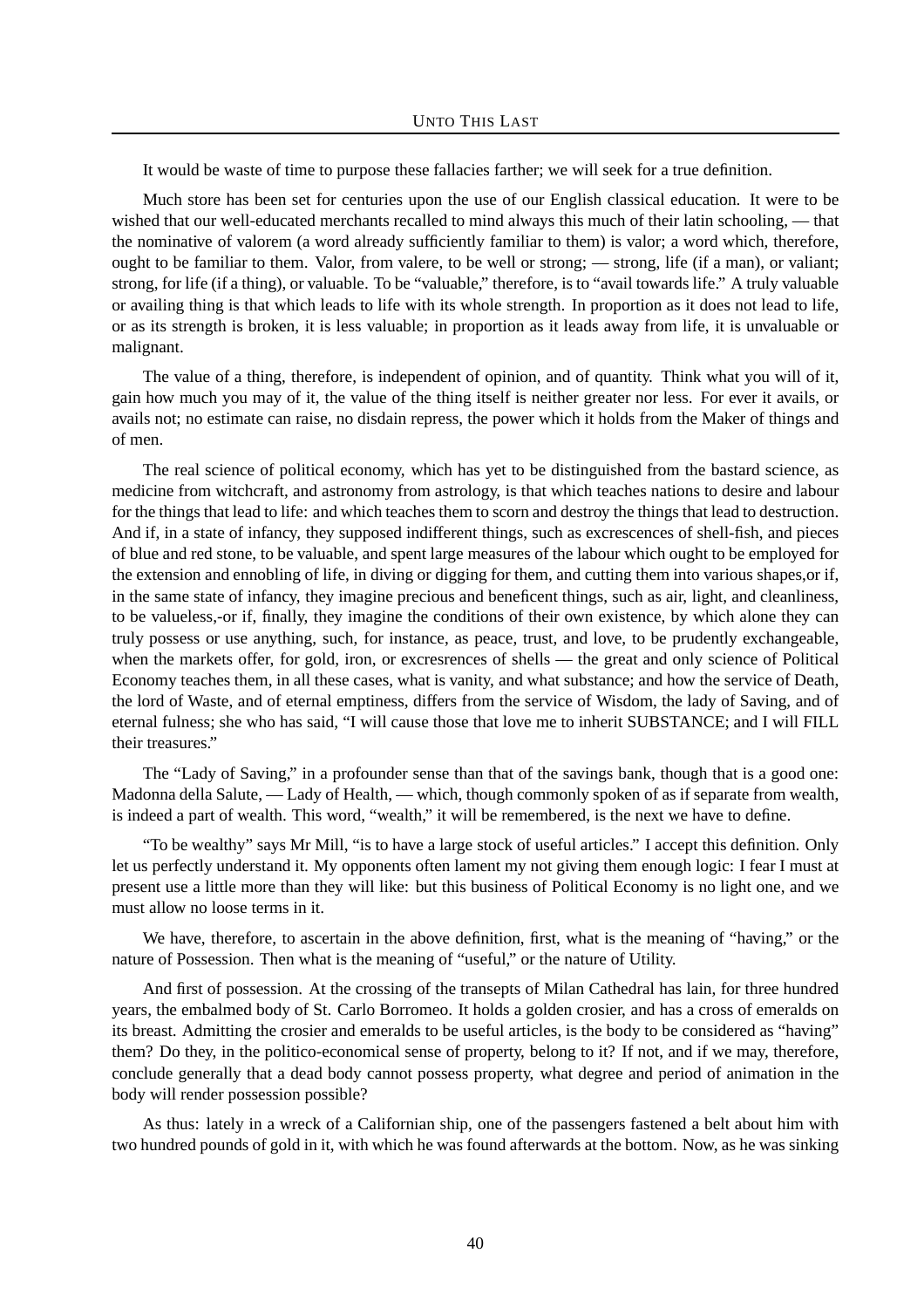— had he the gold? or had the gold him<sup>8</sup>?

And if, instead of sinking him in the sea by its weight, the gold had struck him on the forehead, and thereby caused incurable disease — suppose palsy or insanity, — would the gold in that case have been more a "possession" than in the first? Without pressing the inquiry up through instances of gradually increasing vital power over the gold (which I will, however, give, if they are asked for), I presume the reader will see that possession, or "having," is not an absolute, but a gradated, power; and consists not only in the quantity or nature of the thing possessed, but also (and in a greater degree) in its suitableness to the person possessing it and in his vital power to use it.

And our definition of Wealth, expanded, becomes: "The possession of useful articles, which we can use." This is a very serious change. For wealth, instead of depending merely on a "have," is thus seen to depend on a "can." Gladiator's death, on a "habet"; but soldier's victory, and State's salvation, on a "quo plurimum posset." (liv. VII. 6.) And what we reasoned of only as accumulation of material, is seen to demand also accumulation of capacity.

So much for our verb. Next for our adjective. What is the meaning of "useful"?

The inquiry is closely connected with the last. For what is capable of use in the hands of some persons, is capable, in the hands of others, of the opposite of use, called commonly "from-use," or "ab-use." And it depends on the person, much more than on the article, whether its usefulness or ab-usefulness will be the quality developed in it. Thus, wine, which the Greeks, in their Bacchus, made rightly the type of all passion, and which, when used, "cheereth god and man" (that is to say, strengthens both the divine life, or reasoning power, and the earthy, or carnal power, of man); yet, when abused, becomes "Dionysos," hurtful especially to the divine part of man, or reason. And again, the body itself, being equally liable to use and to abuse, and, when rightly disciplined, serviceable to the State, both for war and labour, — but when not disciplined, or abused, valueless to the State, and capable only of continuing the private or single existence of the individual (and that but feebly) — the Greeks called such a body an "idiotic" or "private" body, from their word signifying a person employed in no way directly useful to the State; whence finally, our "idiot," meaning a person entirely occupied with his own concerns.

Hence, it follows that if a thing is to be useful, it must be not only of an availing nature, but in availing hands. Or, in accurate terms, usefulness is value in the hands of the valiant; so that this science of wealth being, as we have just seen, when regarded as the science of Accumulation, accumulative of capacity as well as of material, — when regarded as the Science of Distribution, is distribution not absolute, but discriminate; not of every thing to every man, but of the right thing to the right man. A difficult science, dependent on more than arithmetic.

Wealth, therefore, is "THE POSSESSION OF THE VALUABLE BY THE VALIANT"; and in considering it as a power existing in a nation, the two elements, the value of the thing, and the valour of its possessor, must be estimated together. Whence it appears that many of the persons commonly considered wealthy, are in reality no more wealthy than the locks of their own strong boxes are, they being inherently and eternally incapable of wealth; and operating for the nation, in an economical point of view, either as pools of dead water, and eddies in a stream (which, so long as the stream flows, are useless, or serve only to drown people, but may become of importance in a state of stagnation should the stream dry); or else, as dams in a river, of which the ultimate service depends not on the dam, but the miller; or else, as mere accidental stays and impediments, acting not as wealth, but (for we ought to have a correspondent term) as "illth," causing various devastation and trouble around them in all directions; or lastly, act not at all, but are merely animated conditions of delay, (no use being possible of anything they have until they are dead,) in which last condition they are nevertheless often useful as delays, and "impedimenta," if a nation is apt to move too fast.

<sup>8</sup>Compare George Herbert, The Church Porch, Staza 28.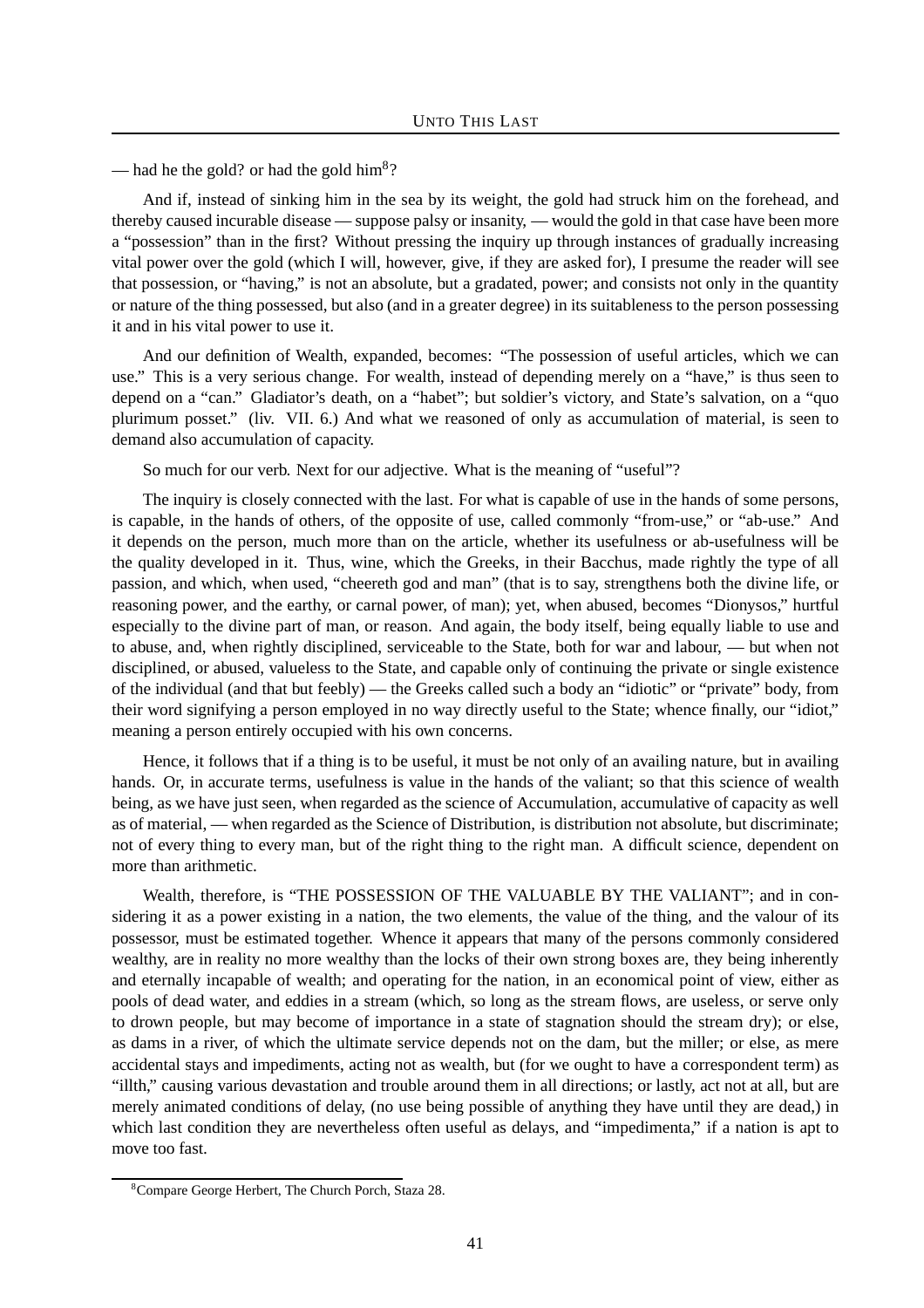This being so, the difficulty of the true science of Political Economy lies not merely in the need of developing manly character to deal with material value, but in the fact, that while the manly character and material value only form wealth by their conjunction, they have nevertheless a mutually destructive operation on each other. For the manly character is apt to ignore, or even cast away, the material value: — whence that of Pope: —

"Sure, of qualities demanding praise,

More go to ruin fortunes, than to raise."

And on the other hand, the material value is apt to undermine the manly character; so that it must be our work, in the issue, to examine what evidence there is of the effect of wealth on the minds of its possessors; also, what kind of person it is who usually sets himself to obtain wealth, and succeeds in doing so; and whether the world owes more gratitude to rich or to poor men, either for their moral influence upon it, or for chief goods, discoveries, and practical advancements. I may, however, anticipate future conclusions, so far asto state that in a community regulated only by laws of demand and supply, but protected from open violence, the persons who become rich are, generally speaking, industrious, resolute, proud, covetous, prompt, methodical, sensible, unimaginative, insensitive, and ignorant. The persons who remain poor are the entirely foolish, the entirely wise<sup>9</sup>, the idle, the reckless, the humble, the thoughtful, the dull, the imaginative, the sensitive, the well-informed, the improvident, the irregularly and impulsively wicked, the clumsy knave, the open thief, and the entirely merciful, just, and godly person.

Thus far, then, of wealth. Next, we have to ascertain the nature of PRICE; that is to say, of exchange value, and its expression by currencies.

Note first, of exchange, there can be no profit in it. It is only in labour there can be profit — that is to say, a "making in advance," or "making in favour of" (from proficio). In exchange, there is only advantage, i.e., a bringing of vantage or power to the exchanging persons. Thus, one man, by sowing and reaping, turns one measure of corn into two measures. That is Profit. Another, by digging and forging, turns one spade into two spades. That is Profit. But the man who has two measures of corn wants sometimes to dig; and the man who has two spades wants sometimes to eat:They exchange the gained grain for the gained tool; and both are the better for the exchange; but though there is much advantage in the transaction, there is no profit. Nothing is constructed or produced. Only that which had been before constructed is given to the person by whom it can be used. If labour is necessary to effect the exchange, that labour is in reality involved in the production, and, like all other labour, bears profit. Whatever number of men are concerned in the manufacture, or in the conveyance, have share in the profit; but neither the manufacture nor the conveyance are the exchange, and in the exchange itself there is no profit.

There may, however, be acquisition, which is a very different thing. If, in the exchange, one man is able to give what cost him little labour for what has cost the other much, he "acquires" a certain quantity of the produce of the other's labour. And precisely what he acquires, the other loses. In mercantile language, the person who thus acquires is commonly said to have "made a profit"; and I believe that many of our merchants are seriously under the impression that it is possible for everybody, somehow, to make a profit in this manner. Whereas, by the unfortunate constitution of the world we live in, the laws both of matter and motion have quite rigorously forbidden universal acquisition of this kind. Profit, or material gain, is attainable only by construction or by discovery; not by exchange. Whenever material gain follows exchange, for every plus there is a precisely equal minus.

Unhappily for the progress of the science of Political Economy, the plus quantities,  $\sigma r$ ,  $\vec{r}$  I may be allowed to coin an awkward plural — the pluses, make a very positive and venerable appearance in the world, so that every one is eager to learn the science which produces results so magnificent; whereas the

<sup>&</sup>lt;sup>9, "</sup>O Zeus dipou penetai" — Arist. Plut. 582. It would but weaken the grad words to lean on the preceding ones: — "Oti tou Platon parecho Beltionas, andpas, kai tin gnomen, kai ten idean."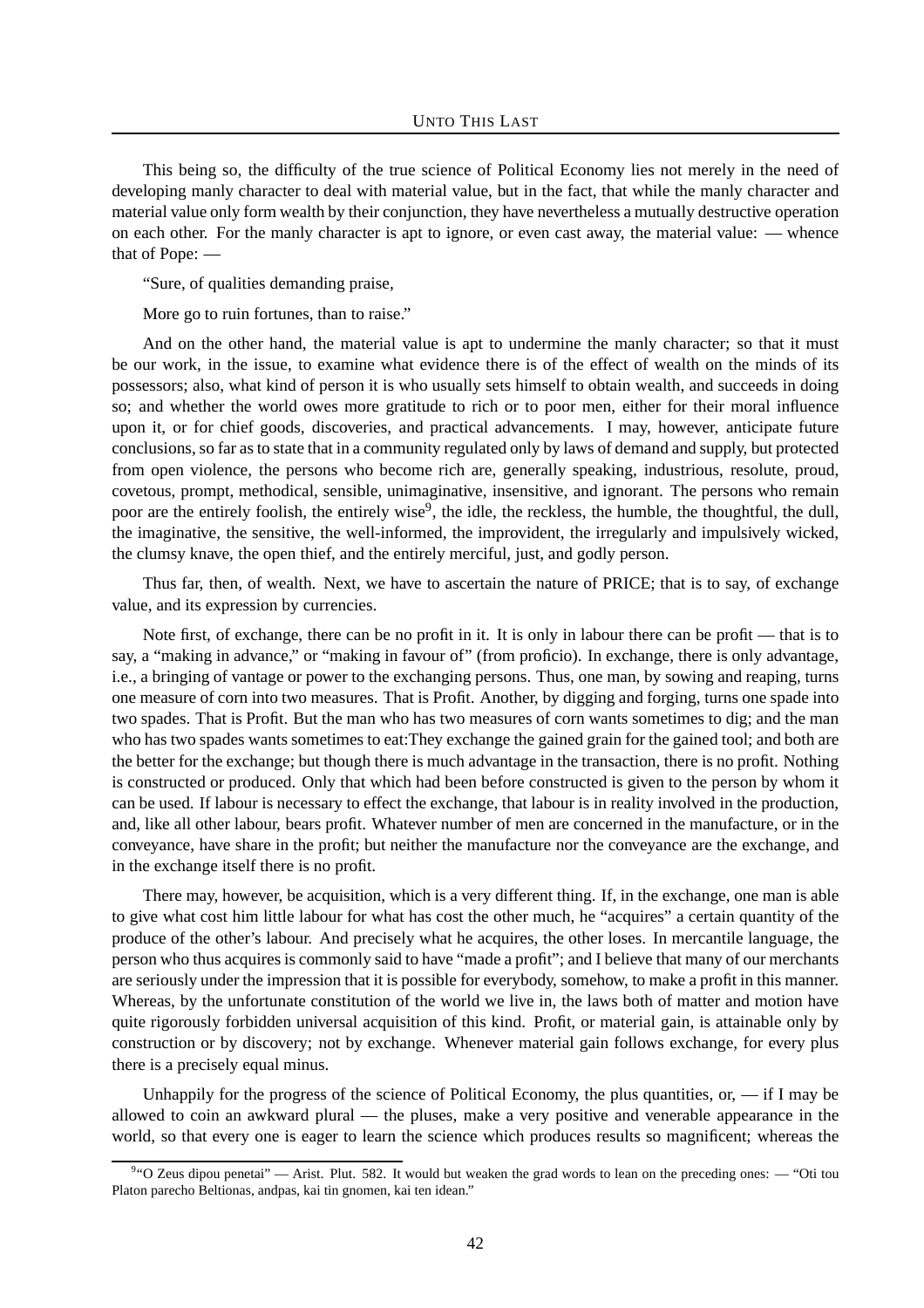minuses have, on the other hand, a tendency to retire into back streets, and other places of shade, — or even to get themselves wholly and finally put out of sight in graves: which renders the algebra of this science peculiar, and difficultly legible; a large number of its negative signs being written by the account-keeper in a kind of red ink, which starvation thins, and makes strangely pale, or even quite invisible ink, for the present.

The Science of Exchange, or, as I hear it has been proposed to call it, of "Catallactics," considered as one of gain, is, therefore, simply nugatory; but considered as one of acquisition, it is a very curious science, differing in its data and basis from every other science known. Thus: — if I can exchange a needle with a savage for a diamond, my power of doing so depends either on the savage's ignorance of social arrangements in Europe, or on his want of power to take advantage of them, by selling the diamond to any one else for more needles. If, farther, I make the bargain as completely advantageous to myself as possible, by giving to the savage a needle with no eye in it (reaching, thus a sufficiently satisfactory type of the perfect operation of catallactic science), the advantage to me in the entire transaction depends wholly upon the ignorance, powerlessness, or heedlessness of the person dealt with. Do away with these, and catallactic advantage becomes impossible. So far, therefore, as the science of exchange relates to the advantage of one of the exchanging persons only, it is founded on the ignorance or incapacity of the opposite person. Where these vanish, it also vanishes. It is therefore a science founded on nescience, and an art founded on artlessness. But all other sciences and arts, except this, have for their object the doing away with their opposite nescience and artlessness. This science, alone of sciences, must, by all available means, promulgate and prolong its opposite nescience; otherwise the science itself is impossible. It is, therefore, peculiarly and alone the science of darkness; probably a bastard science — not by any means a divina scientia, but one begotten of another father, that father who, advising his children to turn stones into bread, is himself employed in turning bread into stones, and who, if you ask a fish of him (fish not being producible on his estate), can but give you a serpent.

The general law, then, respecting just or economical exchange, is simply this: — There must be advantage on both sides (or if only advantage on one, at least no disadvantage on the other) to the persons exchanging; and just payment for his time, intelligence, and labour, to any intermediate person effecting the transaction (commonly called a merchant); and whatever advantage there is on either side, and whatever pay is given to the intermediate person, should be thoroughly known to all concerned. All attempt at concealment implies some practice of the opposite, or undivine science, founded on nescience. Whence another saying of the Jew merchant's — "As a nail between the stone joints, so doth sin stick fast between buying and selling." Which peculiar riveting of stone and timber, in men's dealings with each other, is again set forth in the house which was to be destroyed — timber and stones together — when Zechariah's roll (more probably "curved sword") flew over it: "the curse that goeth forth over all the earth upon every one that stealeth and holdeth himself guiltless," instantly followed by the vision of the Great Measure; — the measure "of the injustice of them in all the earth" (auti i adikia auton en pase te ge), with the weight of lead for its lid, and the woman, the spirit of wickedness, within it; — that is to say, Wickedness hidden by Dulness, and formalized, outwardly, into ponderously established cruelty. "It shall be set upon its own base in the land of Babel." 10

I have hitherto carefully restricted myself, in speaking of exchange, to the use of the term "advantage"; but that term includes two ideas; the advantage, namely, of getting what we need, and that of getting what we wish for. Three-fourths of the demands existing in the world are romantic; founded on visions, idealisms, hopes, and affections; and the regulation of the purse is, in its essence, regulation of the imagination and the heart. Hence, the right discussion of the nature of price is a very high metaphysical and psychical problem; sometimes to be solved only in a passionate manner, as by David in his counting the price of the water of the well by the gate of Bethlehem; but its first conditions are the following: — The price of anything is the quantity of labour given by the person desiring it, in order to obtain possession of it. This price depends on

 $10$ <sup>23</sup>. Zech. v. ii.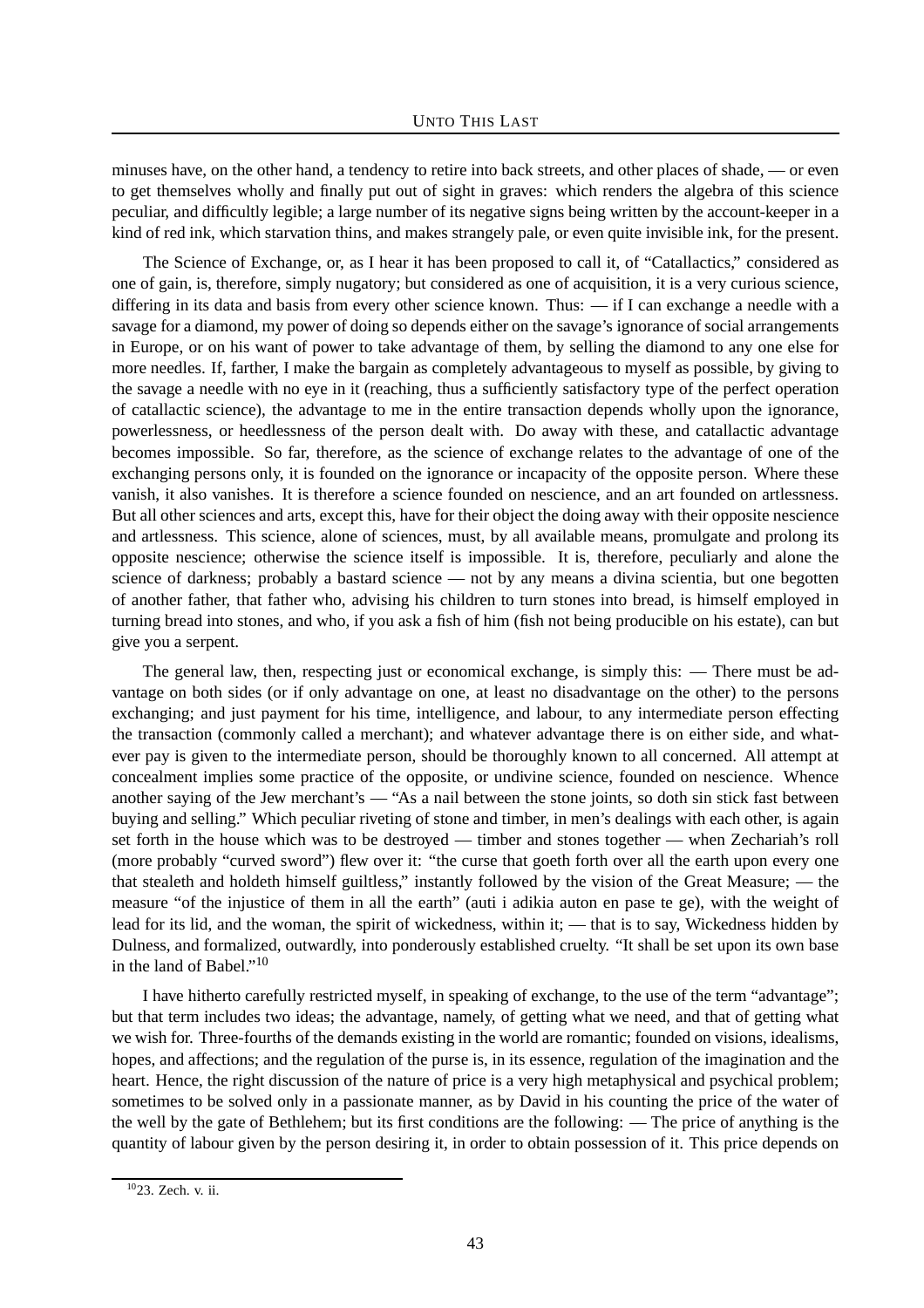four variable quantities. A. The quantity of wish the purchaser has for the thing; opposed to a, the quantity of wish the seller has to keep it. B. The quantity of labour the purchaser can afford, to obtain the thing opposed to B, the quantity of labour the seller can afford, to keep it. These quantities are operative only in excess; i.e. the quantity of wish (A) means the quantity of wish for this thing, above wish for other things; and the quantity of work (B) means the quantity which can be spared to get this thing from the quantity needed to get other things.

Phenomena of price, therefore, are intensely complex, curious, and interesting — too complex, however, to be examined yet; every one of them, when traced far enough, showing itself at last as a part of the bargain of the Poor of the Flock (or "flock of slaughter"), "If ye think good, give ME my price, and if not, forbear" Zech. xi. 12; but as the price of everything is to be calculated finally in labour, it is necessary to define the nature of that standard.

Labour is the contest of the life of man with an opposite; — the term "life" including his intellect, soul, and physical power, contending with question, difficulty, trial, or material force.

Labour is of a higher or lower order, as it includes more or fewer of the elements of life: and labour of good quality, in any kind, includes always as much intellect and feeling as will fully and harmoniously regulate the physical force.

In speaking of the value and price of labour, it is necessary always to understand labour of a given rank and quality, as we should speak of gold or silver of a given standard. Bad (that is, heartless, inexperienced, or senseless) labour cannot be valued; it is like gold of uncertain alloy, or flawed iron<sup>11</sup>.

The quality and kind of labour being given, its value, like that of all other valuable things, is invariable. But the quantity of it which must be given for other things is variable: and in estimating this variation, the price of other things must always be counted by the quantity of labour; not the price of labour by the quantity of other things.

Thus, if we want to plant an apple sapling in rocky ground, it may take two hours' work; in soft ground, perhaps only half an hour. Grant the soil equally good for the tree in each case. Then the value of the sapling planted by two hours' work is nowise greater than that of the sapling planted in half an hour. One will bear no more fruit than the other. Also, one half-hour of work is as valuable as another half-hour; nevertheless the one sapling has cost four such pieces of work, the other only one. Now the proper statement of this fact is, not that the labour on the hard ground is cheaper than on the soft; but that the tree is dearer. The exchange value may, or may not, afterwards depend on this fact. If other people have plenty of soft ground to plant in, they will take no cognizance of our two hours' labour, in the price they will offer for the plant on the rock. And if, through want of sufficient botanical science, we have planted an upas tree instead of an apple, the exchange-value will be a negative quantity; still less proportionate to the labour expended.

What is commonly called cheapness of labour, signifies, therefore, in reality, that many obstacles have to be overcome by it; so that much labour is required to produce a small result. But this should never be spoken of as cheapness of labour, but as dearness of the object wrought for. It would be just as rational to say that walking was cheap, because we had ten miles to walk home to our dinner, as that labour was cheap, because we had to work ten hours to earn it.

The last word which we have to define is "Production."

<sup>&</sup>lt;sup>11</sup>Labour which is entirely good of its kind, that is to say, effective, or efficient, the Greeks called "weighable," or axios, translated usually "worthy," and because thus substantial and true, they called its price time, the "honourable estimate" of it (honorarium): this word being founded on their conception of true labour as a divine thing, to be honoured with the kind of honour given to the gods; whereas the price of false labour, or of that which led away from life, was to be, not honour, but vengeance; for which they reserved another word, attributing the exaction of such price to a peculiar goddess, called Tisiphone, the "requiter (or quittance-taker) of death"; a person versed in the highest branches of arithmetic, and punctual in her habits; with whom accounts current have been opened also in modern days.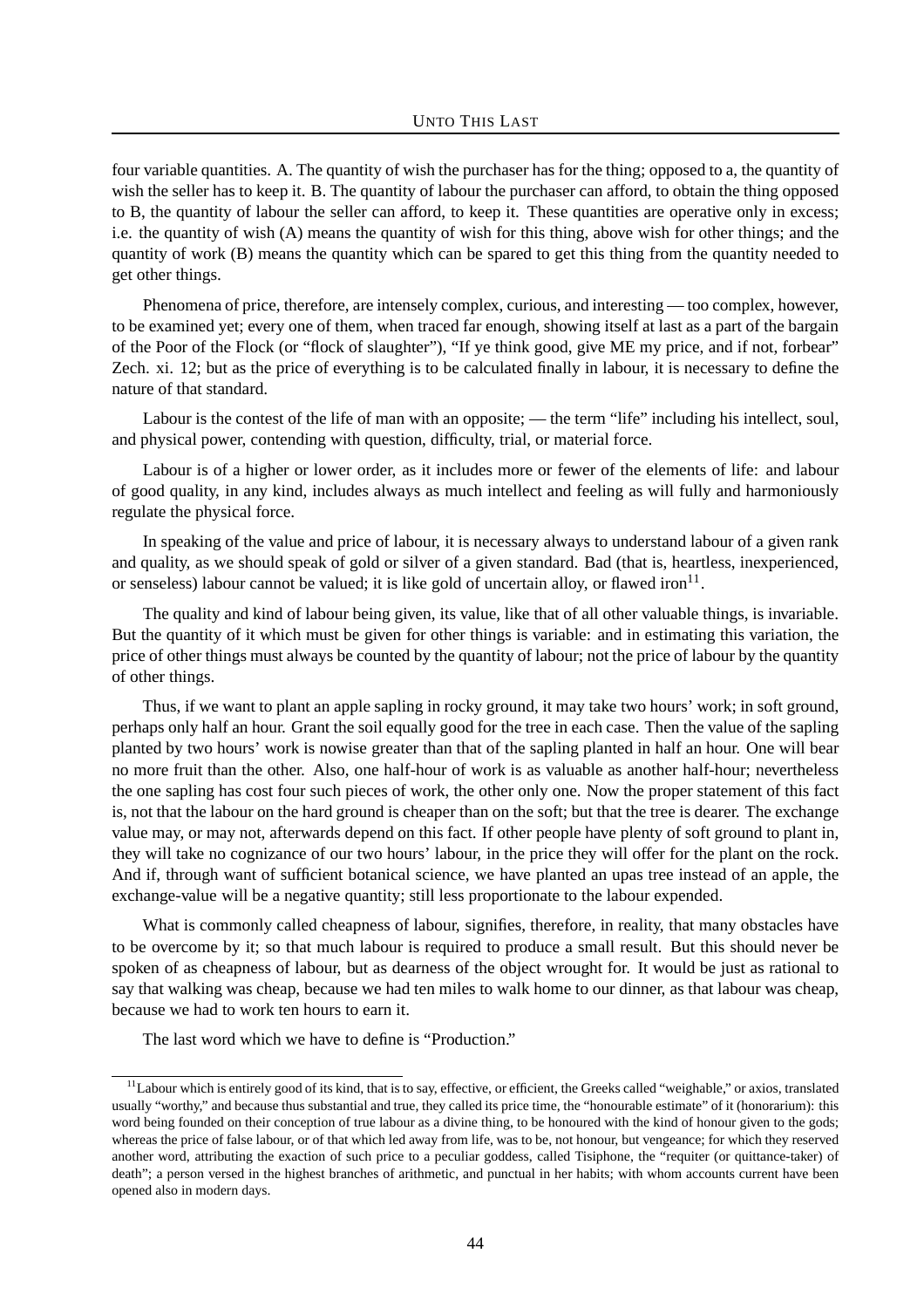I have hitherto spoken of all labour as profitable; because it is impossible to consider under one head the quality or value of labour, and its aim. But labour of the best quality may be various in aim. It may be either constructive ("gathering" from con and struo), as agriculture; nugatory, as jewel-cutting; or destructive ("scattering," from de and struo), as war. It is not, however, always easy to prove labour, apparently nugatory, to be actually so<sup>12</sup>; generally, the formula holds good: "he that gathereth not, scattereth"; thus, the jeweller's art is probably very harmful in its ministering to a clumsy and inelegant pride. So that, finally, I believe nearly all labour may be shortly divided into positive and negative labour: positive, that which produces life; negative, that which produces death; the most directly negative labour being murder, and the most directly positive, the bearing and rearing of children; so that in the precise degree in which murder is hateful, on the negative side of idleness, in the exact degree child-rearing is admirable, on the positive side of idleness. For which reason, and because of the honour that there is in rearing children<sup>13</sup>, while the wife is said to be as the vine (for cheering), the children are as the olive branch, for praise: nor for praise only, but for peace (because large families can only be reared in times of peace): though since, in their spreading and voyaging in various directions, they distribute strength, they are, to the home strength, as arrives in the hand of the giant — striking here, and there far away.

Labour being thus various in its result, the prosperity of any nation is in exact proportion to the quantity of labour which it spends in obtaining and employing means of life. Observe, — I say, obtaining and employing; that is to say, not merely wisely producing, but wisely distributing and consuming. Economists usually speak as if there were no good in consumption absolute<sup>14</sup>. So far from this being so, consumption absolute is the end, crown, and perfection of production; and wise consumption is a far more difficult art than wise production. Twenty people can gain money for one who can use it; and the vital question, for individual and for nation, is, never "how much do they make?" but "to what purpose do they spend?"

The reader may, perhaps, have been surprised at the slight reference I have hitherto made to "capital," and its functions. It is here the place to define them.

Capital signifies "head, or source, or root material" — it is material by which some derivative or secondary good is produced. It is only capital proper (caput vivum, not caput mortuum) when it is thus producing something different from itself. It is a root, which does not enter into vital function till it produces something else than a root: namely, fruit. That fruit will in time again produce roots; and so all living capital issues in reproduction of capital; but capital which produces nothing but capital is only root producing root; bulb issuing in bulb, never in tulip; seed issuing in seed, never in bread. The Political Economy of Europe has hitherto devoted itself wholly to the multiplication, or (less even) the aggregation, of bulbs. It never saw, nor conceived, such a thing as a tulip. Nay, boiled bulbs they might have been — glass bulbs — Prince Rupert's drops, consummated in powder (well, if it were glass-powder and not gunpowder), for any end or meaning the economists had in defining the laws of aggregation. We will try and get a clearer notion of them.

The best and simplest general type of capital is a well-made ploughshare. Now, if that ploughshare did nothing but beget other ploughshares, in a polypous manner, — however the great cluster of polypous

 $12$ The most accurately nugatory labour is, perhaps, that of which not enough is given to answer a purpose effectually, and which, therefore, has all to be done over again. Also, labour which fails of effect through non-co-operation. The cure of a little village near Bellinzona, to whom I had expressed wonder that the peasants allowed the Ticino to flood their fields, told me that they would not join to build an effectual embankment high up the valley, because everybody said "that would help his neighbours as much as himself." So every proprietor built a bit of low embankment about his own field; and the Ticino, as soon as it had a mind, swept away and swallowed all up together.

 $<sup>13</sup>$ Observe, I say, rearing," not "begetting." The praise is in the seventh season, not in sporitos, nor in phutalia, but in opora. It is</sup> strange that men always praise enthusiastically any person who, by a momentary exertion, saves a life; but praise very hesitatingly a person who, by exertion and self-denial prolonged through years, creates one. We give the crown "ob civem servatum"; — why not "ob civem natum?" Born, I mean, to the full, in soul as well as body. England has oak enough, I think, for both chaplets.

<sup>&</sup>lt;sup>14</sup>When Mr Mill speaks of productive consumption, he only means consumption which results in increase of capital, or material wealth. See I. iii. 4, and I. iii. 5.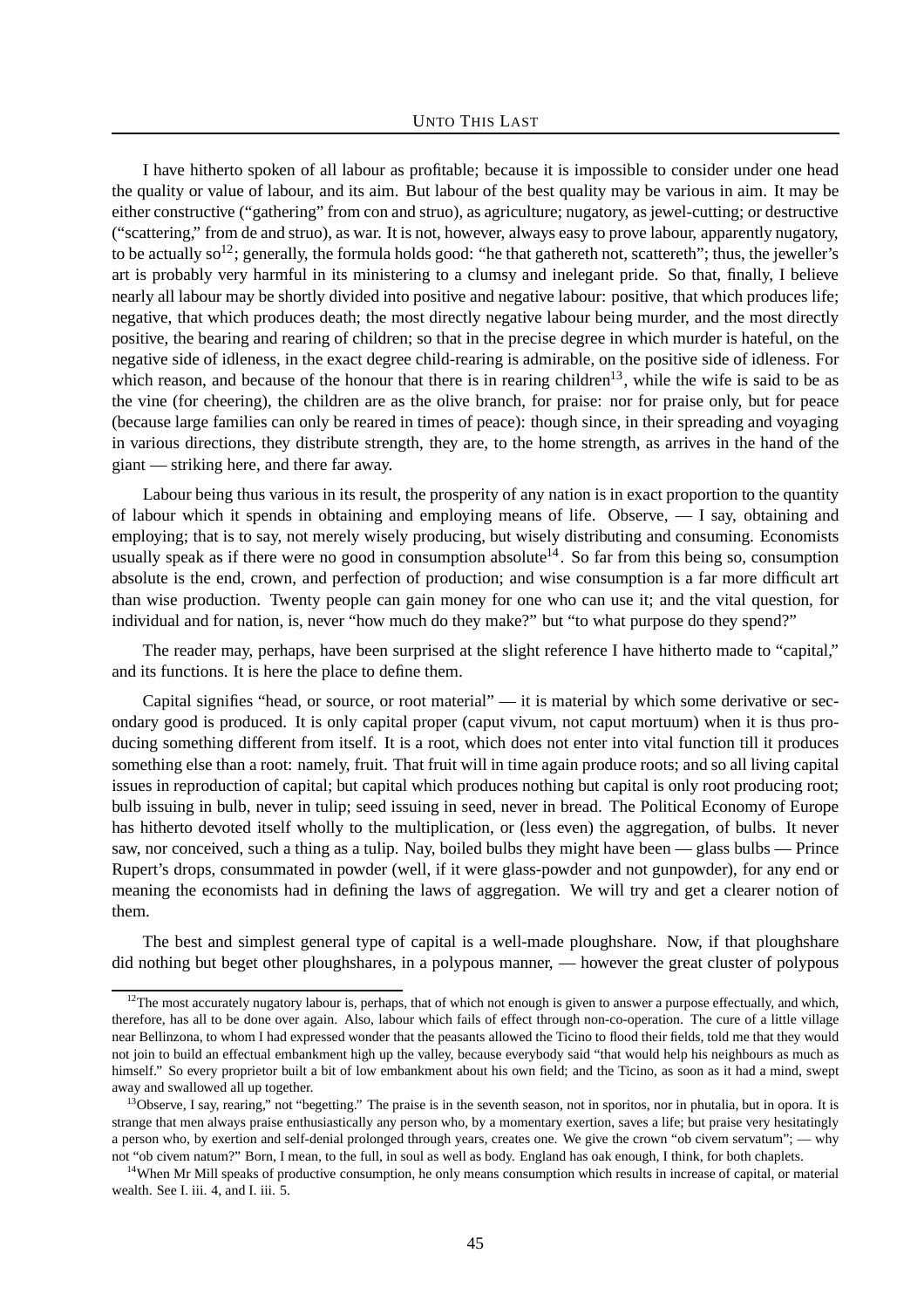plough might glitter in the sun, it would have lost its function of capital. It becomes true capital only by another kind of splendour, — when it is seen "splendescere sulco," to grow bright in the furrow; rather with diminution of its substance, than addition, by the noble friction. And the true home question, to every capitalist and to every nation, is not, "how many ploughs have you?" but, "where are your furrows?" not — "how quickly will this capital reproduce itself?" — but, "what will it do during reproduction?" What substance will it furnish, good for life? what work construct, protective of life? if none, its own reproduction is useless — if worse than none, (for capital may destroy life as well as support it), its own reproduction is worse than useless; it is merely an advance from Tisiphone, on mortgage — not a profit by any means.

Not a profit, as the ancients truly saw, and showed in the type of Ixion; — for capital is the head, or fountain head of wealth — the "well-head" of wealth, as the clouds are the well-heads of rain; but when clouds are without water, and only beget clouds, they issue in wrath at last, instead of rain, and in lightning instead of harvest; whence Ixion is said first to have invited his guests to a banquet, and then made them fall into a pit, (as also Demas' silver mine,) after which, to show the rage of riches passing from lust of pleasure to lust of power, yet power not truly understood, Ixion is said to have desired Juno, and instead, embracing a cloud (or phantasm), to have begotten the Centaurs; the power of mere wealth being, in itself, as the embrace of a shadow, — comfortless, (so also "Ephraim feedeth on wind and followth after the east wind;" or "that which is not" — Prov. xxiii. 5; and again Dante's Geryon, the type of avaricious fraud, as he flies, gathers the air up with retractile claws, — "l'aer a se raccolse"<sup>15</sup>) but in its offspring, a mingling of the brutal with the human nature; human in sagacity — using both intellect and arrow; but brutal in its body and hoof, for consuming, and trampling down. For which sin Ixion is at last bound upon a wheel — fiery and toothed, and rolling perpetually in the air: — the type of human labour when selfish and fruitless (kept far into the Middle Ages in their wheels of fortune); the wheel which has in it no breath or spirit, but is whirled by chance only; whereas of all true work the Ezekiel vision is true, that the Spirit of the living creature is in the wheels, and where the angels go, the wheels go by them; but move no otherwise.

This being the real nature of capital, it follows that there are two kinds of true production, always going on in an active State: one of seed, and one of food; or production for the Ground, and for the Mouth; both of which are by covetous persons thought to be production only for the granary; whereas the function of the granary is but intermediate and conservative, fulfilled in distribution; else it ends in nothing but mildew, and nourishment of rats and worms. And since production for the Ground is only useful with future hope of harvest, all essential production is for the Mouth; and is finally measured by the mouth; hence, as I said above, consumption is the crown of production; and the wealth of a nation is only to be estimated by what it consumes.

The want of any clear sight of this fact is the capital error, issuing in rich interest and revenue of error among the political economists. Their minds are continually set on money-gain, not on mouth-gain; and they fall into every sort of net and snare, dazzled by the coin-glitter as birds by the fowler's glass; or rather (for there is not much else like birds in them) they are like children trying to jump on the heads of their own shadows; the money-gain being only the shadow of the true gain, which is humanity.

The final object of political economy, therefore, is to get good method of consumption, and great quantity of consumption: in other words, to use everything, and to use it nobly. whether it be substance, service, or service perfecting substance. The most curious error in Mr Mill's entire work, (provided for him

<sup>&</sup>lt;sup>15</sup>So also in the vision of the women bearing the ephah, before quoted, "the wind was in their wings," not wings "of a stork," as in our version; but "miivi," of a kite, in the Vulgate, or perhaps more accurately still in the Septuagint, "hoopoe," a bird connected typically with the power of riches by many traditions, of which that of its petition for a crest of gold is perhaps the most interesting. The "Birds" of Aristophanes, in which its part is principal, are full of them; note especially the "fortification of the air with baked bricks, like Babylon," I. 550; and, again, compare the Plutus of Dante, who (to show the influence of riches in destroying the reason) is the only one of the powers of the Inferno who cannot speak intelligibly and also the cowardliest; he is not merely quelled or restrained, but literally "collapses" at a word; the sudden and helpless operation of mercantile panic being all told in the brief metaphor, "as the sails, swollen with the wind, fall, when the mast breaks."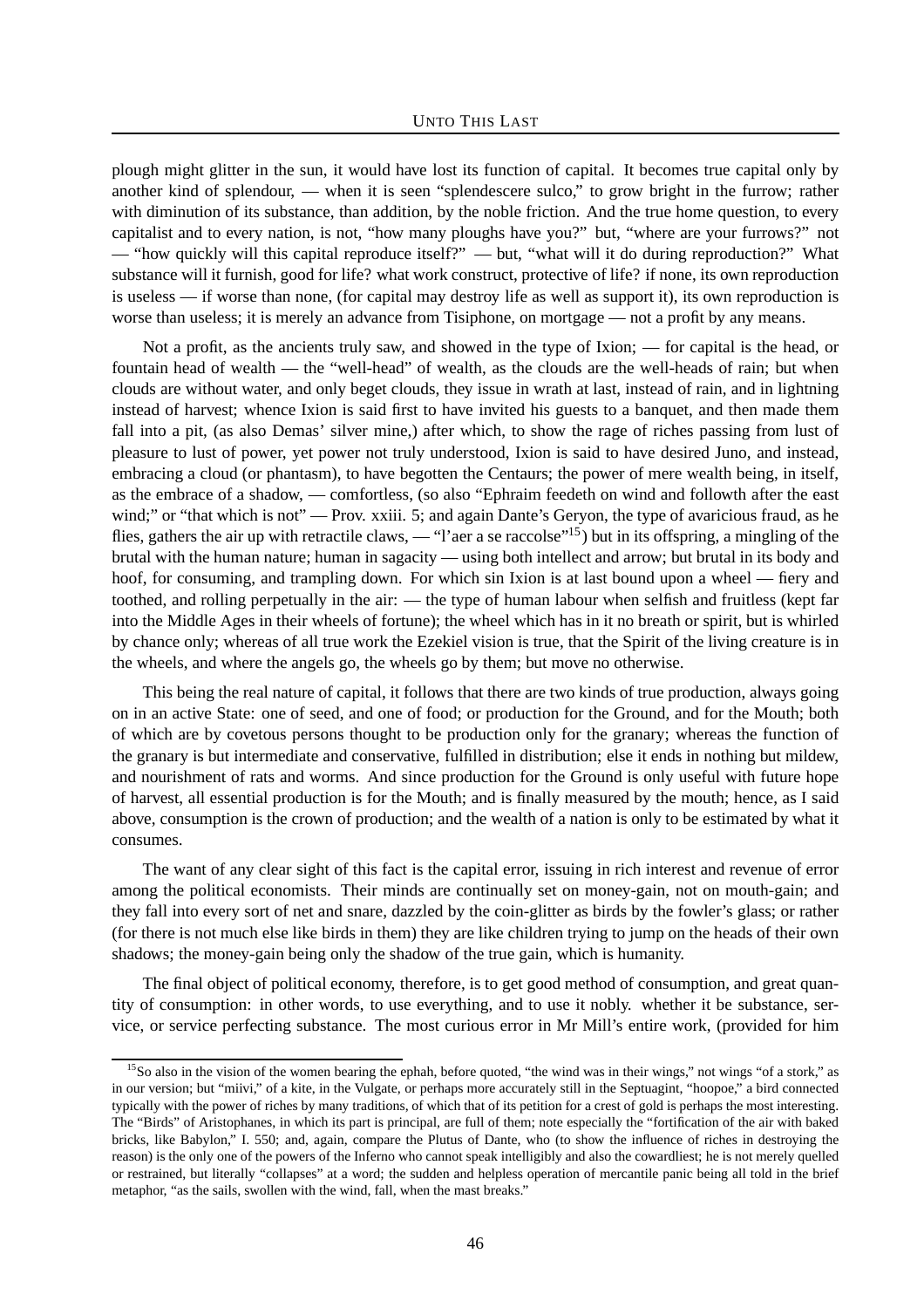originally by Ricardo,) is his endeavour to distinguish between direct and indirect service, and consequent assertion that a demand for commodities is not demand for labour (I. v. 9, et seq.). He distinguishes between labourers employed to lay out pleasure grounds, and to manufacture velvet; declaring that it makes material difference to the labouring classes in which of these two ways a capitalist spends his money; because the employment of the gardeners is a demand for labour, but the purchase of velvet is not<sup>16</sup>. Error colossal, as well as strange. It will, indeed, make a difference to the labourer whether we bid him swing his scythe in the spring winds, or drive the loom in pestilential air. but, so far as his pocket is concerned, it makes, to him absolutely no difference whether we order him to make green velvet, with seed and a scythe, or red velvet, with silk and scissors. Neither does it anywise concern him whether, when the velvet is made, we consume it by walking on it, or wearing it, so long as our consumption of it is wholly selfish. But if our consumption is to be in anywise unselfish, not only our mode of consuming the articles we require interests him, but also the kind of article we require with a view to consumption. As thus (returning for a moment to Mr Mill's great hardware theory<sup>17</sup>): it matters, so far as the labourer's immediate profit is concerned, not an iron filing whether I employ him in growing a peach, or forging a bombshell; but my probable mode of consumption of those articles matters seriously. Admit that it is to be in both cases "unselfish," and the difference, to him, is final, whether when his child is ill, I walk into his cottage and give it the peach, or drop the shell down his chimney, and blow his roof off.

The worst of it, for the peasant, is, that the capitalist's consumption of the peach is apt to be selfish, and of the shell, distributive<sup>18</sup>; but, in all cases, this is the broad and general fact, that on due catallactic commercial principles, somebody's roof must go off in fulfilment of the bomb's destiny. You may grow for your neighbour, at your liking, grapes or grape-shot; he will also, catallactically, grow grapes or grape-shot for you, and you will each reap what you have sown.

It is, therefore, the manner and issue of consumption which are the real tests of production. Production does not consist in things laboriously made, but in things serviceably consumable; and the question for the nation is not how much labour it employs, but how much life it produces. For as consumption is the end and aim of production, so life is the end and aim of consumption.

I left this question to the reader's thought two months ago, choosing rather that he should work it out for himself than have it sharply stated to him. But now, the ground being sufficiently broken (and the details into which the several questions, here opened, must lead us, being too complex for discussion in the pages of

<sup>&</sup>lt;sup>16</sup>The value of raw material, which has, indeed, to be deducted from the price of the labour, is not contemplated in the passages referred to, Mr. Mill having fallen into the mistake solely by pursuing the collateral results of the payment of wages to middlemen. He says" The consumer does not, with his own funds, pay the weaver for his day's work. "Pardon me; the consumer of the velvet pays the weaver with his own funds as much as he pays the gardener. He pays, probably, an intermediate ship-owner, velvet merchant, and shopman; pays carriage money, shop rent, damage money, time money, and care money; all these are above and beside the velvet price, (just as the wages of a head gardener would be above the grass price). but the velvet is as much produced by the consumer's capital, though he does not pay for it till six months after production, as the grass is produced by his capital, though he does not pay the man who mowed and rolled it on Monday, till Saturday afternoon. I do not know if Mr. Mill's conclusion, — "the capital cannot be dispensed with, the purchasers can " (p. 98), has yet been reduced to practice in the City on any large scale.

<sup>&</sup>lt;sup>17</sup>Which, observe, is the precise opposite of the one under examination. The hardware theory required us to discharge our gardeners and engage manufacturers; the velvet theory requires us to discharge our manufacturers and engage gardeners.

 $18$ It is one very awful form of the operation of wealth in Europe that it is entirely capitalists' wealth which supports unjust wars. Just wars do not need so much money to support them; for most of the men who wage such, wage them gratis; but for an unjust war, men's bodies and souls have both to be bought; and the best tools of war for them besides; which makes such war costly to the maximum; not to speak of the cost of base fear, and angry suspicion, between nations which have not grace nor honesty enough in all their multitudes to buy an hour's peace of mind with: as, at present, France and England, purchasing of each other ten millions sterling worth of consternation annually, (a remarkably light crop, half thorns and half aspen leaves, — sown, reaped, and granaried by the "science" of the modern political economist, teaching covetousness instead of truth.) And all unjust war being supportable, if not by pillage of the enemy, only by loans from capitalists, these loans are repaid by subsequent taxation of the people, who appear to have no will in the matter, the capitalists' will being the primary root of the war; but its real root is the covetousness of the whole nation, rendering it incapable of faith, frankness, or justice, and bringing about, therefore, in due time, his own separate loss and punishment to each person.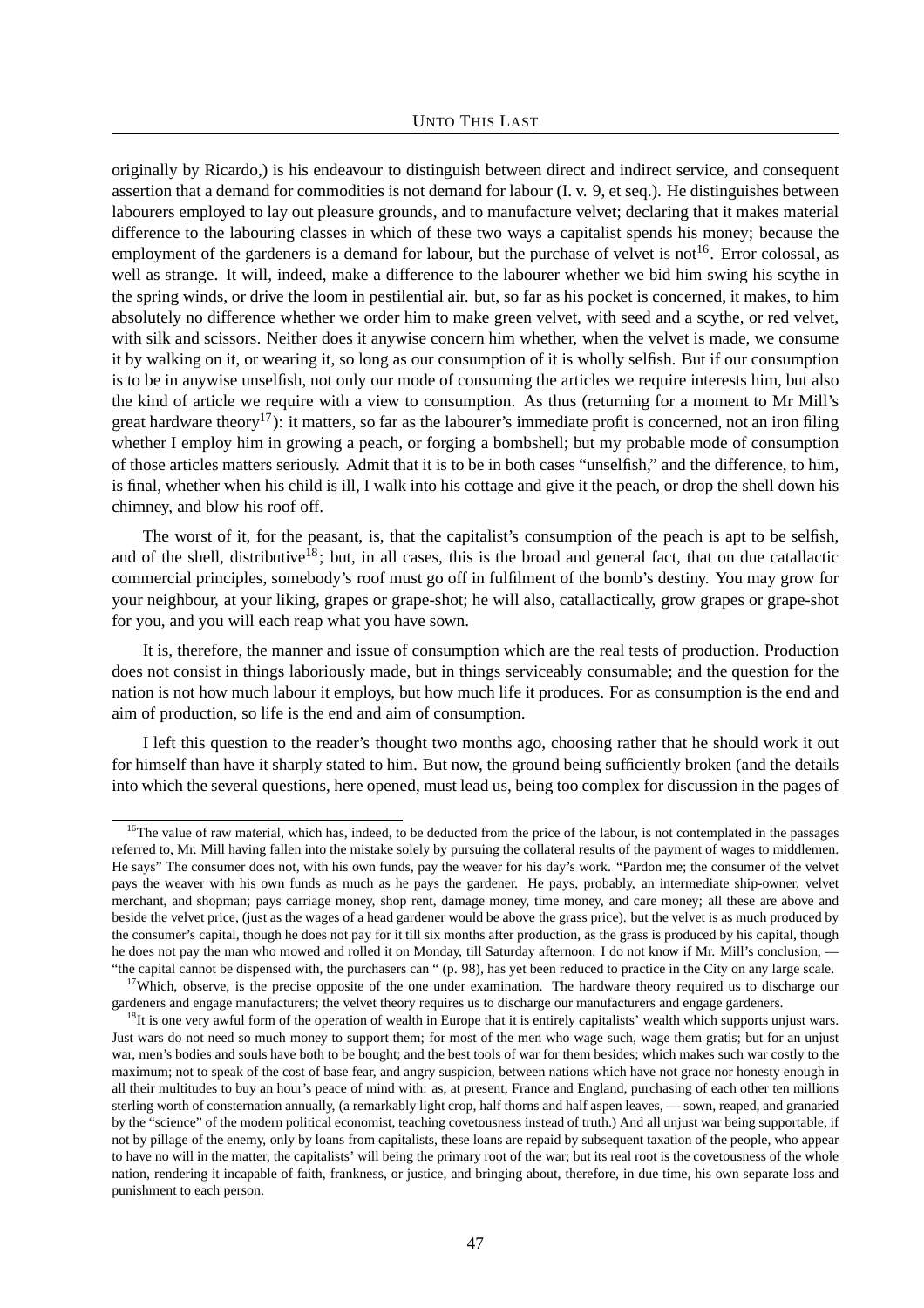a periodical, so that I must pursue them elsewhere), I desire, in closing the series of introductory papers, to leave this one great fact clearly stated. THERE IS NO WEALTH BUT LIFE. Life, including all its powers of love, of joy, and of admiration. That country is the richest which nourishes the greatest number of noble and happy human beings; that man is richest who, having perfected the functions of his own life to the utmost, has also the widest helpful influence, both personal, and by means of his possessions, over the lives of others.

A strange political economy; the only one, nevertheless, that ever was or can be: all political economy founded on self-interest<sup>19</sup> being but the fulfilment of that which once brought schism into the Policy of angels, and ruin into the Economy of Heaven.

"The greatest number of human beings noble and happy." But is the nobleness consistent with the number? Yes, not only consistent with it, but essential to it. The maximum of life can only be reached by the maximum of virtue. In this respect the law of human population differs wholly from that of animal life. The multiplication of animals is checked only by want of food, and by the hostility of races; the population of the gnat is restrained by the hunger of the swallow, and that of the swallow by the scarcity of gnats. Man, considered as an animal, is indeed limited by the same laws: hunger, or plague, or war, are the necessary and only restraints upon his increase, — effectual restraints hitherto, — his principal study having been how most swiftly to destroy himself, or ravage his dwelling-places, and his highest skill directed to give range to the famine, seed to the plague, and sway to the sword. But, considered as other than an animal, his increase is not limited by these laws. It is limited only by the limits of his courage and his love. Both of these have their bounds; and ought to have; his race has its bounds also; but these have not yet been reached, nor will be reached for ages.

In all the ranges of human thought I know none so melancholy as the speculations of political economists on the population question. It is proposed to better the condition of the labourer by giving him higher wages. "Nay," says the economist, — "if you raise his wages, he will either people down to the same point of misery at which you found him, or drink your wages away." He will. I know it. Who gave him this will? Suppose it were your own son of whom you spoke, declaring to me that you dared not take him into your firm, nor even give him his just labourer's wages, because if you did he would die of drunkenness, and leave half a score of children to the parish. "Who gave your son these dispositions?" — I should enquire. Has he them by inheritance or by education? By one or other they must come; and as in him, so also in the poor. Either these poor are of a race essentially different from ours, and unredeemable (which, however, often implied, I have heard none yet openly say), or else by such care as we have ourselves received, we may make them continent and sober as ourselves-wise and dispassionate as we are models arduous of imitation. "But," it is answered, "they cannot receive education." Why not? That is precisely the point at issue. Charitable persons suppose the worst fault of the rich is to refuse the people meat; and the people cry for their meat, kept back by fraud, to the Lord of Multitudes<sup>20</sup>. Alas! it is not meat of which the

 $19$ "In all reasoning about prices, the proviso must be understood, 'supposing all parties to take care of their own interest."' — Mill, III. i. 5.

 $^{20}$ James v. 4. Observe, in these statements I am not talking up, nor countenancing one whit, the common socialist idea of division of property; division of property is its destruction; and with it the destruction of all hope, all industry, and all justice: it is simply chaos a chaos towards which the believers in modern political economy are fast tending, and from which I am striving to save them. The rich man does not keep back meat from the poor by retaining his riches; but by basely using them. Riches are a form of strength; and a strong man does not injure others by keeping his strength, but by using it injuriously. The socialist, seeing a strong man oppress a weak one, cries out. — "Break the strong man's arms." but I say, "Teach him to use them to better purpose." The fortitude and intelligence which acquire riches are intended, by the Giver of both, not to scatter, nor to give away, but to employ those riches in the service of mankind; in other words, in the redemption of the erring and aid of the weak — that is to say, there is first to be the work to gain money; then the Sabbath of use for it — the Sabbath, whose law is, not to lose life, but to save. It is continually the fault or the folly of the poor that they are poor, as it is usually a child's fault if it falls into a pond, and a cripple's weakness that slips at a crossing; nevertheless, most passers — by would pull the child out, or help up the cripple. Put it at the worst, that all the poor of the world are but disobedient children, or careless cripples, and that all rich people are wise and strong, and you will see at once that neither is the socialist right in desiring to make everybody poor, powerless, and foolish as he is himself,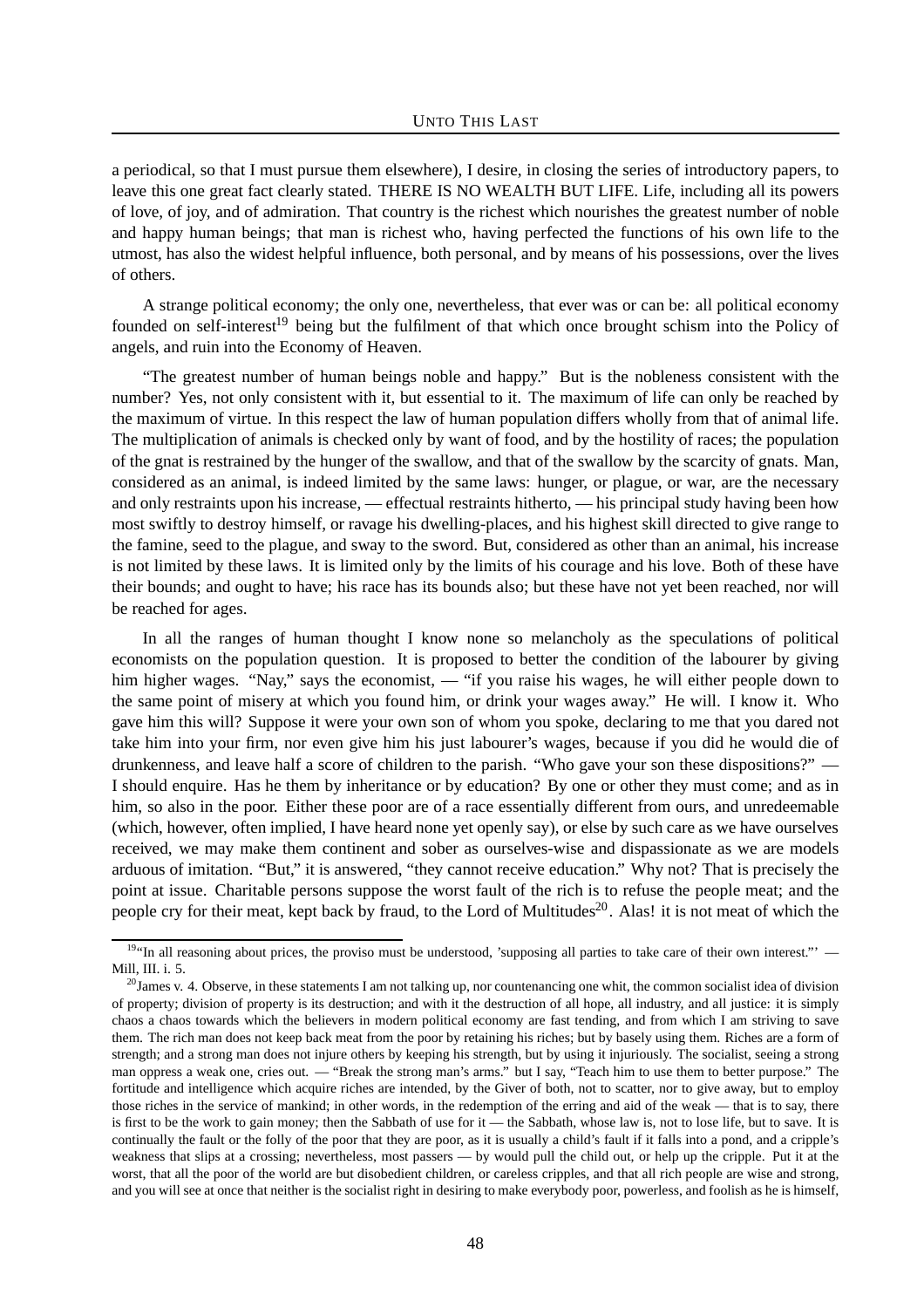refusal is cruelest, or to which the claim is validest. The life is more than the meat. The rich not only refuse food to the poor; they refuse wisdom; they refuse virtue; they refuse salvation. Ye sheep without shepherd, it is not the pasture that has been shut from you, but the Presence. Meat! perhaps your right to that may be pleadable; but other rights have to be pleaded first. Claim your crumbs from the table, if you will; but claim them as children, not as dogs; claim your right to be fed, but claim more loudly your right to be holy, perfect, and pure.

Strange words to be used of working people: "What! holy; without any long robes nor anointing oils; these rough-jacketed, rough-worded persons; set to nameless and dishonoured service? Perfect! — these, with dim eyes and cramped limbs, and slowly wakening minds? Pure — these, with sensual desire and grovelling thought; foul of body, and coarse of soul?" It may be so; nevertheless, such as they are, they are the holiest, perfectest, purest persons the earth can at present show. They may be what you have said; but if so, they yet are holier than we, who have left them thus.

But what can be done for them? Who can clothe — who teach — who restrain their multitudes? What end can there he for them at last, but to consume one another?

I hope for another end, though not, indeed, from any of the three remedies for over-population commonly suggested by economists.

These three are, in brief — Colonization; Bringing in of waste lands; or Discouragement of Marriage.

The first and second of these expedients merely evade or delay the question. It will, indeed, be long before the world has been all colonized, and its deserts all brought under cultivation. But the radical question is not how much habitable land is in the world, but how many human beings ought to be maintained on a given space of habitable land.

Observe, I say, ought to be, not how many can be. Ricardo, with his usual inaccuracy, defines what he calls the "natural rate of wages" as "that which will maintain the labourer." Maintain him! yes; but how? the question was instantly thus asked of me by a working girl, to whom I read the passage. I will amplify her question for her. "Maintain him, how?" As, first, to what length of life? Out of a given number of fed persons how many are to be old — how many young; that is to say, will you arrange their maintenance so as to kill them early — say at thirty or thirty-five on the average, including deaths of weakly or ill-fed children? — or so as to enable them to live out a natural life? You will feed a greater number, in the first case<sup>21</sup>, by rapidity of succession; probably a happier number in the second: which does Mr Ricardo mean to be their natural state, and to which state belongs the natural rate of wages?

Again: A piece of land which will only support ten idle, ignorant, and improvident persons, will support thirty or forty intelligent and industrious ones. Which of these is their natural state, and to which of them belongs the natural rate of wages?

Again: If a piece of land support forty persons in industrious ignorance; and if, tired of this ignorance, they set apart ten of their number to study the properties of cones, and the sizes of stars; the labour of these ten, being withdrawn from the ground, must either tend to the increase of food in some transitional manner, or the persons set apart for sidereal and conic purposes must starve, or some one else starve instead of them. What is, therefore, the natural rate of wages of the scientific persons, and how does this rate relate to, or measure, their reverted or transitional productiveness?

Again: If the ground maintains, at first, forty labourers in a peaceable and pious state of mind, but they become in a few years so quarrelsome and impious that they have to set apart five, to meditate upon and settle their disputes; — ten, armed to the teeth with costly instruments, to enforce the decisions; and five to remind everybody in an eloquent manner of the existence of a God; what will be the result upon the general power

nor the rich man right in leaving the children in the mire.

<sup>&</sup>lt;sup>21</sup>The quantity of life is the same in both cases; but it is differently allotted.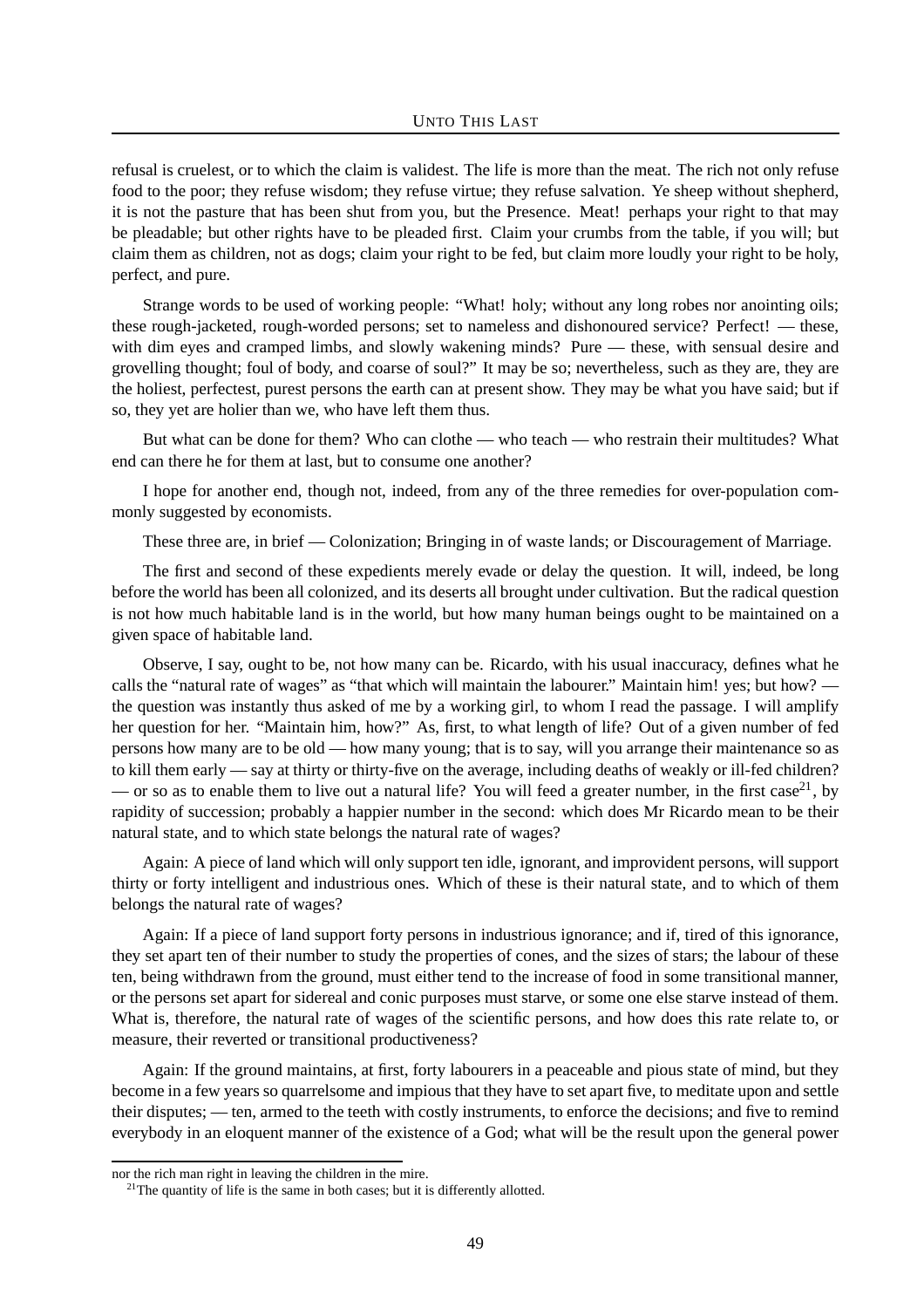of production, and what is the "natural rate of wages" of the meditative, muscular, and oracular labourers?

Leaving these questions to be discussed, or waived, at their pleasure, by Mr Ricardo's followers, I proceed to state the main facts bearing on that probable future of the labouring classes which has been partially glanced at by Mr Mill. That chapter and the preceding one differ from the common writing of political economists in admitting some value in the aspect of nature, and expressing regret at the probability of the destruction of natural scenery. But we may spare our anxieties, on this head. Men can neither drink steam, nor eat stone. The maximum of population on a given space of land implies also the relative maximum of edible vegetable, whether for men or cattle; it implies a maximum of pure air; and of pure water. Therefore: a maximum of wood, to transmute the air, and of sloping ground, protected by herbage from the extreme heat of the sun, to feed the streams. All England may, if it so chooses, become one manufacturing town; and Englishmen, sacrificing themselves to the good of general humanity, may live diminished lives in the midst of noise, of darkness, and of deadly exhalation. But the world cannot become a factory, nor a mine. No amount of ingenuity will ever make iron digestible by the million, nor substitute hydrogen for wine. Neither the avarice nor the rage of men will ever feed them, and however the apple of Sodom and the grape of Gomorrah may spread their table for a time with dainties of ashes, and nectar of asps, — so long as men live by bread, the far away valleys must laugh as they are covered with the gold of God, and the shouts of His happy multitudes ring round the wine-press and the well.

Nor need our more sentimental economists fear the too wide spread of the formalities of a mechanical agriculture. The presence of a wise population implies the search for felicity as well as for food; nor can any population reach its maximum but through that wisdom which "rejoices" in the habitable parts of the earth. The desert has its appointed place and work; the eternal engine, whose beam is the earth's axle, whose beat is its year, and whose breath is its ocean, will still divide imperiously to their desert kingdoms, bound with unfurrowable rock, and swept by unarrested sand, their powers of frost and fire: but the zones and lands between, habitable, will be loveliest in habitation. The desire of the heart is also the light of the eyes. No scene is continually and untiringly loved, but one rich by joyful human labour; smooth in field; fair in garden; full in orchard; trim, sweet, and frequent in homestead; ringing with voices of vivid existence. No air is sweet that is silent; it is only sweet when full of low currents of under sound-triplets of birds, and murmur and chirp of insects, and deep-toned words of men, and wayward trebles of childhood. As the art of life is learned, it will be found at last that all lovely things are also necessary: — the wild flower by the wayside, as well as the tended corn; and the wild birds and creatures of the by every wondrous word and unknowable work of God. Happy, in that he knew them not, nor did his fathers know; and that round about him reaches yet into the infinite, the amazement of his existence.

Note, finally, that all effectual advancement towards this true felicity of the human race must be by individual, not public effort. Certain general measures may aid, certain revised laws guide, such advancement; but the measure and law which have first to be determined are those of each man's home. We continually hear it recommended by sagacious people to complaining neighbours (usually less well placed in the world than themselves), that they should "remain content in the station in which Providence has placed them." There are perhaps some circumstances of life in which Providence has no intention that people should be content. Nevertheless, the maxim is on the whole a good one; but it is peculiarly for home use. That your neighbour should, or should not, remain content with his position, is not your business; but it is very much your business to remain content with your own. What is chiefly needed in England at the present day is to show the quantity of pleasure that may be obtained by a consistent, well-administered competence, modest, confessed, and laborious. We need examples of people who, leaving Heaven to decide whether they are to rise in the world, decide for them selves that they will be happy in it, and have resolved to seek-not greater wealth, but simpler pleasure; not higher fortune, but deeper felicity; making the first of possessions, self-possession; and honouring themselves in the harmless pride and calm pursuits of piece.

Of which lowly peace it is written that "justice" and peace have kissed each other;" and that the fruit of